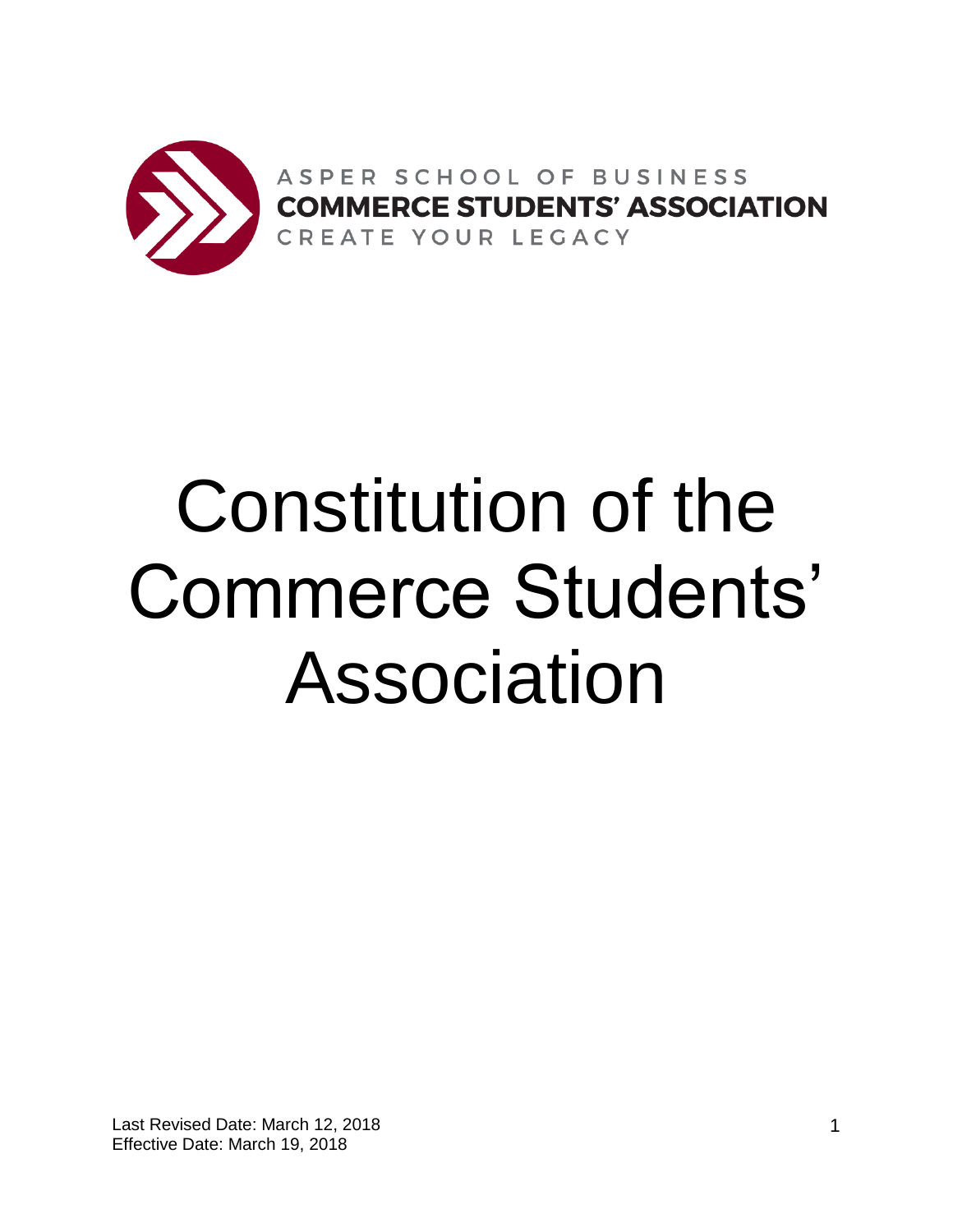# **Table of Contents:**

| Article I.     |  |
|----------------|--|
| Article II.    |  |
| Article III.   |  |
| Article IV.    |  |
| Article V.     |  |
| Article VI.    |  |
| Article VII.   |  |
| Article VIII.  |  |
| Article IX.    |  |
| Article X.     |  |
| Article XI.    |  |
| Article XII.   |  |
| Article XIII.  |  |
| Article XIV.   |  |
| Article XV.    |  |
| Article XVI.   |  |
| Article XVII.  |  |
| Article XVIII. |  |
| Article XIX.   |  |
| Article XX.    |  |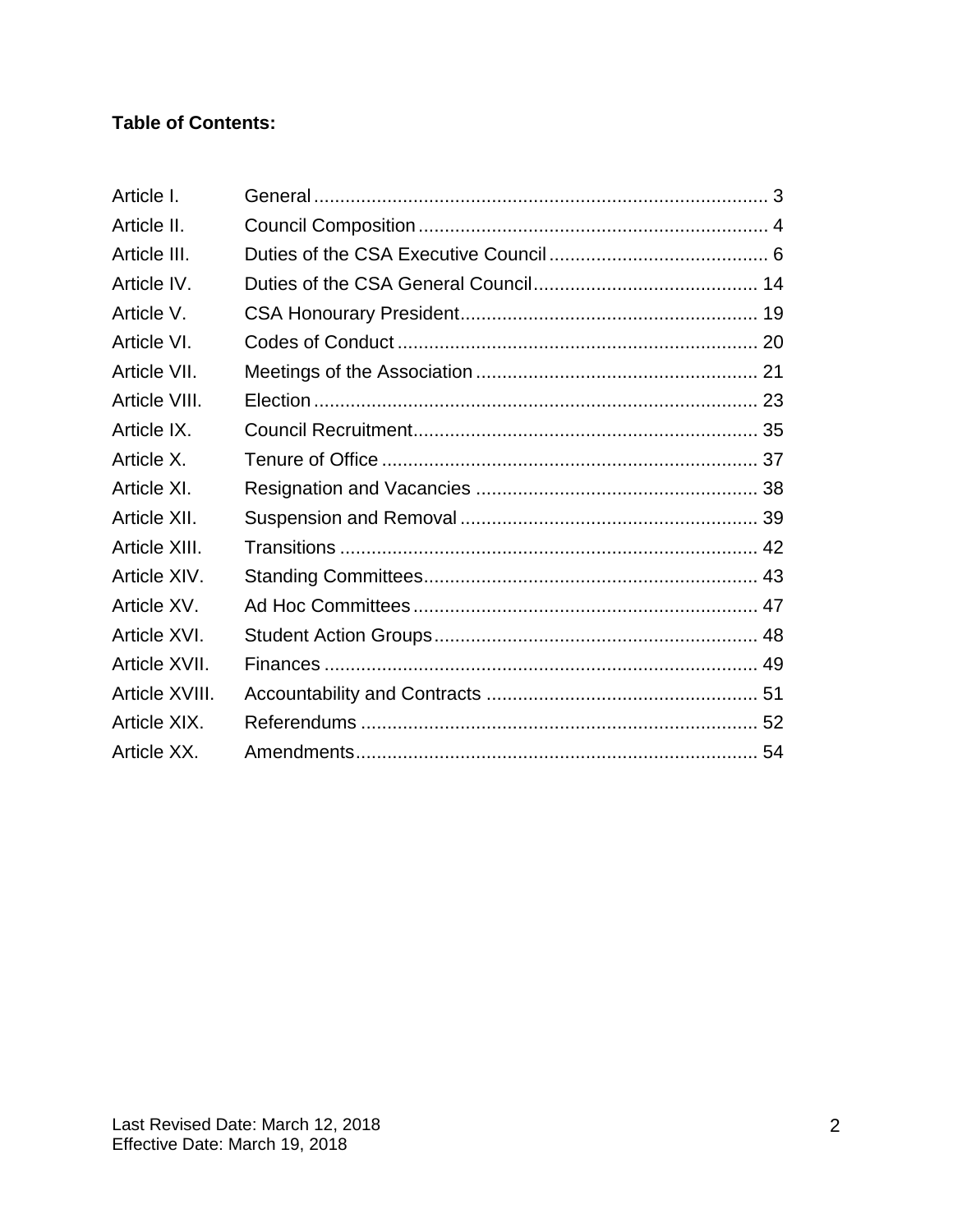# **Article I. General**

# 1.01 **Name**

(a) The name of the association is the Commerce Students' Association (the "**CSA"**).

# 1.02 **Application**

(a) This Constitution shall apply to all members of the CSA as defined herein, and all proceedings, rulings, and remedies defined under and taken pursuant to this Constitution shall be exhaustive.

# 1.03 **Jurisdiction**

(a) The CSA is a self-governing body in respect of all proceedings, resolutions, executive decisions, rulings, and appeals taken and administered pursuant to the authority of this Constitution. This Constitution shall bind and govern all members of the association with no organization sitting as an appellate body to the CSA.

# 1.04 **Mission and Vision**

- (a) Mission: We strive to enrich the undergraduate student experience at the I.H. Asper School of Business through unique events and professional development opportunities that foster meaningful relationships with the greater business community.
- (b) Vision: Our vision is to continually engage CSA Members to enhance their Asper School of Business Bachelor of Commerce (Hons.) degree experience.

# 1.05 **Membership**

- (a) Every registered undergraduate I.H. Asper School of Business student who is in good standing is a member of the CSA (a "**CSA Member**").
- (b) The CSA, from time to time, by a motion passed at a duly convened CSA General Council meeting, may extend to any position or person the privilege of honourary membership.
- (c) If a student is no longer a registered student of the I.H. Asper School of Business, they shall no longer be a member of the CSA. If a member loses their Good Standing with the I.H. Asper School of Business, this can also be grounds for a motion passed at a duly convened CSA General Council meeting to exclude someone from membership.
- (d) All CSA Members are considered to be in good standing unless the undergraduate program office has indicated otherwise for reasons such as academic probations or suspensions, or unpaid fees.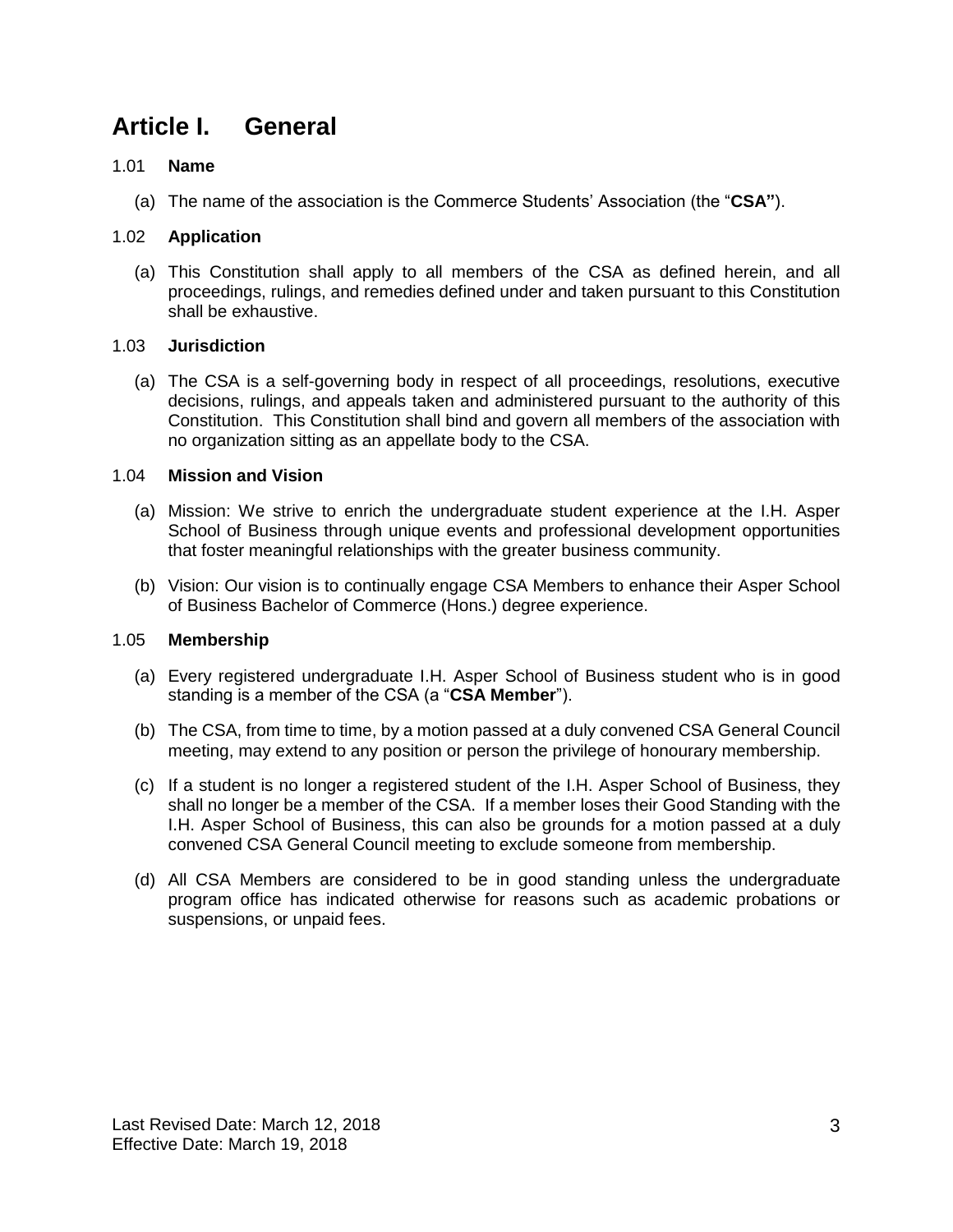# **Article II. Council Composition**

# 2.01 **CSA Executive Council Composition**

- (a) The CSA Executive Council shall be comprised of a minimum of 7 CSA members. As of the date of this constitution, those CSA Executive Council positions and the descriptions for those positions are listed in this article but are subject to change during the CSA Executive Council interview process.
	- (i) President
	- (ii) Vice President Internal
	- (iii) Vice President Finance
	- (iv) Vice President Corporate Relations
	- (v) Vice President Marketing and Communications
	- (vi) Vice President Professional Events
	- (vii) Vice President Academic Events
	- (viii) Vice President Social Events

#### 2.02 **CSA General Council Composition**

- (a) The CSA General Council shall be comprised of at least 40 and no more than 68 CSA members. As of the date of this constitution, those CSA General Council positions and the descriptions for those positions are listed in this constitution but are subject to change during the CSA General Council interview process.
- (b) President Portfolio
	- (i) Vice President Internal
	- (ii) Vice President Finance
	- (iii) Vice President Corporate Relations
	- (iv) Vice President Marketing and Communications
	- (v) Vice President Professional Events
	- (vi) Vice President Academic Events
	- (vii) Vice President Social Events
	- (viii) Alumni Relations Coordinator
	- (ix) Executive Assistant
	- (x) Senators
	- (xi) University of Manitoba Student Union Representatives
	- (xii) Alumni Relations Coordinator
	- (xiii) Faculty Advisor(s)
- (c) Vice President Internal Portfolio
	- (i) Human Resources Coordinators
	- (ii) First Year Representatives
	- (iii) Indigenous Representative
- (d) Vice President of Finance Portfolio
	- (i) Accounts Payable Coordinator
	- (ii) Accounts Receivable Coordinator
	- (iii) Events Ticketing Manager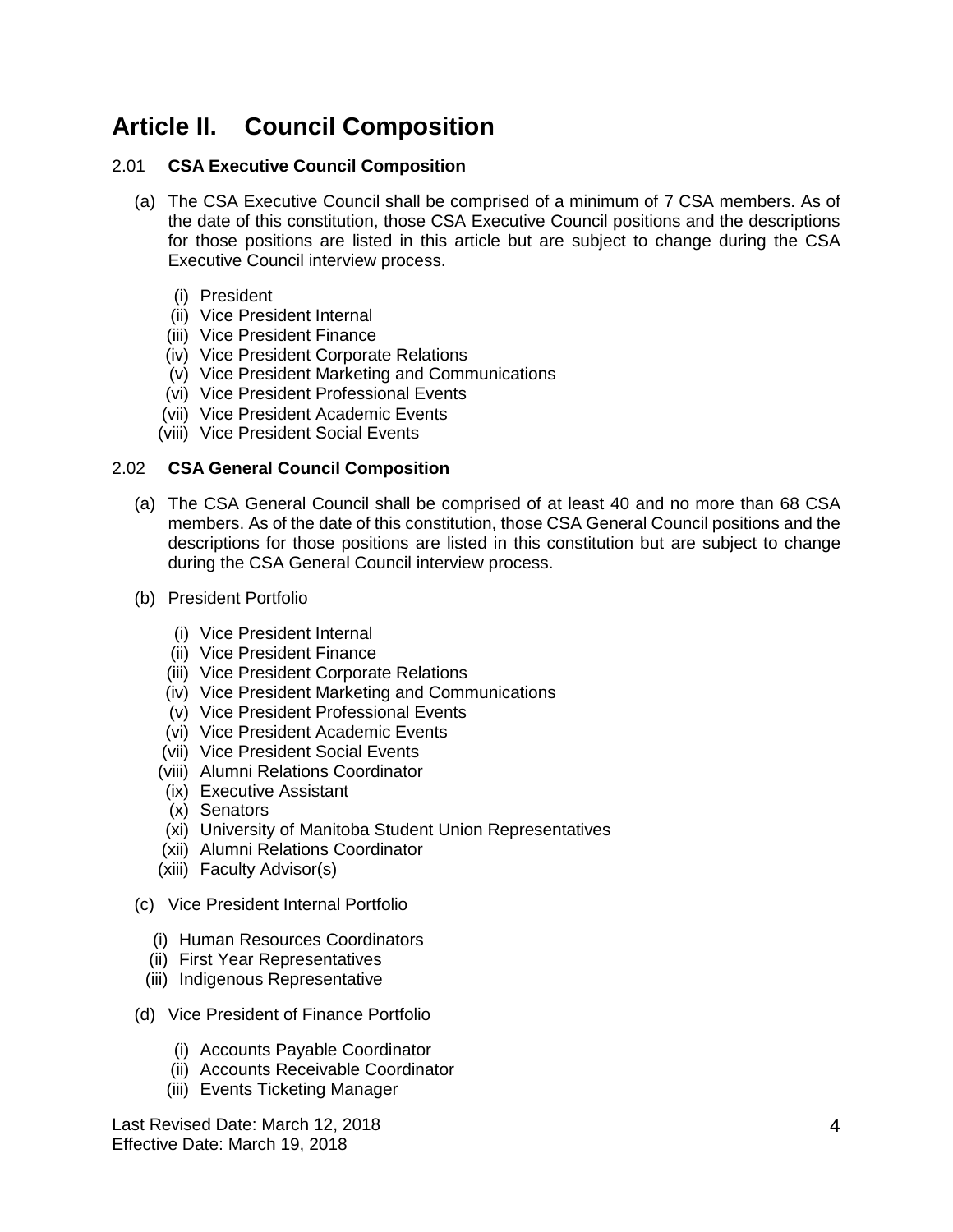- (e) Vice President Corporate Relations Portfolio
	- (i) Managers of Corporate Relations
- (f) Vice President Marketing & Communications Portfolio
	- (i) Digital Coordinator
	- (ii) Marketing Coordinators
	- (iii) Merchandise Coordinators
	- (iv) Promotions Coordinators
	- (v) Social Media Coordinator
- (g) Vice President Professional Events Portfolio
	- (i) Business Banquet Co-Chairs
	- (ii) National Business School Conference Co-Chairs
	- (iii) Professional Development Co-Chairs
- (h) Vice President Academic Events Portfolio
	- (i) Academic Competition Co-Chairs
	- (ii) Graduation Co-Chairs
	- (iii) International Communications Co-Chairs
	- (iv) The Commerce Week Co-Chairs
- (i) Vice President Social Events Portfolio
	- (i) Commerce Socials Co-Chairs
	- (ii) Five Days for the Homeless Co-Chairs
	- (iii) Shinerama Co-Chairs
	- (iv) Special Events Co-Chairs
	- (v) Sports Co-Chairs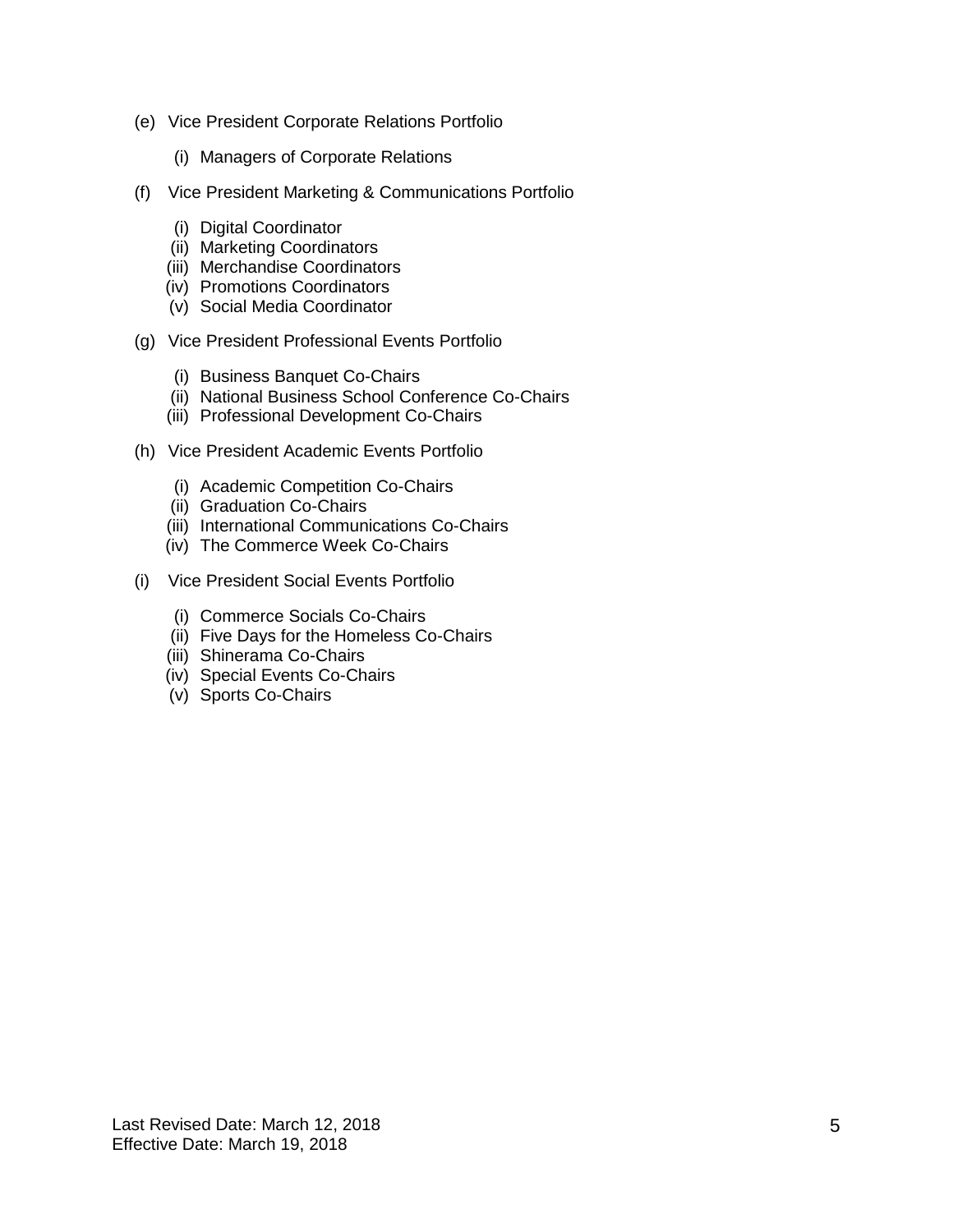# **Article III. Duties of the CSA Executive Council**

#### 3.01 **President**

- (a) The President is one of two elected positions on the CSA Executive Council.
- (b) The President is directly responsible for overseeing all other members of the CSA Executive Council as well as certain members of the CSA General Council, who are Senators, UMSU Representatives, the Executive Assistant, and the Alumni Relations Coordinator.
- (c) The President is the primary point of contact for external stakeholders, with exceptions noted below.
- (d) The President shall maintain a close relationship with the Dean's office, The Associates, and Young Associates to ensure the execution of the strategic vision and success of the council as a whole.
- (e) The President, along with the Vice President Internal, shall sit on the Undergraduate Program Committee and Faculty Council, in accordance with the terms of reference for these groups.
- (f) The President is responsible to oversee the following internal relations: UMSU Representatives, Senators, Executive Assistant, Alumni Relations, I.H. Asper School of Business Dean's Office, and CSA Executive Council.
- (g) The President is responsible to oversee the following external relations: CSA Honourary President, The Associates, Young Associates, and the CSA Faculty Advisor(s).
- (h) Additional responsibilities of the President are as follows:
	- (i) Sit on the Undergraduate Program Committee.
	- (ii) Sit on Faculty Council and report back to the CSA Executive Council, and CSA General Council.
	- (iii) Sit on the Board of Senior Sticks (BOSS) and report back to the CSA Executive Council and CSA General Council, on matters that impact the CSA.
	- (iv) Represent the CSA on any committee as the need arises throughout the year (including faculty mandated councils requiring a student representative) or may instead appoint a representative, where that is appropriate.
	- (v) Promote the CSA and act as primary point of contact between the media and the CSA.
	- (vi) Deliver speeches at various events.
	- (vii) Chair all CSA Executive Council and CSA General Council meetings.
	- (viii) Together with the Vice President Internal and Faculty Advisor(s), administer the conference funding program.
	- (ix) Sit on the CSA Elections Committee as described in article 8 of this Constitution.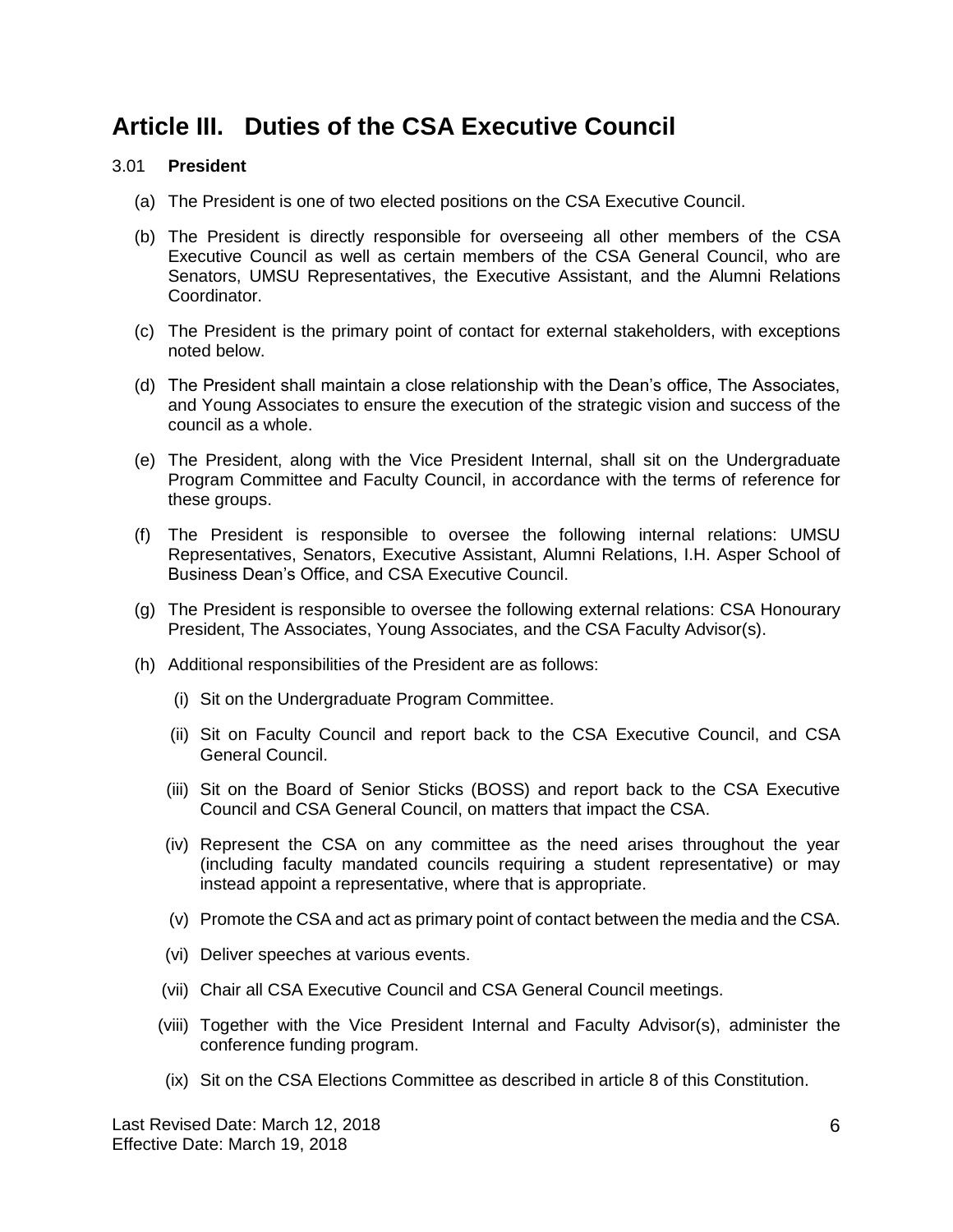- (x) Review and sign cheques as required.
- (xi) Sign all contracts.
- (xii) Attend all CSA Events.
- (xiii) Additional duties as they arise.
- (i) Exercising Judgment/Impacts of Decisions/Consequence of Error:
	- (i) The President shall consult with the CSA Executive Council and Faculty Advisor(s) if necessary to respond to difficult situations that may impact the CSA Asper student body, and the Asper School.
	- (ii) The President may intervene in the duties and responsibilities of any council member if problems arise to ensure that all decisions are made in the best interests of the CSA General Council, the Asper School of Business student body, the Asper School of Business, the University of Manitoba, and the community at large.
	- (iii) The President must ensure that the Asper School of Business and future CSA events are not harmed by decisions of the CSA and should consult the Dean's Office and Faculty Advisor(s) prior to proceeding where harm is possible. Previous CSA Executive Council members can also act as resources for advice.
	- (iv) The President may intervene to ensure that duties held by and/or decisions made by CSA Council members are carried out in a timely and professional manner.

#### 3.02 **Vice President Internal**

- (a) The Vice President Internal (the "**VPI**") is one of two elected positions on the CSA Executive Council. This position primarily focuses on internal relations among the CSA and the Asper School of Business community.
- (b) The VPI shall lead and support a team including the First Year Representatives, HR Coordinators and Indigenous Representative.
- (c) The VPI is the second ranking member of the CSA Executive Council. As such, the VPI shall maintain a close relationship with the President to ensure the execution of the strategic vision and success of the council as a whole.
- (d) The VPI, along with the President, shall sit on both the Undergraduate Program Committee and Faculty Council.
- (e) The responsibilities of the VPI are as follows:
	- (i) Assist all members of the VPI portfolio with proper execution of their events and responsibilities.
	- (ii) Ensure finances of the internal portfolio are within budget.
	- (iii) Be the primary contact for all external conference information.
	- (iv) Together with the President and Faculty Advisor(s), administer the conference funding program.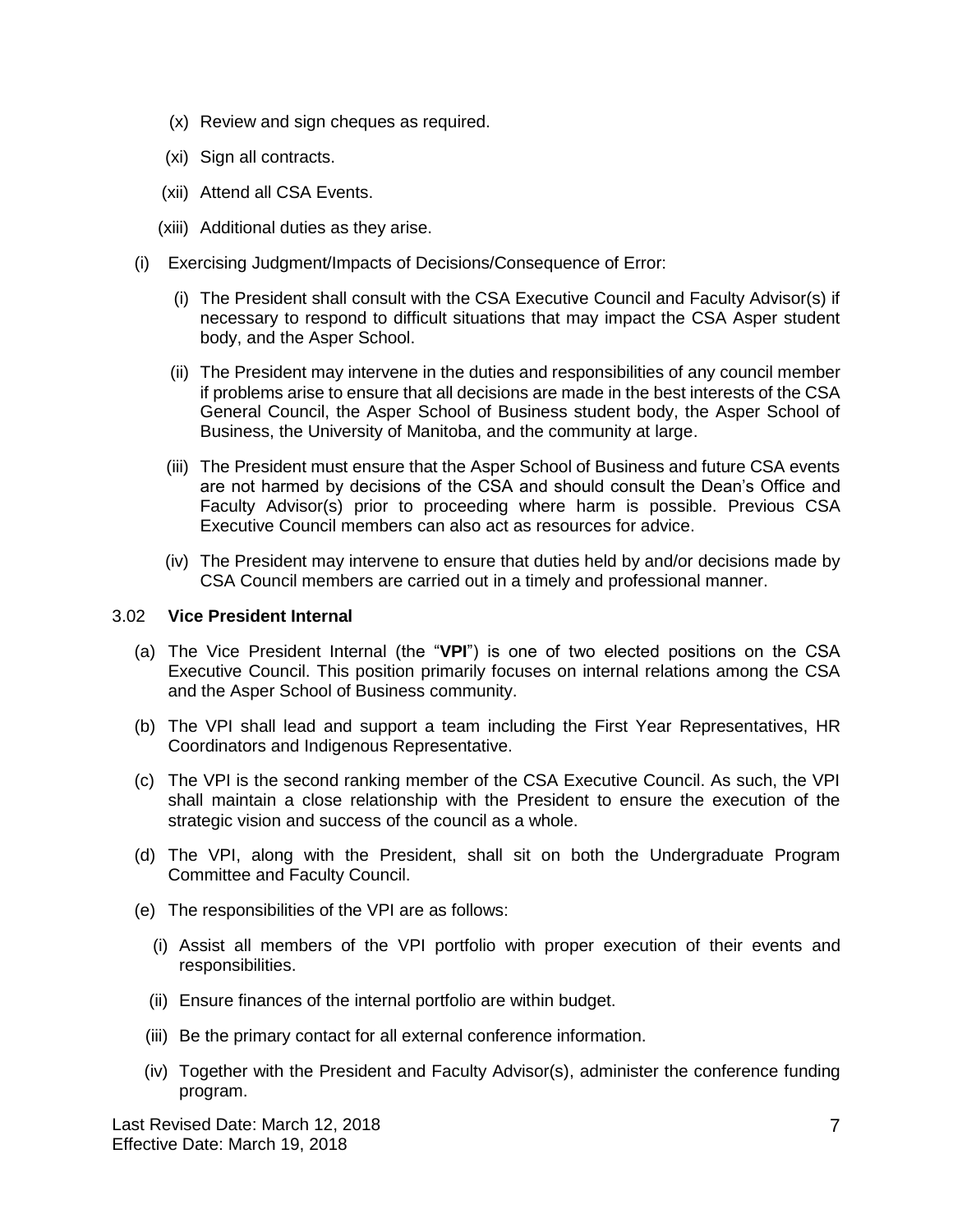- (v) Ensure corporate benefits of the internal portfolio are being provided.
- (vi) Prepare interview questions and manage the recruitment of candidates, scheduling, and facilitation of interviews for all CSA General Council positions.
- (vii) Manage "Take A Student To Eat" initiative, connecting students with company representatives for networking meals.
- (viii) Oversee mentorship initiatives including: organizing and promoting mentorship kickoff events, providing leadership to council members involved with mentorship initiatives, and coordinating pairings for mentorship initiatives.
- (ix) Plan and execute intra-council events including Transition Day, General Council Retreat, and the CSA Holiday Party, with the assistance of the Executive Assistant.
- (x) Coordinate access to the Sony Study Area for Asper students in consultation with the Dean's Office, academic program offices and Physical Plant.
- (xi) Represent the CSA as Academic Integrity Ambassador to the University of Manitoba.
- (xii) Sit on the Undergraduate Program Committee and Faculty Council and report back to the Executive Council.
- (xiii) Chair the STAG Committee and manage all relationships between STAGs and the CSA.
- (xiv) Allocate STAG Funding in collaboration with the Vice President of Finance.
- (xv) Chair CSA Executive Council and CSA General Council meetings in the absence of the President.
- (xvi) Sit on the CSA Elections Committee as described in article 8 of this Constitution.
- (xvii) Review and sign cheques as required.
- (xviii) Attend all CSA Executive Council meetings regularly.
- (xix) Attend all CSA Events.
- (xx) Additional duties as they arise.
- (f) Exercising Judgments/Impacts of Decisions/Consequence of Error
	- (i) The VPI has discretionary authority as a member of the CSA Executive Council.
	- (ii) The VPI should consult with the CSA President, Faculty Advisor(s), and the I.H. Asper School of Business Dean's Office, prior to making decisions that could affect the Asper School of Business.
	- (iii) The VPI must look beyond the scope of the events/services of the Internal portfolio, ensuring that all decisions made are in the best interests of the CSA General Council, the student body, the School, the University of Manitoba, and the community at large. The VPI, using his/her discretion, may intervene in operations should problems arise.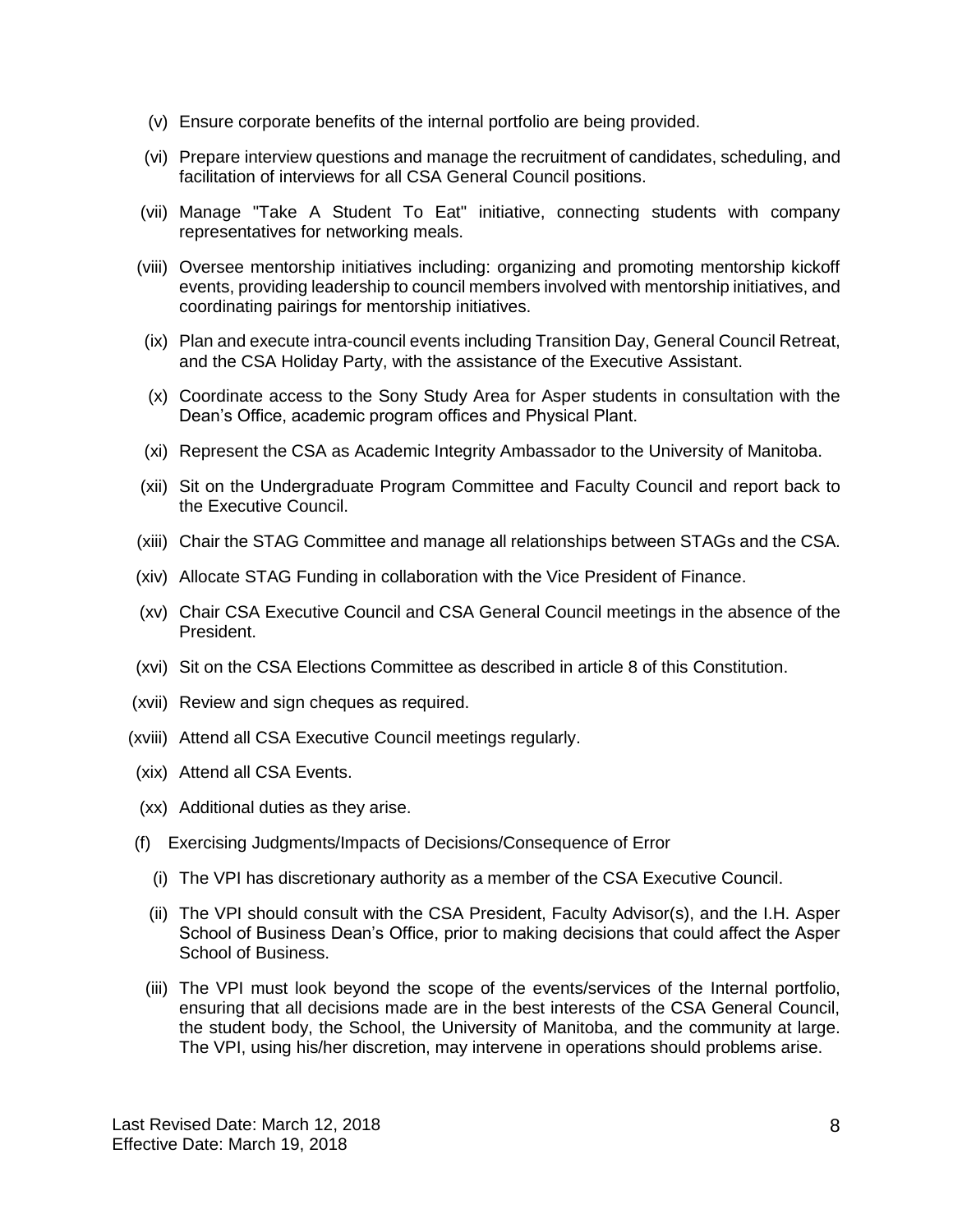#### 3.03 **Vice President Finance**

- (a) The Vice President Finance (the "**VPF**") shall work closely with the accounts payable coordinator and accounts receivable coordinator to perform the CSA's daily accounting functions.
- (b) The VPF shall ensure the financial viability and sustainability of the council.
- (c) The VPF shall approve and monitor budgets, write cheques and invoices, and use his/her discretion regarding over-budget or non-budgeted expenses that may arise.
- (d) The VPF's primary goal shall be to ensure that there are ample funds to run the CSA's events and services.
- (e) The primary relationships of the VPF shall include the CSA Executive Council, the CSA General Council, Accounts Payable Coordinator, Accounts Receivable Coordinator, Events Ticketing Manager, STAG Presidents, and the Dean's Office.
- (f) The responsibilities of the VPF are as follows:
	- (i) Inform the CSA General Council of the required information for budget submissions.
	- (ii) Create a budget proposal package for Dean's Office funding.
	- (iii) Review STAG budgets, using discretion to allocate funding in consultation with the VPI.
	- (iv) Oversee invoicing of corporate partners for event sponsorship.
	- (v) Manage the amount of cash kept in the CSA safe, making deposits frequently.
	- (vi) Ensure individual CSA General Council members' and CSA Executive Council members' budgets and individual event budgets stay within budget.
	- (vii) Oversee online ticketing management.
	- (viii) Review and sign cheques as required.
	- (ix) Coordinate the financial audit together with incoming/outgoing VPF.
	- (x) Attend all CSA Executive Council meetings regularly.
	- (xi) Attend all CSA Events.
	- (xii) Additional duties as they arise.
- (g) Exercising Judgment/Impacts of Decisions/Consequence of Error:
	- (i) The VPF has discretionary authority as a member of the CSA Executive Council. The VPF has the final say on any financial decisions of the council and deals with the operating budget.
	- (ii) Major decisions should be made in consultation with the CSA President. Prior to making any decisions regarding the allocation of CSA funds, the VPF should consider the best interests of the CSA.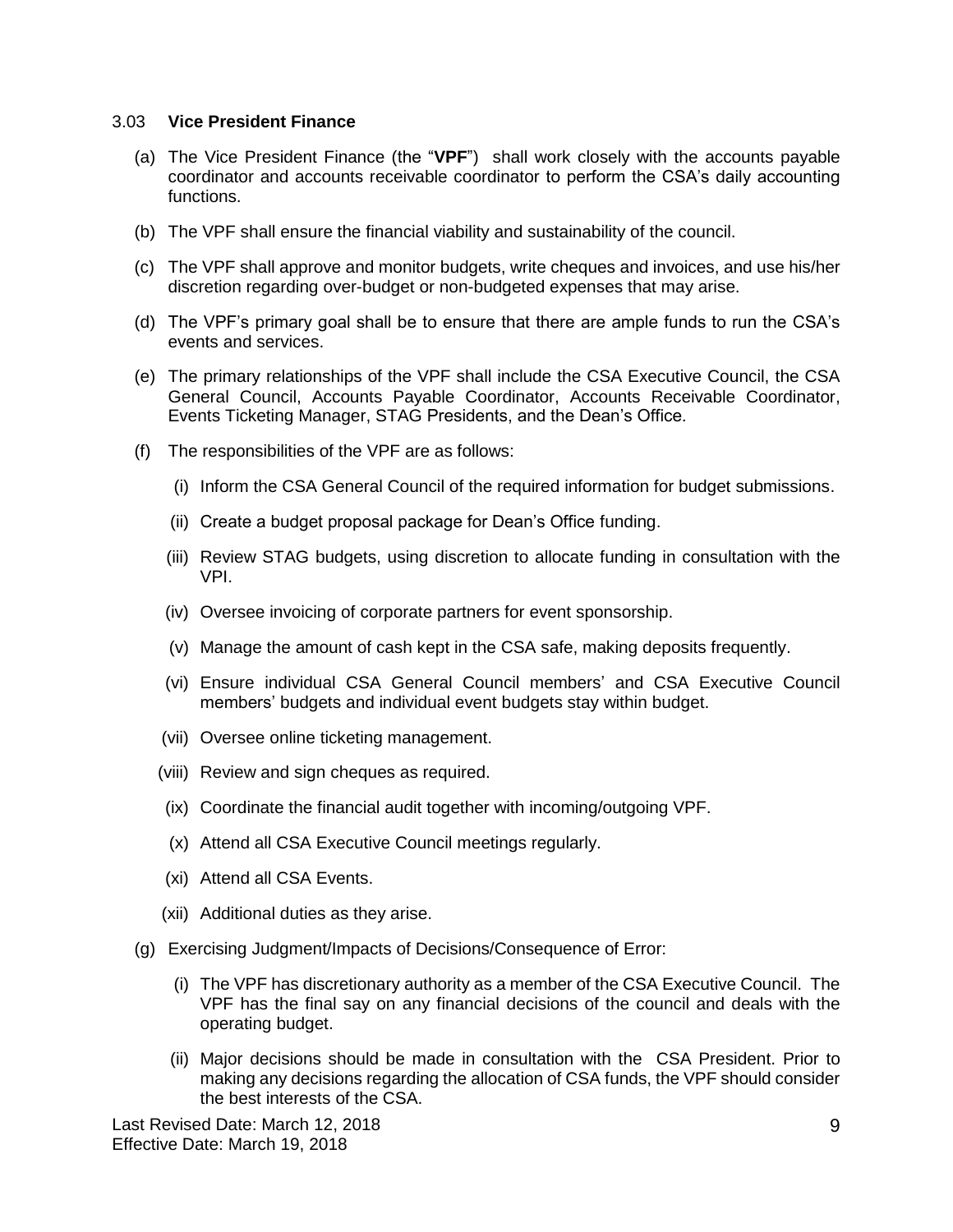(iii) If the CSA President and VPF cannot make a decision, the CSA Executive Council and/or Faculty Advisor(s) should be consulted. The VPF should consult with the Dean's Office prior to making decisions that could affect the Asper School of Business.

#### 3.04 **Vice President Corporate Relations**

- (a) The Vice President Corporate Relations (the "**VPCR**") shall lead a team of Managers of Corporate Relations (MCR).
- (b) The VPCR shall establish partnerships within the business community to build the Corporate Partners Program (the "**CPP**") and increase sponsorship for events of the CSA as well as student groups. The VPCR shall be the main liaison for this program.
- (c) The VPCR shall ensure that all of the CSA's corporate partners (the "**CPs**") receive entitled sponsorship benefits as outlined in the Corporate Partners Program.
- (d) The primary relationships of the VPCR include: The CSA Executive Council, MCRs, STAG Presidents, CSA event planners who have entries in the CPP, CSA Honourary President, and business contacts.
- (e) The responsibilities of the VPCR are as follows:
	- (i) Plan the Sponsor Appreciation Event in May (both as incoming and outgoing VPCR).
	- (ii) Assign CPs to MCRs.
	- (iii) Create and design the CPP booklet.
	- (iv) Train MCRs how to sell the events in the CPP (including setting up meetings with event planners).
	- (v) Attend MCR sales meetings as necessary.
	- (vi) Organize and facilitate regular meetings with the MCR team.
	- (vii) Coordinate special requests of CPs as applicable and to the extent possible.
	- (viii) Liaise between MCRs and event planners with pertinent information.
	- (ix) Attend CSA Executive Council meetings regularly.
	- (x) Attend all CSA Events.
	- (xi) Additional duties as they arise.
- (f) Exercising Judgment/Impacts of Decisions/Consequence of Error:
	- (i) The VPCR has discretionary authority to make decisions as a member of the CSA Executive Council. The VPCR shall consider the impact of such decisions on event sponsors and student groups. The VPCR shall consult with the President before making significant decisions. The President and the VPCR may also consult with the CSA Executive and Faculty Advisor(s).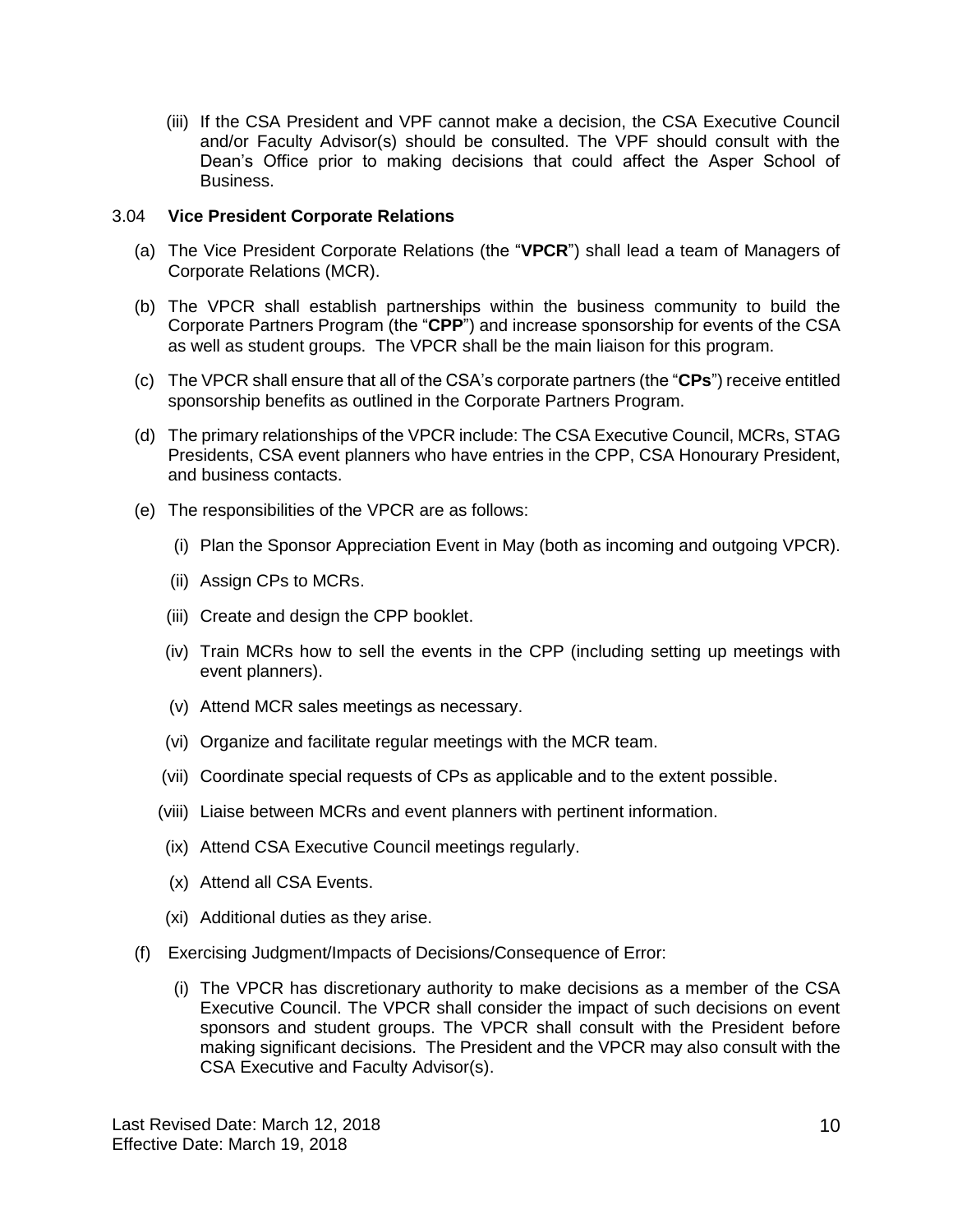(ii) The VPCR should consult with the CSA President and Dean's Office prior to making decisions that could affect the Asper School of Business prior to proceeding. Other individuals who may provide valuable input are the CEO of the University of Manitoba Business School Foundation, CSA Faculty Advisor(s), faculty members, past VPCRs, and others as appropriate.

#### 3.05 **Vice President Marketing and Communications**

- (a) The Vice President Marketing and Communications (the "**VPM**") shall lead and support a team of the following: Digital Coordinator, Marketing Coordinators, Promotions Coordinators, and Social Media Coordinator.
- (b) The VPM is responsible for the strategic development and implementation of marketing campaigns and projects on a broad level for the CSA.
- (c) The VPM ensures the cohesiveness of the CSA brand across all STAGs and council positions to maintain a coordinated public image.
- (d) The primary relationships of the VPM include: CSA Executive Council, a Marketing or other designated representative of the Dean's Office, Digital Coordinator, Marketing Coordinators, Promotions Coordinators, and Social Media Coordinator.
- (e) The responsibilities of the VPM are as follows:
	- (i) Oversee and direct the Digital Coordinator, Marketing Coordinators, Promotions Coordinators, and Social Media Coordinator.
	- (ii) Liaise regarding public relations matters such as sponsor and community newsletters, annual reports, press releases, and brand management.
	- (iii) Perform market research to improve upon events, services, and gather student opinions.
	- (iv) Develop social media presence on relevant social media and other media as necessary.
	- (v) Coordinate all advertisements on the 100 level of the Drake Centre and be the point of contact for all poster advertising in the Drake Centre and the CSA's digital signage.
	- (vi) Maintain a master calendar of CSA, STAG, and other events that is accessible to students.
	- (vii) Attend all CSA Executive Council meetings regularly.
	- (viii) Attend all CSA Events.
	- (ix) Additional duties as they arise.
- (f) Exercising Judgment/Impacts of Decisions/Consequence of Error:
	- (i) The VPM has discretionary authority to make decisions as a member of the CSA Executive Council.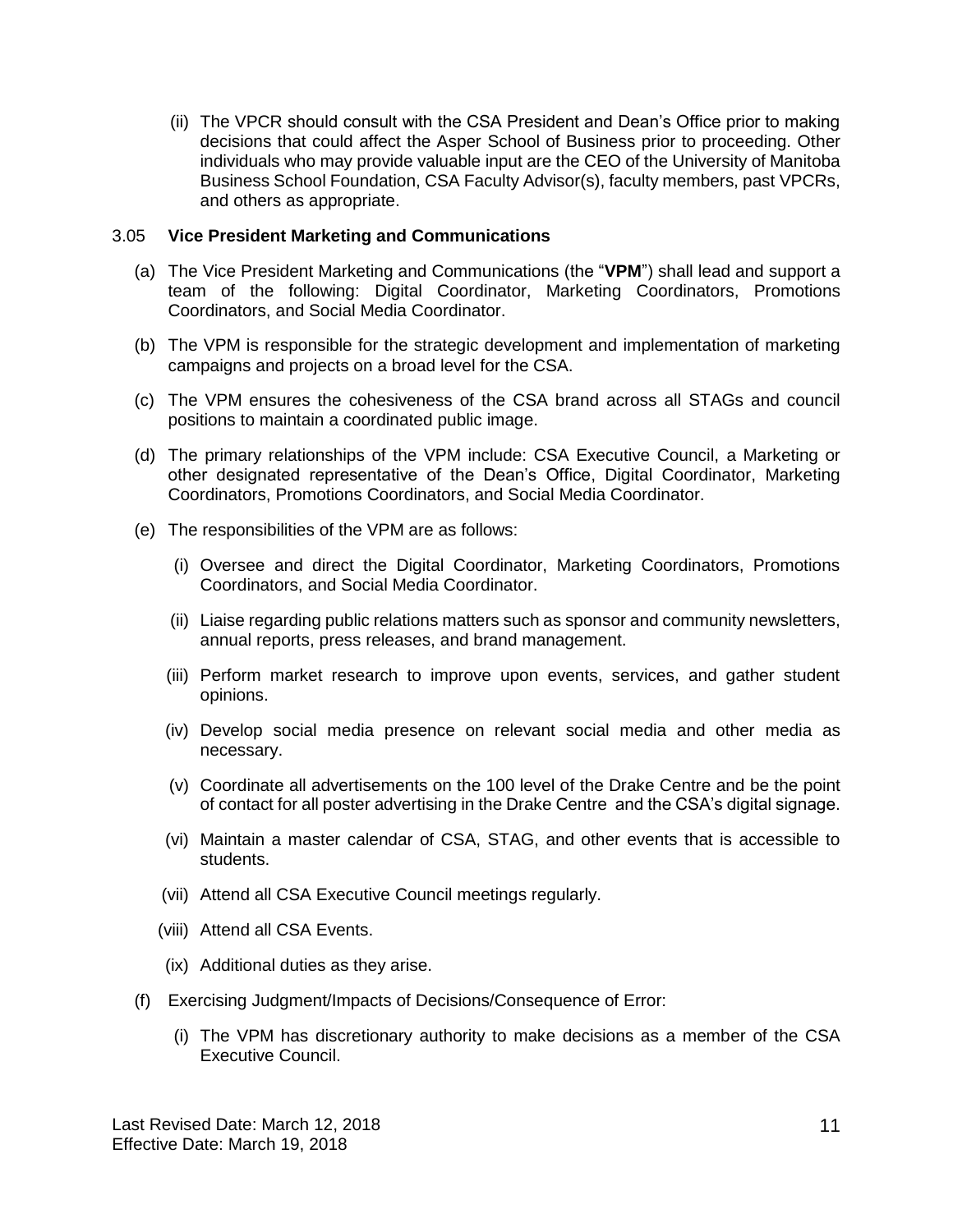(ii) The VPM should consult with the CSA President, Faculty Advisor(s), and Dean's Office prior to making decisions that could affect the Asper School of Business.

#### 3.06 **Vice President Professional Events**

- (a) The Vice President Professional Events (the "**VPP**") shall lead and support a team including the Business Banquet Co-Chairs, National Business School Conference (NBSC) Co-Chairs, and Professional Development Co-Chairs. The Vice President Professional Events is responsible for professional events offered by the CSA.
- (b) The responsibilities of the VPP are as follows:
	- (i) Assist all members of the portfolio with proper execution of their events or responsibilities.
	- (ii) Ensure finances of the professional events portfolio are within budget.
	- (iii) Ensure corporate benefits of the professional events portfolio are being provided.
	- (iv) Attend all CSA Executive Council meetings regularly.
	- (v) Attend all CSA Events.
	- (vi) Additional duties as they arise.
- (c) Exercising Judgment/Impacts of Decisions/Consequence of Error:
	- (i) The VPP has discretionary authority to make decisions as a member of the CSA Executive Council.
	- (ii) The VPP should consult with the CSA President, Faculty Advisor(s), and Dean's Office prior to making decisions that could affect the Asper School of Business.

#### 3.07 **Vice President Academic Events**

- (a) The Vice President Academic Events (the "**VPA**") shall lead and support a team including Academic Competition Co-Chairs, Graduation Co-Chairs, International Communications Co-Chairs, and The Commerce Week Co-Chairs. The VPA is responsible for academic events offered by the CSA.
- (b) The responsibilities of the VPA are as follows:
	- (i) Assist all members of the portfolio with proper execution of their events or responsibilities.
	- (ii) Ensure finances of the academic events portfolio are within budget.
	- (iii) Ensure corporate benefits of the academic events portfolio are being provided.
	- (iv) Plan and execute the CSA Tutoring Seminars.
	- (v) Attend all CSA Executive Council meetings regularly.
	- (vi) Attend all CSA Events.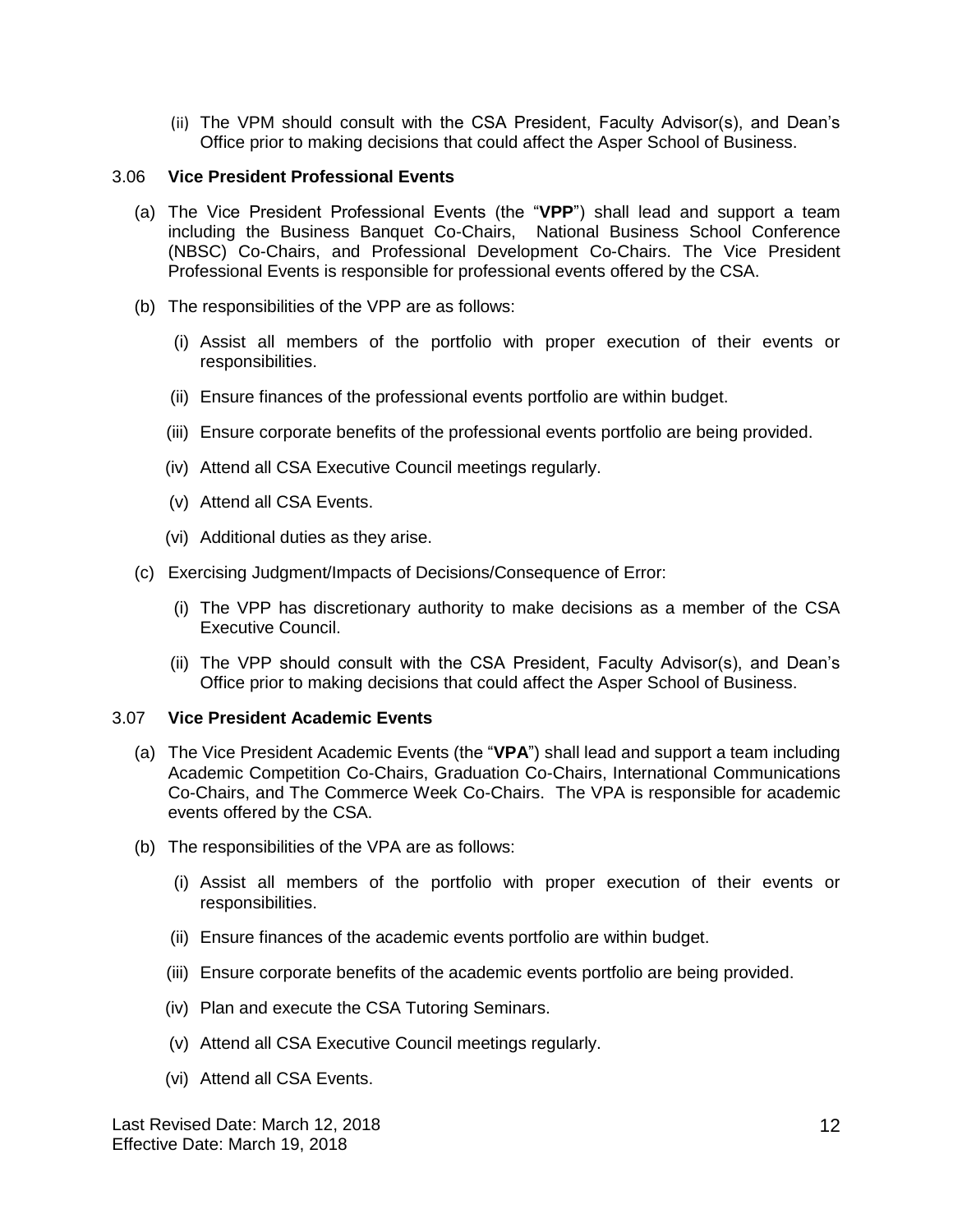- (vii) Additional duties as they arise.
- (c) Exercising Judgment/Impacts of Decisions/Consequence of Error:
	- (i) The VPA has discretionary authority to make decisions as a member of the CSA Executive Council,
	- (ii) The VPA should consult with the CSA President, Faculty Advisor(s), and Dean's Office prior to making decisions that could affect the Asper School of Business.

#### 3.08 **Vice President Social Events**

- (a) The Vice President Social Events (the "**VPS**") shall lead and support a team including Commerce Socials Co-Chairs, Five Days for the Homeless Co-Chairs, Shinerama Co-Chairs, Special Events Co-Chairs, and Sports Co-Chairs. The VPS is responsible for social events offered by the CSA.
- (b) The responsibilities of the VPS are as follows:
	- (i) Assist all members of the portfolio with proper execution of their events or responsibilities.
	- (ii) Ensure finances of the social events portfolio are within budget.
	- (iii) Ensure corporate benefits of the social events portfolio are being provided.
	- (iv) Attend all CSA Executive Council meetings regularly.
	- (v) Attend all CSA Events.
	- (vi) Additional duties as they arise.
- (c) Exercising Judgment/Impacts of Decisions/Consequence of Error:
	- (i) The VPS has discretionary authority to make decisions as a member of the CSA Executive Council.
	- (ii) The VPS should consult with the CSA President, Faculty Advisor(s), and Dean's Office prior to making decisions that could affect the Asper School of Business.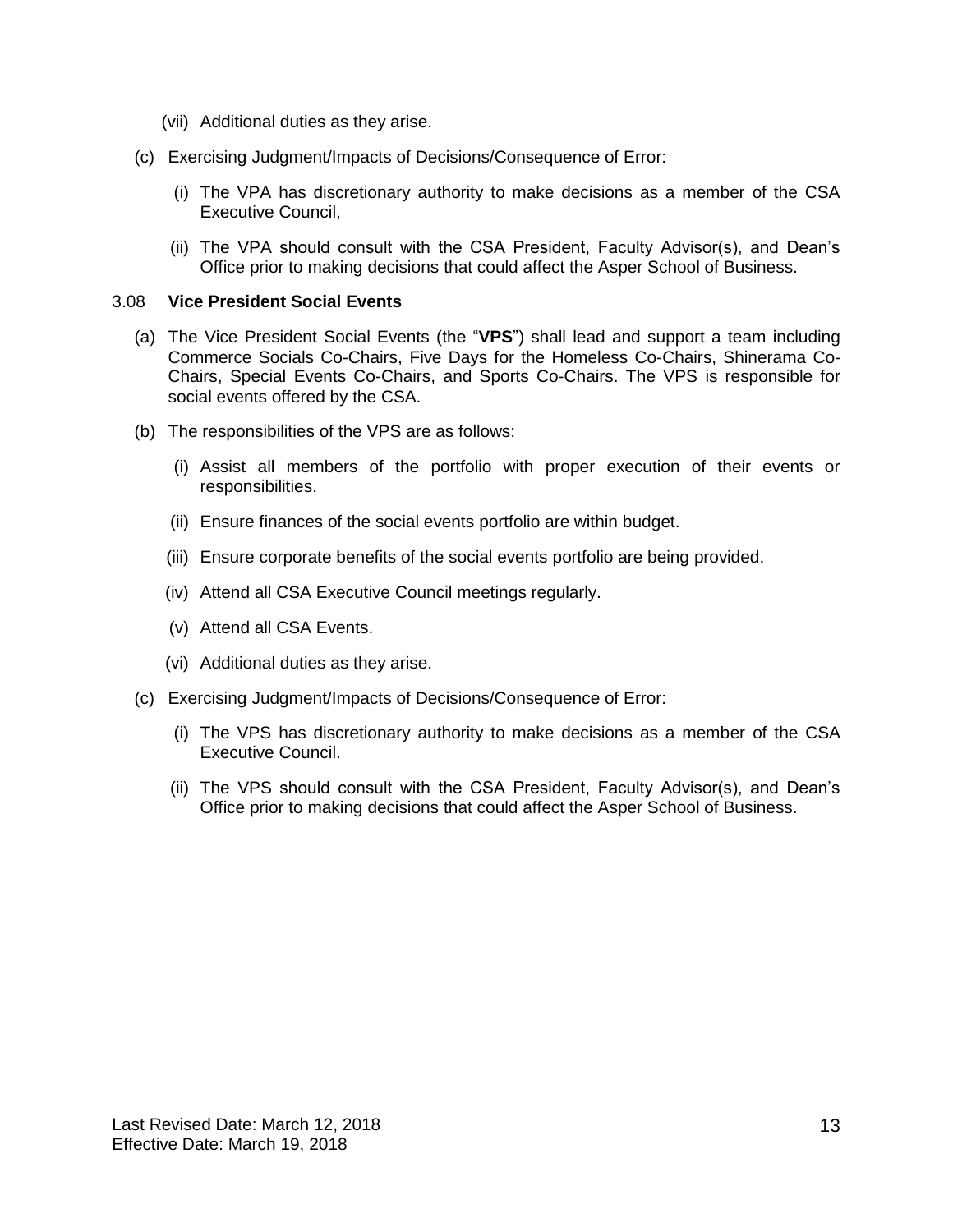# **Article IV. Duties of the CSA General Council**

# 4.01 **Alumni Relations Coordinator**

(a) The Alumni Relations Coordinator shall build further connections with alumni and raise awareness of the Asper Student Legacy Fund to attract donations. They are also responsible for executing an annual fundraising initiative that contributes to the fund, coordinating with the Dean's Office and other stakeholders in decisions related to allocating the fund, and managing a CSA alumni contact list.

# 4.02 **Executive Assistant**

(a) The Executive Assistant is responsible for taking and distributing minutes at all STAG Committee, CSA General Council, and CSA Executive Council meetings. The Assistant works closely with the VPCR to plan and execute Tour De Commerce. An additional responsibility is to help with the planning and execution of council events including but not limited to the CSA General Council Retreat and Holiday Party.

# 4.03 **Senators**

- (a) The Senators are responsible for attending University of Manitoba Senate meetings and acting as the liaison between the CSA and the Senate.
- (b) The Senators are elected by CSA Members.

# 4.04 **UMSU Representatives**

- (a) The University of Manitoba Student Union ("**UMSU**") Representatives are responsible for attending UMSU meetings and acting as the liaison between the CSA and UMSU.
- (b) The UMSU Representatives are elected by CSA Members.

# 4.05 **Human Resources Coordinators**

(a) The Human Resources Coordinators (HR Coordinators) are responsible for coordinating and facilitating human resources-related functions for the CSA. Working with the VPI, the HR Coordinators work with CSA Committee co-chairs to prepare interview questions and assist in the recruitment of candidates, scheduling and facilitation of interviews for all CSA Committees. The HR Coordinators are also responsible for coordinating performance appraisals as assigned by the VPI. The HR Coordinators will plan and execute Mock Interviews in the fall and winter terms as directed by the VPI. HR Coordinators are responsible for developing and maintaining job descriptions for all CSA General Council and CSA Executive Council positions. The HR Coordinators may be required to assist with CSA Elections at the discretion of the VPI. The HR Coordinators are responsible for ensuring that all CSA General Council members and all volunteers at any CSA event have read and signed the appropriate CSA Code of Conduct as described in Article VI (6) of this constitution. HR Coordinators are also responsible for human resources development initiatives and working with the VPI on these duties.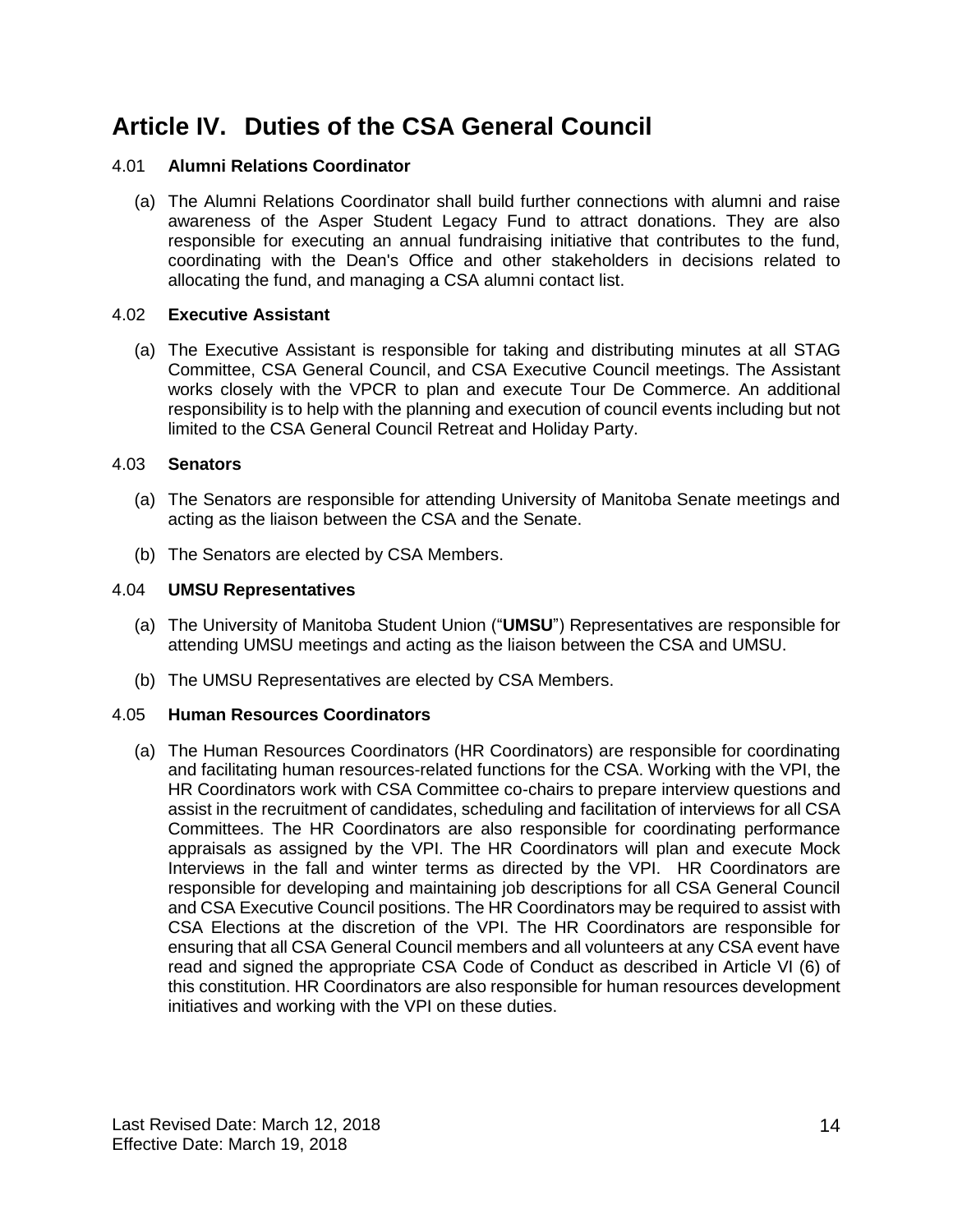# 4.06 **First Year Representative(s)**

(a) The First Year Representatives shall be elected by all registered First Year Asper School of Business Students. The First Year Representatives shall be responsible for organizing at least one social, and various charity and fundraising events. The First Year Representatives shall chair the First Year Committee.

# 4.07 **Indigenous Representative**

(a) The Indigenous Representative shall act as a liaison between indigenous I.H. Asper School of Business students, the indigenous business community and all CSA Members. The purpose of the role is to implement some aspects of indigenous culture into the CSA's primary events. The primary responsibility of the Indigenous Representative includes organizing treaty acknowledgements at events where appropriate and building relationships with business leaders in the indigenous community. The Indigenous Representative will be an ex-officio member of the council filled by the president of University of Manitoba Indigenous Commerce Students STAG, ("**UMICS**").

# 4.08 **Accounts Payable Coordinator**

(a) The Accounts Payable Coordinator is responsible for ensuring the timely payment of invoices, working closely with the VPF.

# 4.09 **Accounts Receivable Coordinator**

(a) The Accounts Receivable Coordinator is responsible for executing the invoicing and receipt of funds, working closely with the VPF and VPCR.

# 4.10 **Events Ticketing Manager**

(a) The Events Ticketing Manager is responsible for the management of ticket sales through the CSA's online ticketing platform. Working closely with the VPF and event planners, the Events Ticketing Manager sets up online ticketing for each event and trains event planners and their committees to sell tickets using the system. Additionally, the Events Ticketing Manager sets up and manages ticket scanning at each CSA event.

# 4.11 **Managers of Corporate Relations**

(a) Reporting to the VPCR, the function of a Manager of Corporate Relations ("**MCR**") is to meet the sponsorship needs of the CSA and STAGs by developing and maintaining strong, long-term, mutually beneficial relationships between the business community and students of the Asper School of Business through the Corporate Partners Program.

# 4.12 **Digital Coordinator**

(a) The Digital Coordinator is in charge of managing the CSA website, the CSA and STAG email lists, CSA email and file storage accounts, the CSA digital signage, and ensuring timely mail-outs of bi-weekly emails. With the VPM, the Digital Coordinator is also responsible for fulfilling social media briefs from CSA Council members as they pertain to the CSA website (e.g., creating online event pages).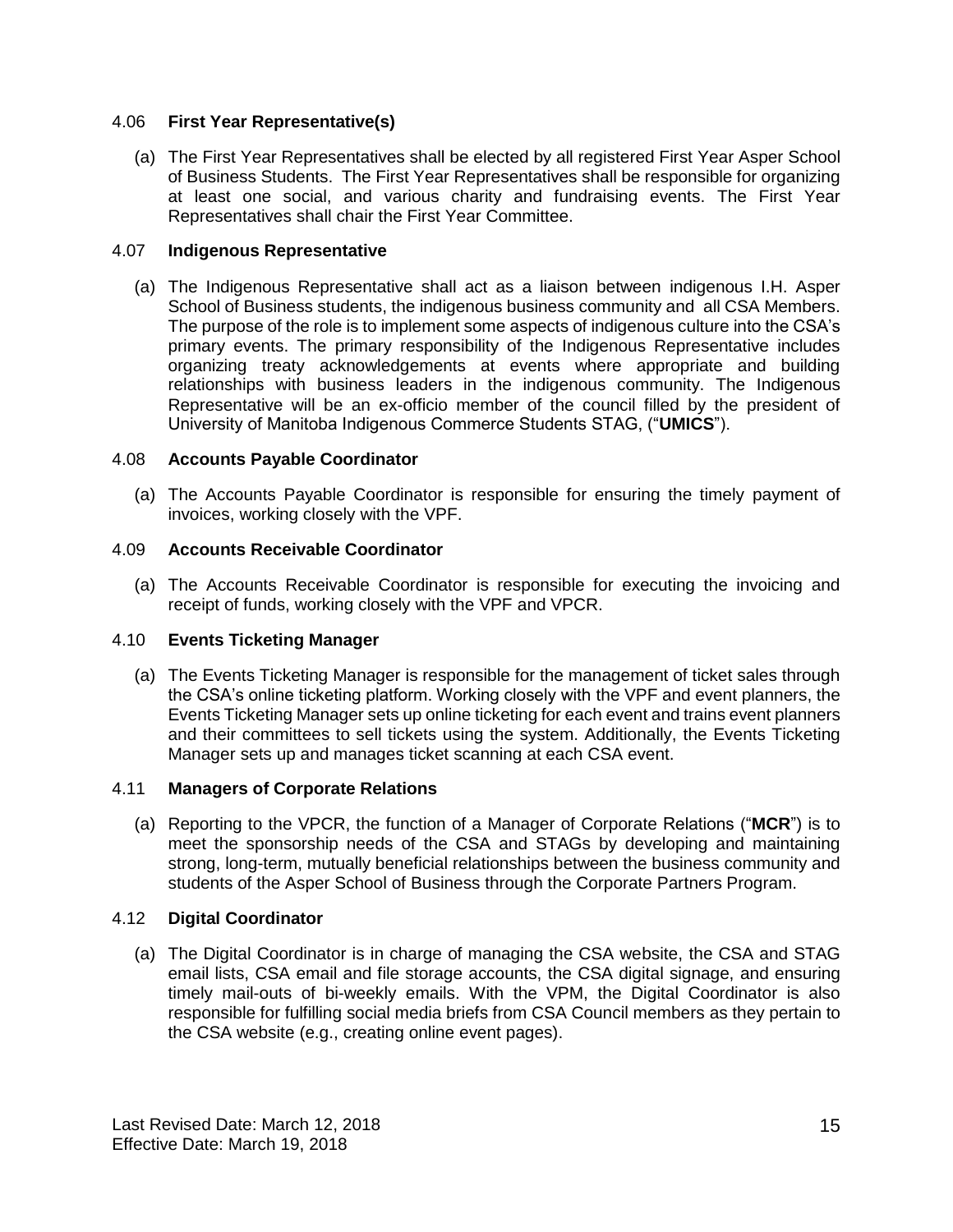# 4.13 **Marketing Coordinators**

(a) The Marketing Coordinators work closely with event planners and the VPM to develop a strategic marketing plan for each event or service offered by the CSA. They develop creative content for all events and services. The Marketing Coordinators are also responsible for creating and distributing the CSA Handbook, editing the CPP, and coordinating photography for CSA events.

#### 4.14 **Merchandise Coordinators**

(a) The Merchandise Coordinators are responsible for designing and purchasing merchandise, coordinating volunteers to run the Commerce Connection Store, and conducting locker sales each year.

#### 4.15 **Promotions Coordinators**

(a) The Promotions Coordinators work closely with the Dean's office to recruit new students from high school and University 1 by promoting the I.H. Asper School of Business at various events. In addition they are responsible for coordinating and distributing business card orders for CSA Members. They are also be responsible for recruiting and scheduling students to conduct classroom talks.

#### 4.16 **Social Media Coordinator**

(a) The Social Media Coordinator is responsible for creating social media presence on any and all relevant social media platforms, and ensuring all relevant CSA information is properly promoted, while maintaining the CSA brand. The Social Media Coordinator also works with the Digital Coordinator to develop the bi-weekly emails. In addition, they also assist with coordinating photography and videography as required and/or requested by members of the CSA Executive Council or CSA General Council.

#### 4.17 **Business Banquet Co-Chairs**

(a) The Business Banquet Co-Chairs chair the Business Banquet Committee and are responsible for the planning and execution of the banquet.

# 4.18 **National Business School Conference (NBSC) Co-Chairs**

(a) The NBSC Co-Chairs chair the NBSC Committee. The NBSC Co-Chairs shall be responsible for the planning and execution of the conference.

#### 4.19 **Professional Development Co-Chairs**

(a) The Professional Development Co-Chairs shall be responsible for coordinating and executing the CSA Corporate Golf Tournament, Etiquette Evening, and Howard Morry Leadership Conference.

#### 4.20 **Academic Case Competition Co-Chairs**

(a) The Academic Case Competition Co-Chairs are responsible for the planning and execution of the First Year Case Competition, International Case Competition, and corporate case competition.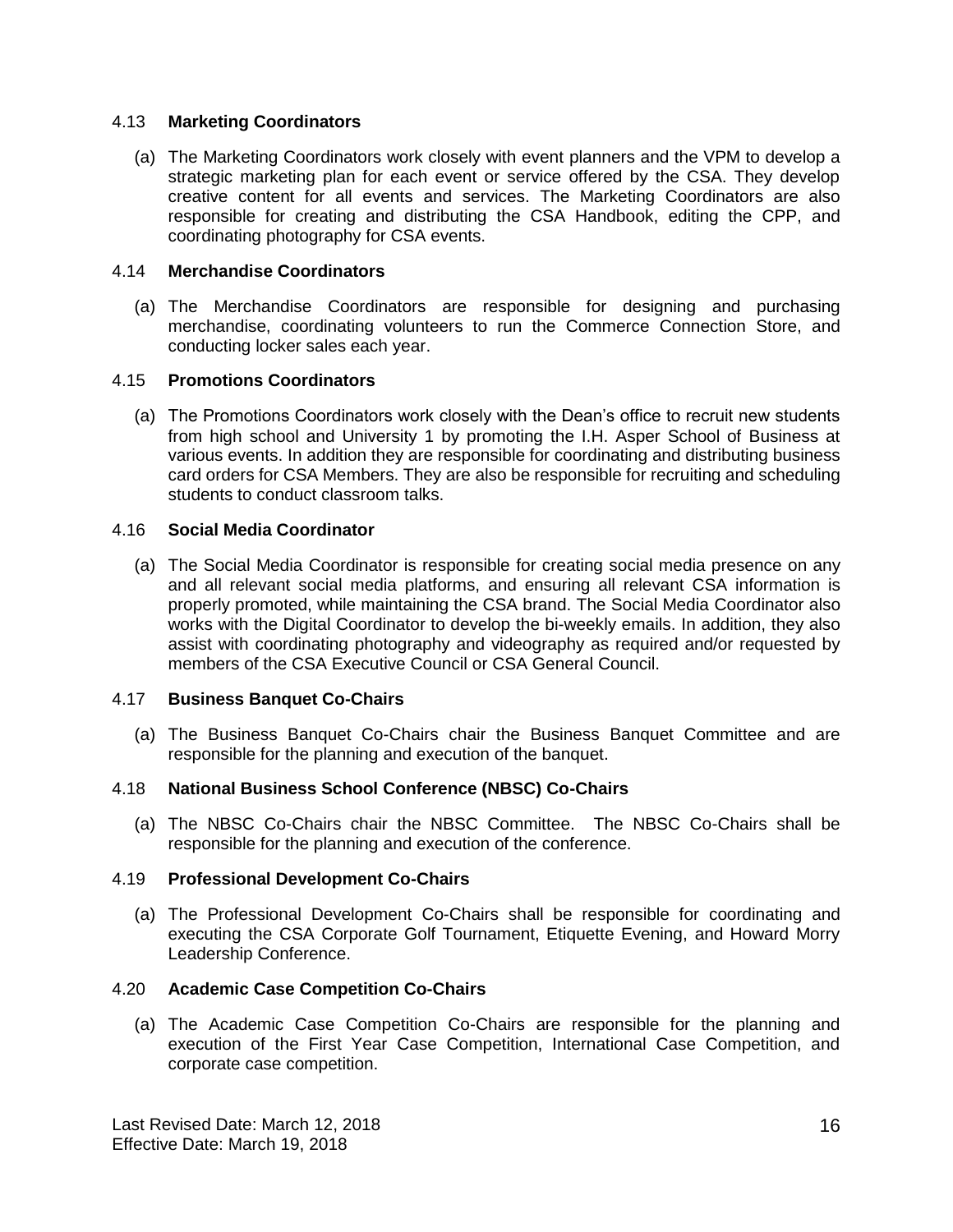# 4.21 **Graduation Co-Chairs**

(a) The Graduation Co-Chairs shall be responsible to organize a dinner and post-dinner event in the fall term and winter term, as well as coordinate grad photos, apparel, and rings. The Graduation Co-Chairs are responsible for all communication with graduating CSA Members related to the graduation dinners and services.

# 4.22 **International Communications Co-Chairs**

(a) The International Communications Co-Chairs are responsible for the planning and execution of the Lunar New Year Festival and Dinner, and other social events of their choosing.

# 4.23 **The Commerce Week Co-Chairs**

(a) The Commerce Week (TCW) Co-Chairs are responsible for planning and executing a week-long series of events at the beginning of the fall academic term. This involves planning and executing Asper Orientation Day, coordinating with the Dean's Office for the annual Bachelor of Commerce program business community welcome event, producing marketing materials to be mailed out to first year students, recruiting volunteers for the events, and coordinating with the Commerce Socials Co-Chairs for the beginning-of-theyear social.

# 4.24 **Commerce Socials Co-Chairs**

(a) The Commerce Socials Co-Chairs shall coordinate Commerce Socials for the benefit of the CSA. The Commerce Socials Co-Chairs may establish a committee to assist in these tasks and seek the assistance of the VPS. The VPS shall work closely with the Commerce Socials Co-Chairs when dealing with venues, sponsors, suppliers, promotions and security.

# 4.25 **Five Days for the Homeless Co-Chairs**

(a) The Five Days for the Homeless Co-Chairs shall coordinate the Five Days for the Homeless Campaign and lead the Five Days for the Homeless Committee. This may involve coordinating with CPs, volunteers and the University of Manitoba, as well as collecting donations. Social events may also be planned to raise additional funds for the Five Days for the Homeless Campaign. The Five Days for the Homeless Co-Chairs may also support any CSA participation in University of Manitoba charity campaigns deemed appropriate by the CSA Executive Council.

# 4.26 **Shinerama Co-Chairs**

(a) The Shinerama Co-Chairs shall coordinate the Shinerama Campaign and lead the Shinerama Committee. This may involve coordinating with CPs, volunteers and the University of Manitoba, as well as collecting donations. Social events may also be planned to raise additional funds for the Shinerama Campaign. The Shinerama Co-Chairs may also support any CSA participation in University of Manitoba charity campaigns deemed appropriate by the CSA Executive Council.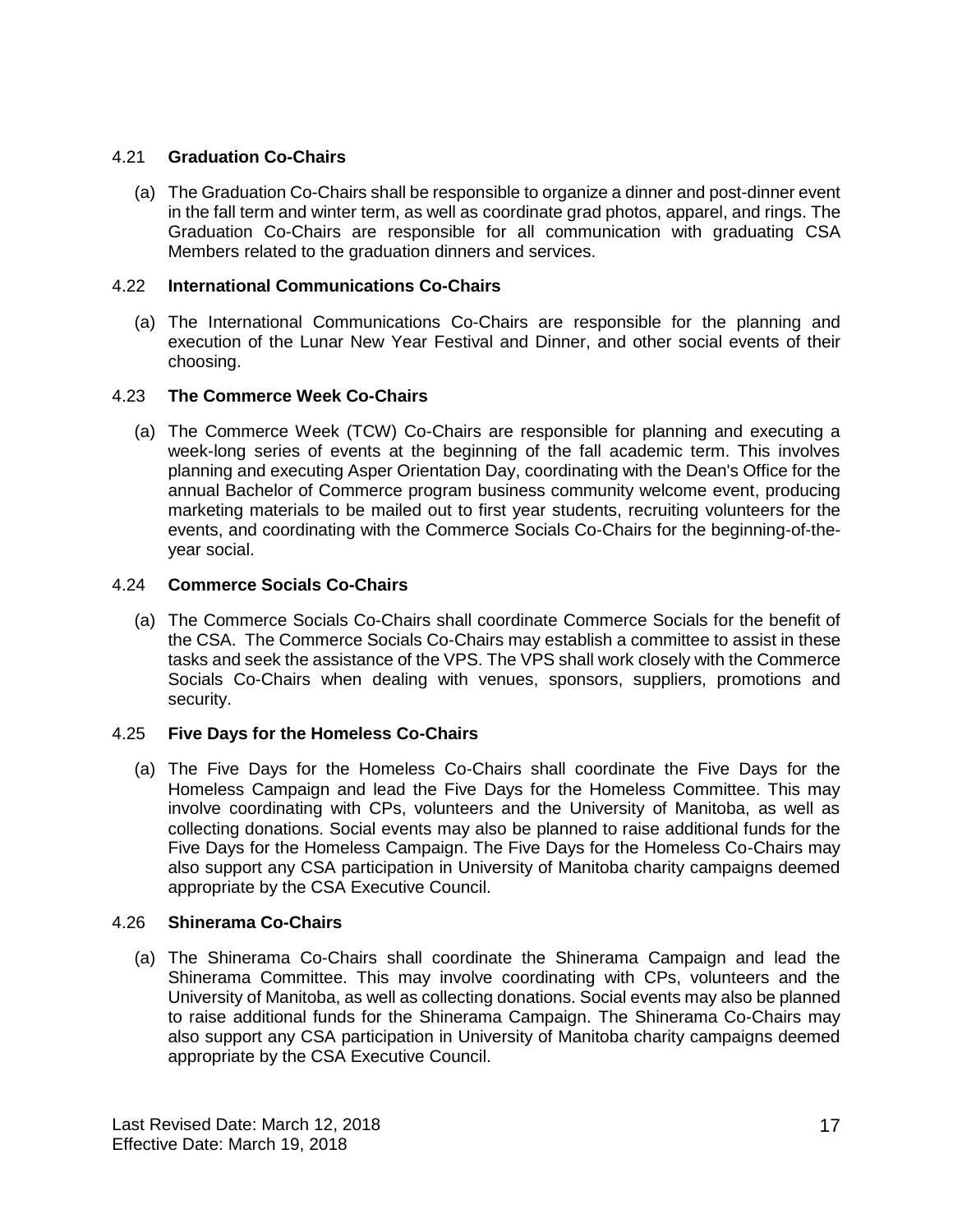# 4.27 **Special Events Co-Chairs**

(a) The Special Events Co-Chairs are responsible for the planning and execution of the CSA Coffee House, Fashion Show, and Exam Cram lunches in the fall and winter academic terms.

# 4.28 **Sports Co-Chairs**

(a) The Sports Co-Chairs shall organize intramural sports teams, and other sporting events. The Sports Co-Chairs shall also organize at least one social sporting event. The Sports Co-Chairs shall chair the Sports Committee.

# 4.29 **Faculty Advisor(s)**

(a) The Faculty Advisor(s) shall be appointed annually by the CSA Executive Council. The Faculty Advisor(s) shall act as liaisons between the Faculty, Dean's Office and the CSA. The Faculty Advisor(s) have the option of being in attendance at the CSA General Council and CSA Executive Council Meetings. The Faculty Advisor(s) shall also assist in the appeal process, as per Article 12, in which the Faculty Advisor(s) or their designate(s) take the role of a non-voting member. The Faculty Advisor is a member of the Elections Committee (with full voting rights) and votes on the selection of the CSA Executive Council positions. The Faculty Advisor also advises on CSA General Council position appointments but does not have a vote. The Faculty Advisor(s) shall be considered as an advisor to the CSA General Council and CSA Executive Council and not as a voting member of the CSA General Council or CSA Executive Council as per the domain of this Constitution.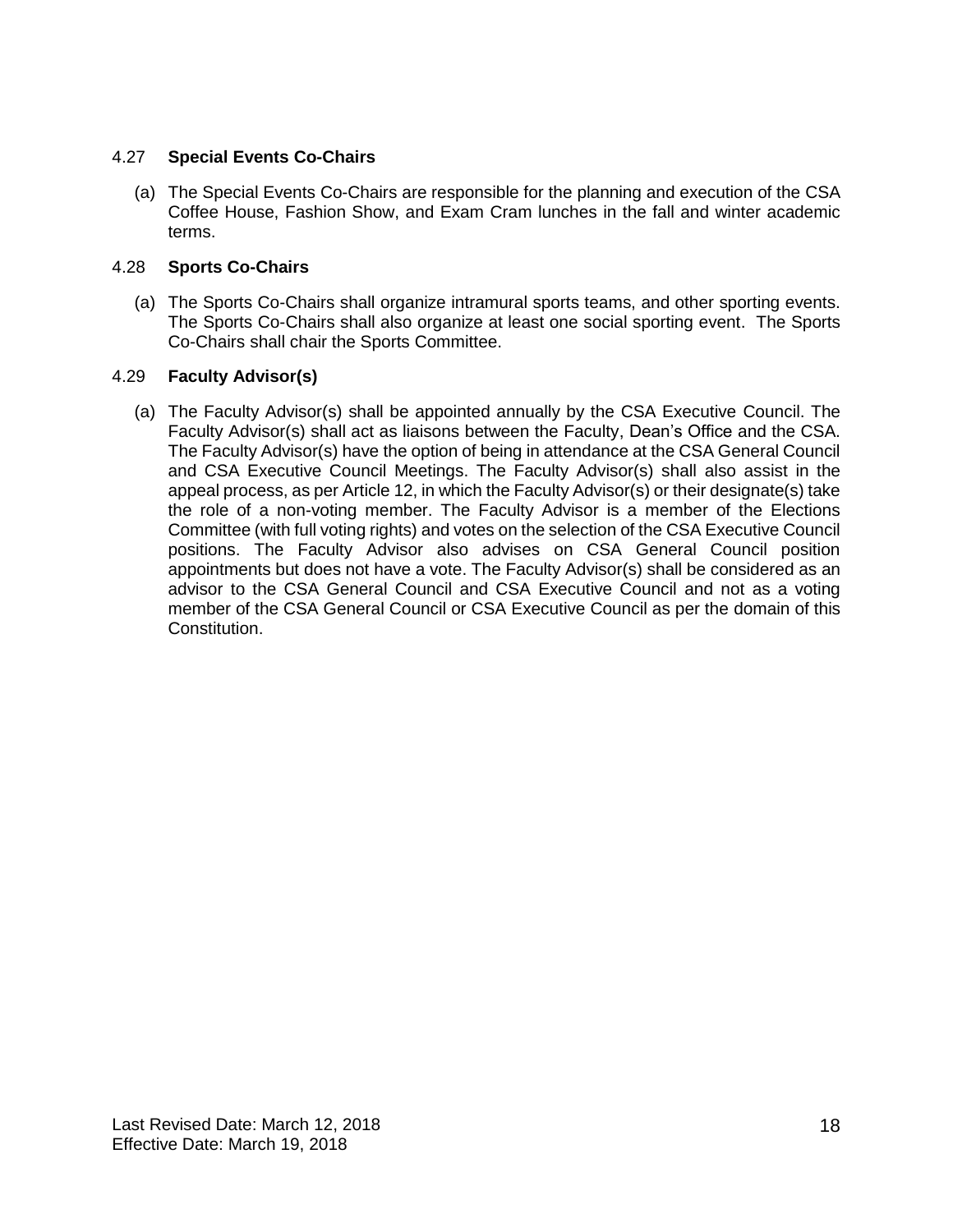# **Article V. CSA Honourary President**

- 5.01 The Honourary President shall be appointed by the President and the VPCR in consultation with the CEO of the University of Manitoba Business School Foundation.
- 5.02 The Honourary President serves as the 'face' of the Asper School of Business to the Winnipeg business community, which helps ensure credibility beyond the walls of the Asper School itself.
- 5.03 The CSA Honourary President shall assist in attending various events, speaking engagements, and helping the MCRs with their duties.
- 5.04 The CSA Honourary President shall attend at least one CSA Executive Council Meeting, one CSA General Council Meeting, and shall meet at least once with the MCRs.
- 5.05 The Honourary President will serve for a term of only one (1) year during the term of the current council's administration.
- 5.06 The Honourary President shall host a sponsor appreciation event at the end of each year as a thank-you for those involved in the CPP.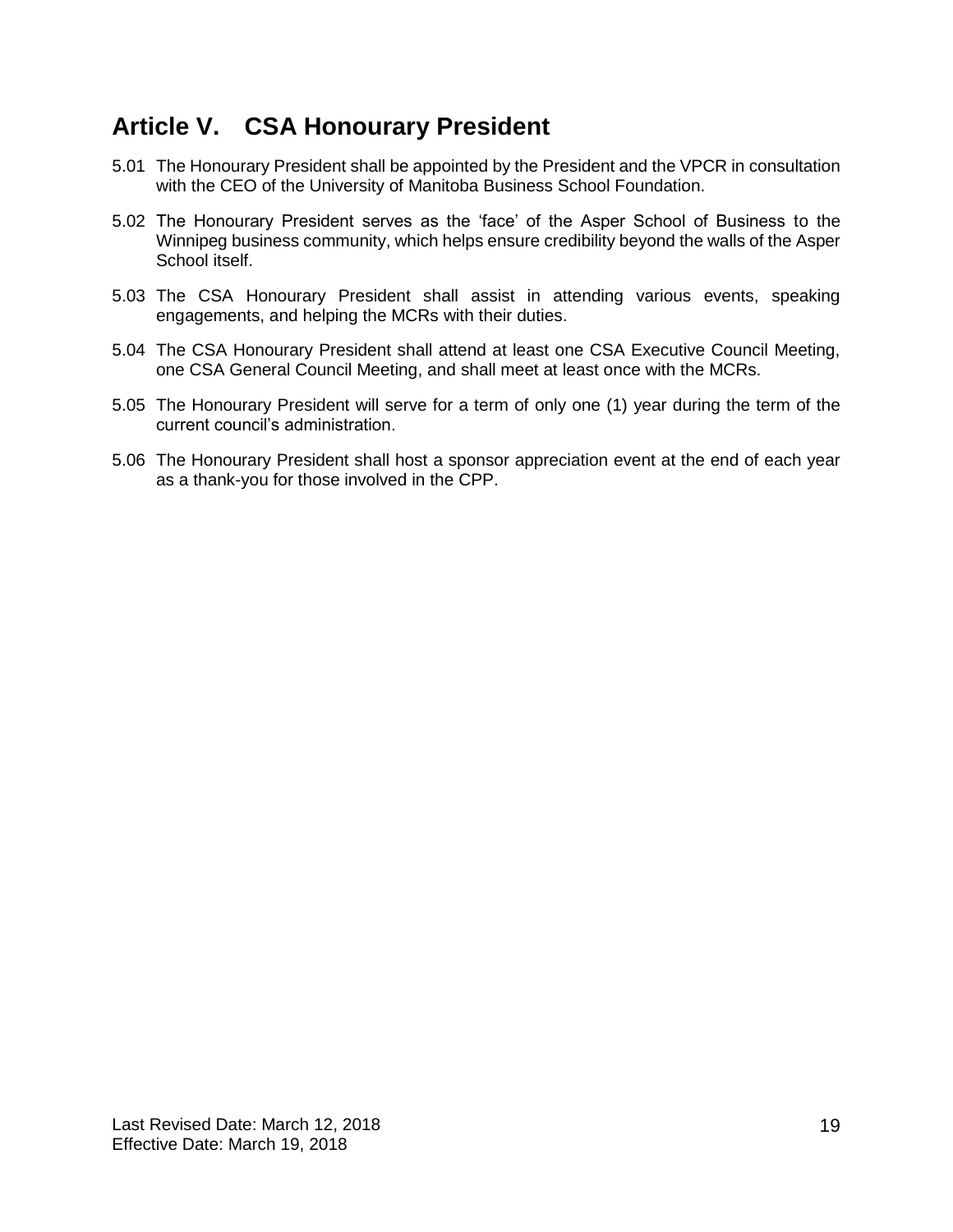# **Article VI. Codes of Conduct**

# 6.01 **CSA General Council Code of Conduct**

- (a) The intent of the CSA Council Code of Conduct is to protect the University of Manitoba, the Asper School of Business, the Commerce Students' Association (CSA) General Council and Executive Council, and Council members from damage to their reputations and liability. The CSA strives to enrich the Bachelor of Commerce (Hons.) undergraduate experience, and the success of this is derived from the CSA members' enjoyment and their commitment to the work they are doing. The CSA Executive Council hopes to create a productive, comfortable, and fun environment for all Council members, and the CSA Code of Conduct will assist in achieving this goal.
- (b) All members of the CSA General Council must review, sign, and agree to the CSA Council Code of Conduct. There are no exceptions.
- (c) The CSA Council Code of Conduct shall be drafted by the CSA Executive Council and must be approved by majority vote by the CSA General Council. There is no time frame on when the CSA General Council Code of Conduct can be altered. It can be altered through a vote by the CSA Executive Council and a majority vote of the CSA General Council members.

# 6.02 **CSA Volunteer Code of Conduct**

- (a) The intent of the CSA Volunteer Code of Conduct is to protect to the University of Manitoba, the Asper School of Business, the CSA General Council and CSA Executive Council, and CSA Volunteers from damage to their reputations and from liability. The CSA strives to enrich the Bachelor of Commerce (Hons.) undergraduate experience, and this is derived from CSA members and volunteers' enjoyment and commitment to the work that they are doing. The CSA Executive Council hopes to create a productive, comfortable, and fun environment for all members, and the CSA Volunteer Code of Conduct will assist in achieving this goal.
- (b) All students who volunteer to assist in any activity related to the CSA must review, sign, and agree to the CSA Volunteer Code of Conduct. There are no exceptions.
- (c) The CSA Volunteer Code of Conduct shall be drafted by the CSA Executive Council and must be approved by a majority vote of the CSA General Council. There is no time frame on when the CSA Volunteer Code of Conduct can be altered. It can be altered by a vote by the CSA Executive Council and a majority vote of the CSA General Council.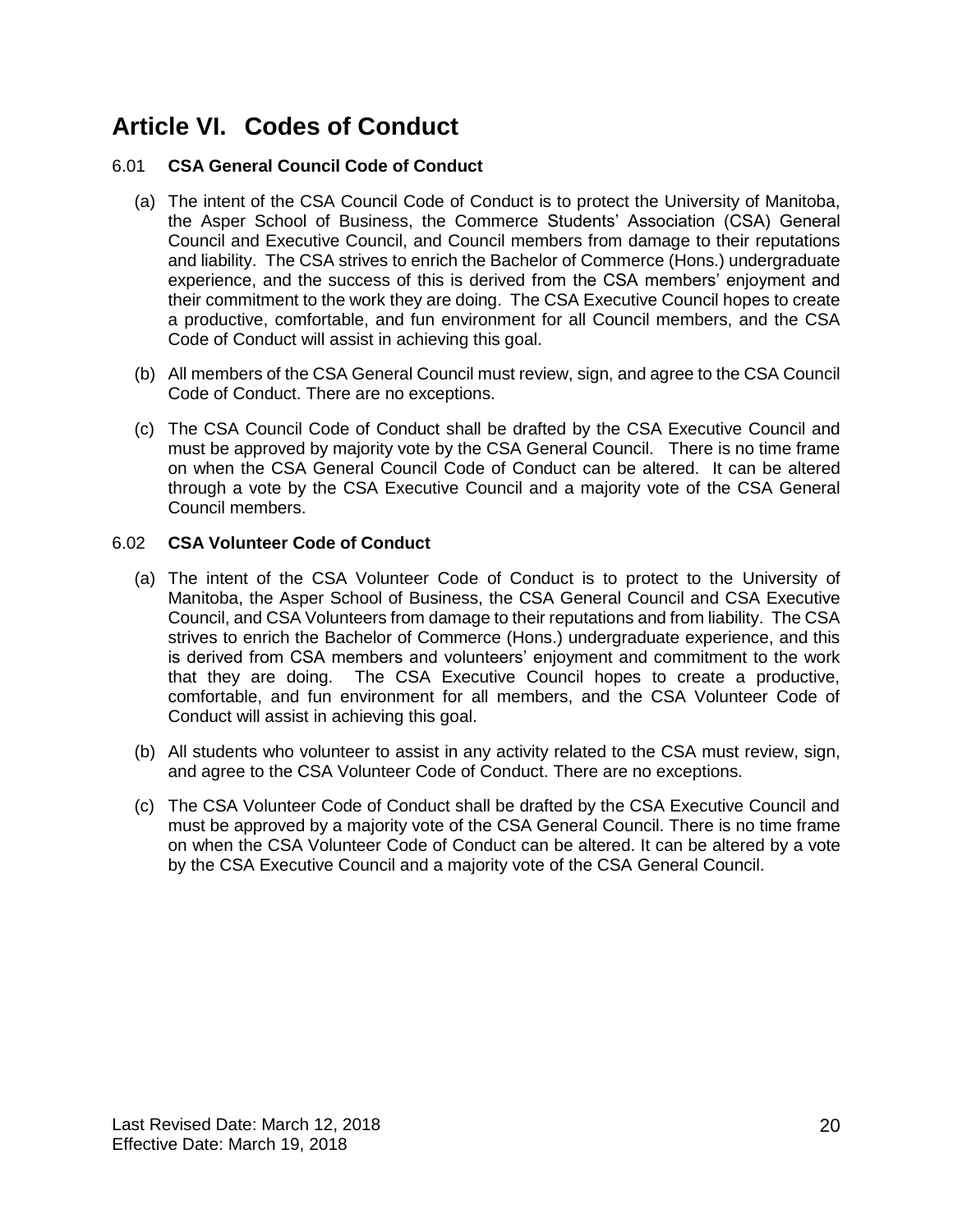# **Article VII. Meetings of the Association**

# 7.01 **CSA Executive Council Meetings**

- (a) CSA Executive Council shall meet weekly or otherwise as determined by the CSA Executive Council members, for the purpose of reviewing goals, discussing issues and sharing information relating to the various portfolios. CSA Executive Council Meetings shall be called by the President.
- (b) Quorum shall be 50%, including the President. In the absence of the President, quorum shall be at 50% including the VPI.
- (c) Minutes of CSA Executive Council meetings shall be recorded by the Executive Assistant.
- (d) CSA Executive Council meetings are closed and confidential. CSA Executive Council has discretionary authority to make decisions on behalf of the CSA.
- (e) As CSA Executive Council meetings are closed and confidential, no proxy votes shall be allowed, and members must be present if they want to speak to a matter or participate in a vote.

#### 7.02 **CSA General Council Meetings**

- (a) The CSA General Council shall meet no less than once per month, starting in April following the selection of all CSA General Council appointed positions, and continuing until the following March, except in the month of December. The CSA President shall have the authority to call CSA General Council meetings, and notice of at least one week must be given.
- (b) The agenda for each CSA General Council meeting shall be prepared by the Executive Assistant in consultation with the CSA Executive Council and the CSA General Council members. The agenda must be distributed prior to the start of the CSA General Council Meeting.
- (c) Meetings of Council shall follow the agenda prepared by the Executive Assistant subject to the right of the council to pass a resolution to vary the agenda.
- (d) At every CSA council meeting, the Bank Reconciliation must be considered for approval.
- (e) The CSA President will chair all council meetings. If the CSA President is absent, the VPI will chair in the President's place.
- (f) Minutes of CSA General Council meetings shall be recorded by the Executive Assistant and made available to CSA Members within seven days of each meeting.
- (g) Quorum for CSA General Council meetings shall be 50% of the members of CSA General Council.
- (h) CSA General Council meetings are open to all CSA Members and other invited guests subject to 7.02 (i).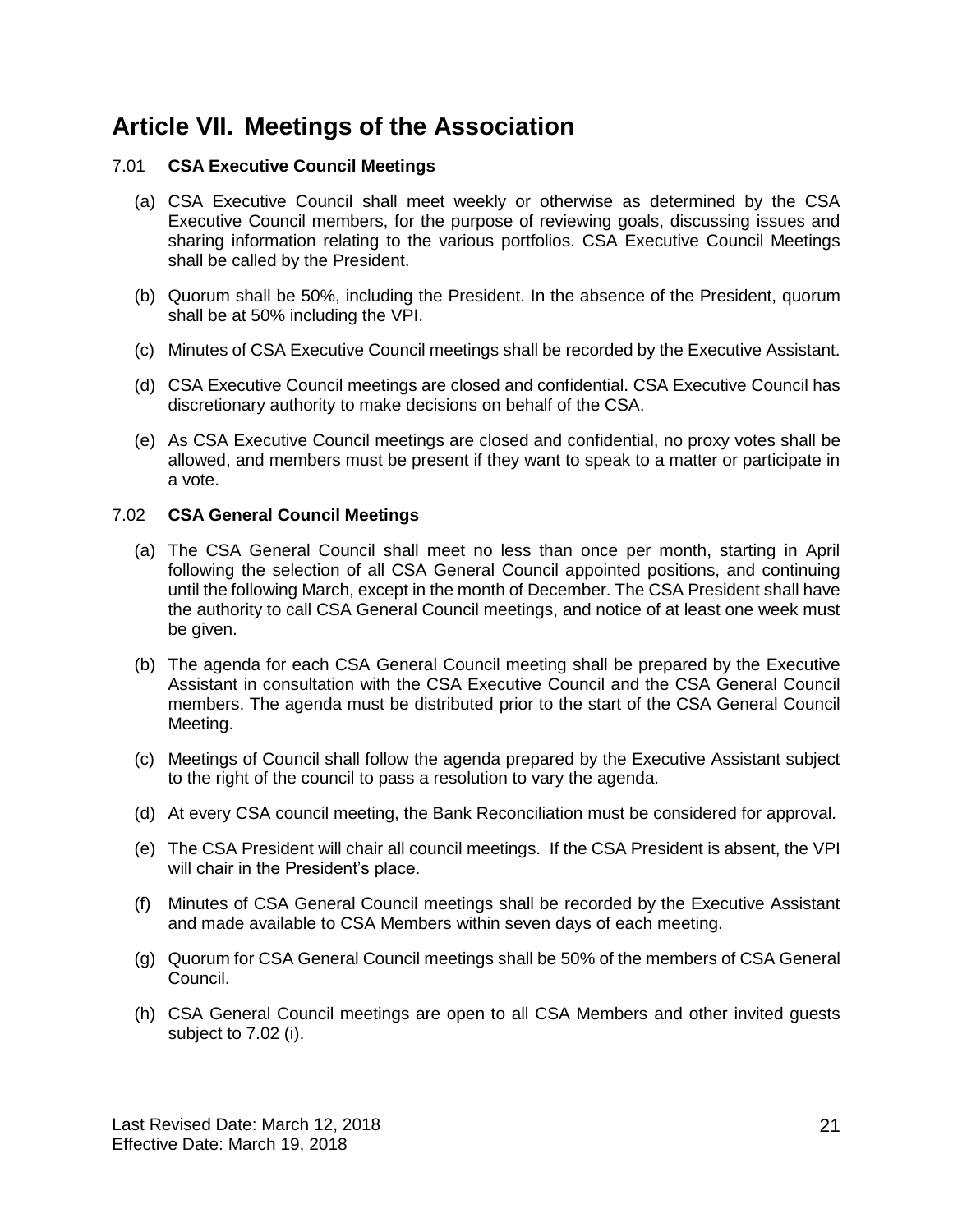- (i) A CSA General Council meeting or any part thereof may be held in closed session or in camera, but no motions may be accepted nor any decisions made while in closed session or in camera. Only CSA General Council members shall be able to attend in camera or closed session meetings.
- (j) Action by the CSA General Council shall be decided by motions given and voted upon by CSA General Council Members.
- (k) Where a motion is presented and a vote is required, Robert's Rules of Orders shall apply for the motion and voting process. Any proposed vote must be made in the form of a motion.
	- (i) The vote shall be taken by show of hands.
	- (ii) Notwithstanding, a member may move that the vote be taken by secret ballot.
- (l) If three or more members of the CSA General Council oppose a decision of the CSA Executive Council which materially affects the CSA, the Asper School of Business student body, or the reputation of the Asper School of Business, one of those members of the CSA General Council may move that a vote be taken to express this disagreement and have it recorded in the meeting minutes. This vote shall be governed by Robert's Rules of Order and shall require a majority of the CSA General Council to be seconded.
- (m) This Motion of Disagreement shall be recorded in the minutes and can be referenced in regard to future CSA Executive Council decisions and can also be referenced in regard to removal procedures as per Article 12 of this constitution.
- (n) The CSA Council Meeting shall be adjourned by a successful motion.
- (o) In order to receive co-curricular recognition, a CSA General Council member must attend a minimum of 8 meetings, with exceptions for compassionate or extenuating circumstances being granted only by CSA Executive Council.

#### 7.03 **Student Action Group (STAG) Committee Meetings**

- (a) Members who may attend the STAG Committee Meetings shall include:
	- (i) The VPI.
	- (ii) The President and Vice President of each STAG or an appointed proxy from the executive of the STAG.
	- (iii) CSA Executive Assistant.
	- (iv) The CSA President.
	- (v) Other attendees as necessary or as invited by the VPI.
- (b) The VPI of the CSA shall call a STAG meeting not less than twice during each summer, fall, and winter term for the purpose of receiving updates and resolving issues.
- (c) Minutes of STAG meetings shall be recorded by the Executive Assistant.
- (d) If the VPI is unable to attend the meeting, the President will attend in his/her place.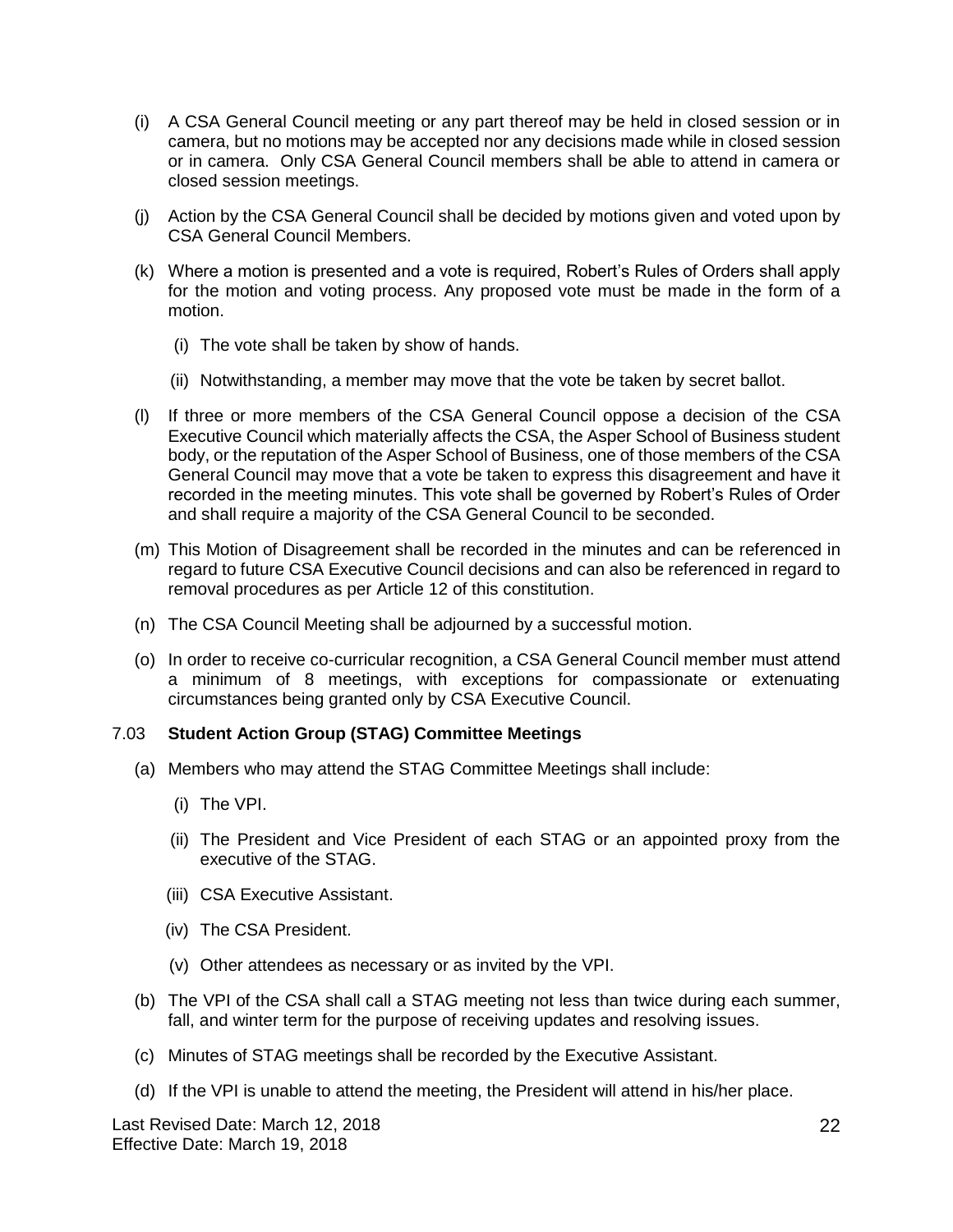# **Article VIII.Election**

# 8.01 **Election Procedure**

- (a) The CSA holds elections for the following positions: President, VPI, University of Manitoba Student's Union Representatives (2 positions), University of Manitoba Student Senators (2 positions), and First Year Representatives (2 positions).
- (b) The elections are facilitated by a Chief Returning Officer ("**CRO**"), a Deputy Returning Officer ("**DRO**"), and the CSA Elections Committee. The CSA's current VPI and Human Resources Coordinators may also be involved with the coordination and marketing of the election to CSA Members provided they are not candidates in the election.

# 8.02 **Appointing the Chief Returning Officer**

- (a) The CRO position shall be filled by the hired representative from UMSU who serves as the CRO for UMSU elections.
- (b) In the case that UMSU does not hire a representative or this representative is unable to serve as the CRO for the CSA election, the CSA Executive Council shall appoint a CRO, which shall only be considered final when affirmed by the majority of the CSA General Council. The vote to appoint a CRO may be conducted via online electronic voting facilitated by the President.
- (c) The President shall communicate the appointment of the CRO to the members of the CSA within twenty-four (24) hours of the appointment.

# 8.03 **Duties of the Chief Returning Officer and Deputy Returning Officer**

- (a) The Chief Returning Officer shall appoint a Deputy Returning Officer ("**DRO**") at his or her own discretion.
- (b) The CRO and DRO shall be responsible for facilitating and monitoring all elections for positions within the CSA during an academic school year, including but not limited to the election of the CSA President, VPI, UMSU Representatives, University of Manitoba Student Senators, and First Year Representatives (2 positions).
- (c) The CRO and DRO shall be responsible for all election documents, including nomination forms, and all such forms shall be handed in to the CRO or DRO.
	- (i) The CRO or DRO shall approve or reject any campaign material.
	- (ii) The CRO and DRO will verify accurate results for each respective election.
	- (iii) The CRO shall determine the specific timelines for each election within the parameters set forth in section 8.06 of this constitution.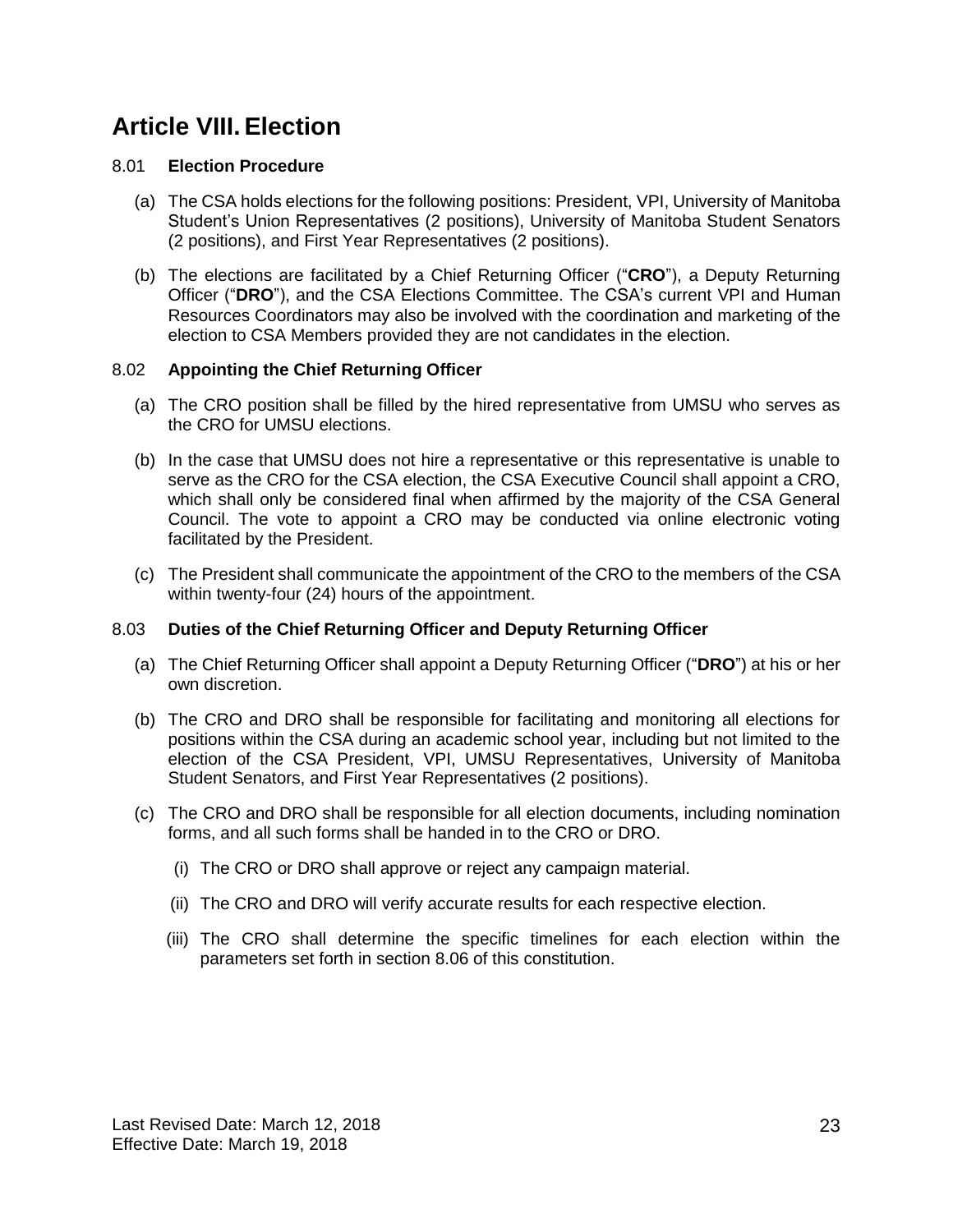#### 8.04 **Suspension or Amendment of Rules**

- (a) The CRO may add, remove, or change all or part of the Election Rules temporarily for a given election, provided such a motion is:
	- (i) Adopted in a 2/3 vote of CSA General Council at a duly convened CSA General Council Meeting.
	- (ii) Adopted at least two weeks prior to the opening of nominations for the election it would affect.
	- (iii) Provided to council for notice at least one week prior to being adopted by CSA General Council.
	- (iv) Reasonable, made in good faith, and does not unnecessarily inhibit the democratic nature of the election.

#### 8.05 **CSA Elections Committee**

- (a) The CSA Elections Committee shall consist of the President, VPI, and Faculty Advisor(s).
- (b) The CSA Elections Committee will be present at all meetings related to the election.
- (c) A representative from the CSA Elections Committee will send out all information to the CSA General Council, STAGs, and other mailing lists with regard to the election information.
- (d) The CSA Elections Committee will handle all appeals from candidates.
- (e) The CSA Elections Committee will be present during the election result review and confirmation. If the Faculty Advisor(s) cannot be present, he or she may designate another faculty member as a substitute.
- (f) A Representative from the CSA Elections Committee will inform the CSA Executive Council, CSA General Council, STAGs, and all other CSA Members of the election results within 24 hours of confirmation of results by the CRO.
- (g) If any of the members of the CSA Elections Committee are candidates in the current election, they will be replaced by a different member of the current CSA Executive Council as determined by the remaining members of the CSA Elections Committee.

#### 8.06 **Scheduling**

- (a) The following is the schedule used for all CSA Elections:
	- (i) Week 1 (14 days prior to first voting day): Nominations open at 9:00 am on a weekday, either Monday, Tuesday, or Wednesday. Nominations will remain open until 4:00 pm on the 7th day.
	- (ii) Week 2 (7 days prior to first voting day): Campaigning period begins at 9:00 am on a weekday, either Monday, Tuesday, or Wednesday.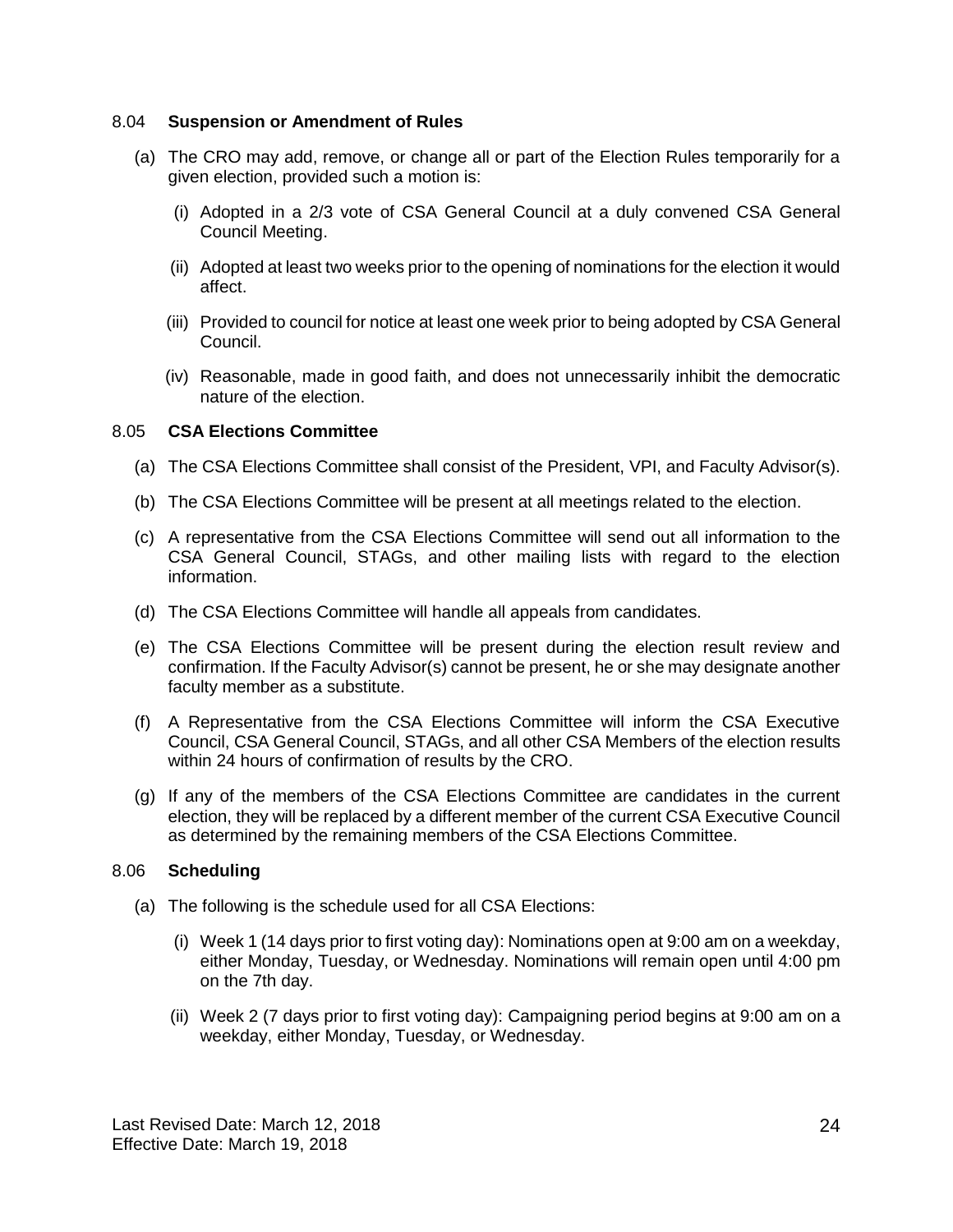- (iii) Week 3 (immediately following campaigning period): Election period begins at 9:00 am on the day immediately following the end of the campaigning period. Voting remains open until 4:00 pm on the following day.
- (b) The CSA Elections for President, VPI, UMSU Representatives, and University of Manitoba Senators must be completed prior to the first Friday in February.

#### 8.07 **Notice**

- (a) The CRO and DRO are responsible, with the assistance of the VPI and Human Resources Coordinators, as well as the VPM:
	- (i) For proper advertising of the election on relevant sources, including on the CSA digital signage, CSA website, and CSA social media platforms.
	- (ii) For proper advertising of the nomination period, voting period and any relevant documentation.

#### 8.08 **Nominations**

- (a) Prior to advertising for nominations, the CRO shall prepare a package of written information which will be available to any CSA Member at least one week prior to the opening of the Nomination Period, and will include:
	- (i) Current copies of the CSA Constitution.
	- (ii) Nomination forms for candidates.
	- (iii) A list of nomination requirements and deadlines, including instructions for obtaining a copy of the nominee's most recent academic transcript confirming their academic standing.
	- (iv) Any other forms required of the nominees, including an acknowledgement and acceptance of nomination form.
	- (v) Current contact information for the CRO and DRO.
	- (vi) A statement of rules regarding keys and use of offices as described in section 8.13 of this constitution.
- (b) The academic transcript is used only for confirmation of meeting the minimum cumulative GPA requirement of 2.5. This information may not be used for any other purpose and will be kept strictly confidential.

#### 8.09 **Nomination Requirements**

- (a) In order to be nominated as a candidate, a person must:
	- (i) Be in good academic standing with the Asper School of Business.
	- (ii) Be a current Member of the CSA.
	- (iii) Register for courses as a full time or part time student in the Asper School of Business during the upcoming fall and winter semesters.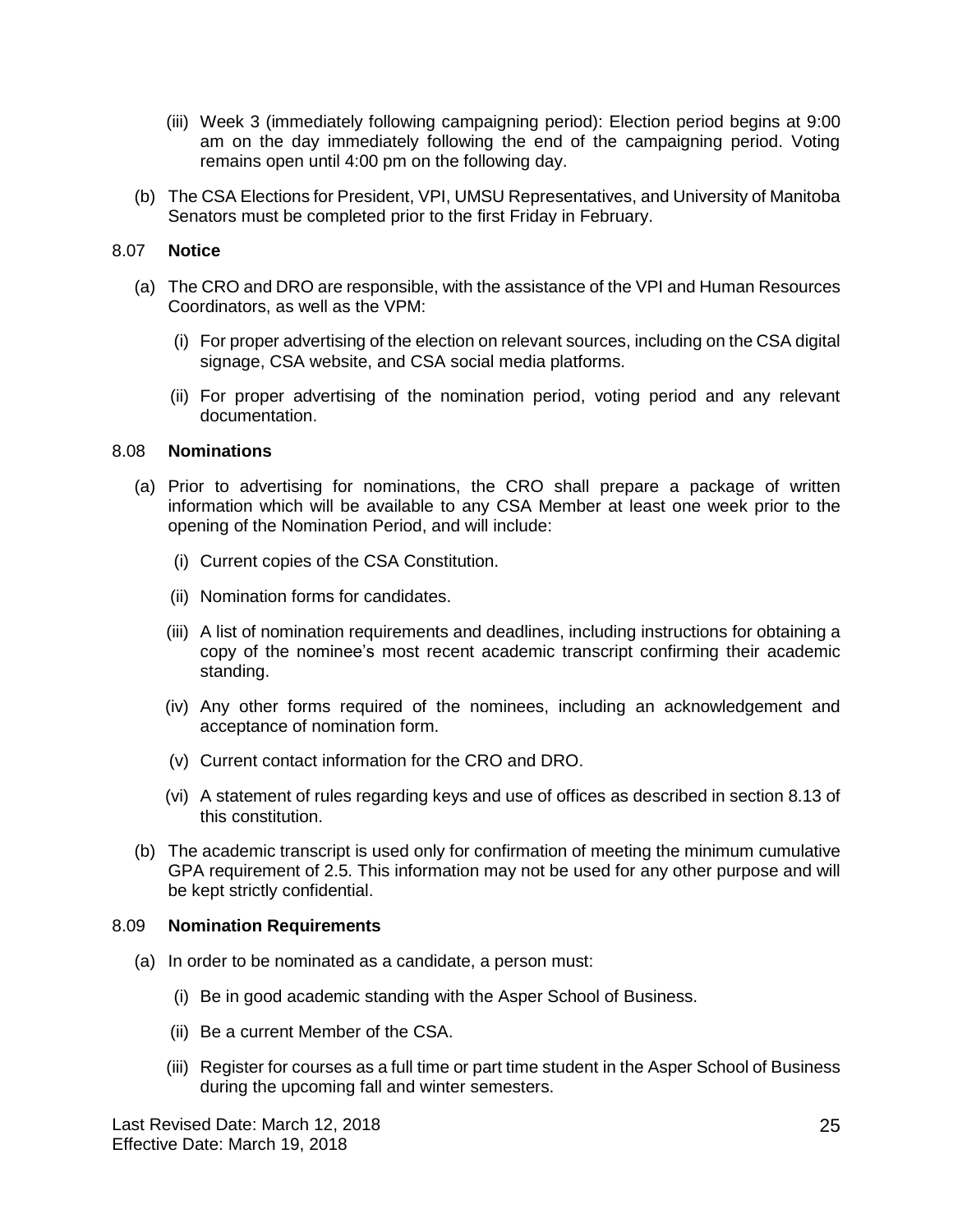- (iv) Be registered in at least one class during the term of nomination, and register for at least one class in each term of their tenure. Candidates who are employed on a coop term confirmed through the Asper Co-Operative Education Program or currently studying out of the country through the Asper Exchange Program are also eligible.
- (v) Be nominated under their legal name or a reasonable derivative thereof.
- (vi) Have provided a completed nomination package to the CRO prior to the end of the nomination period, which shall include:
	- 1) Basic information about the candidate, including their name and contact information.
	- 2) First and last names, signatures, years, and student identification numbers of at least 20 nominators who are Members of the CSA.
	- 3) A signed acknowledgment of acceptance of the nomination by each nominee.
	- 4) A copy of the nominee's academic transcript confirming their status as an Undergraduate I.H. Asper school of Business Student, and cumulative GPA of 2.5 or higher.
	- 5) A signed document indicating the name which each candidate wishes to appear on the ballot, and an indication of whether he or she considers this name to be a reasonable derivative of his or her legal name.
- (b) Completed nominations, containing all material required by the Constitution and the CRO must be received no later than the deadline set out in the advertisement by the CRO.
- (c) Nominations may be collected by individuals on behalf of the nominees, provided the individual collecting the nominations is also a CSA Member.
- (d) It is the sole responsibility of nominees to ensure the completeness and accuracy of their nominations. Any nomination that fails to comply with any part of the rules shall be summarily rejected.
- (e) Within 24 hours of the closing of nominations, a member of the CSA Elections Committee will inform the CSA Executive Council, CSA General Council, STAG's, and all other CSA Members of the list of eligible candidates.
- (f) Members of the CSA Executive Council may run as candidates in the CSA Election, provided they meet all other criteria required of any other nominated candidate.
- (g) Candidates for the elected position of First Year Representative (2 Positions) shall be considered eligible if they meet the following qualifications at the time of nomination:
	- (i) Recognized as a First Year Asper School of Business Student, and
	- (ii) Enrolled in classes during the current fall and upcoming winter semesters as a full time or part time student.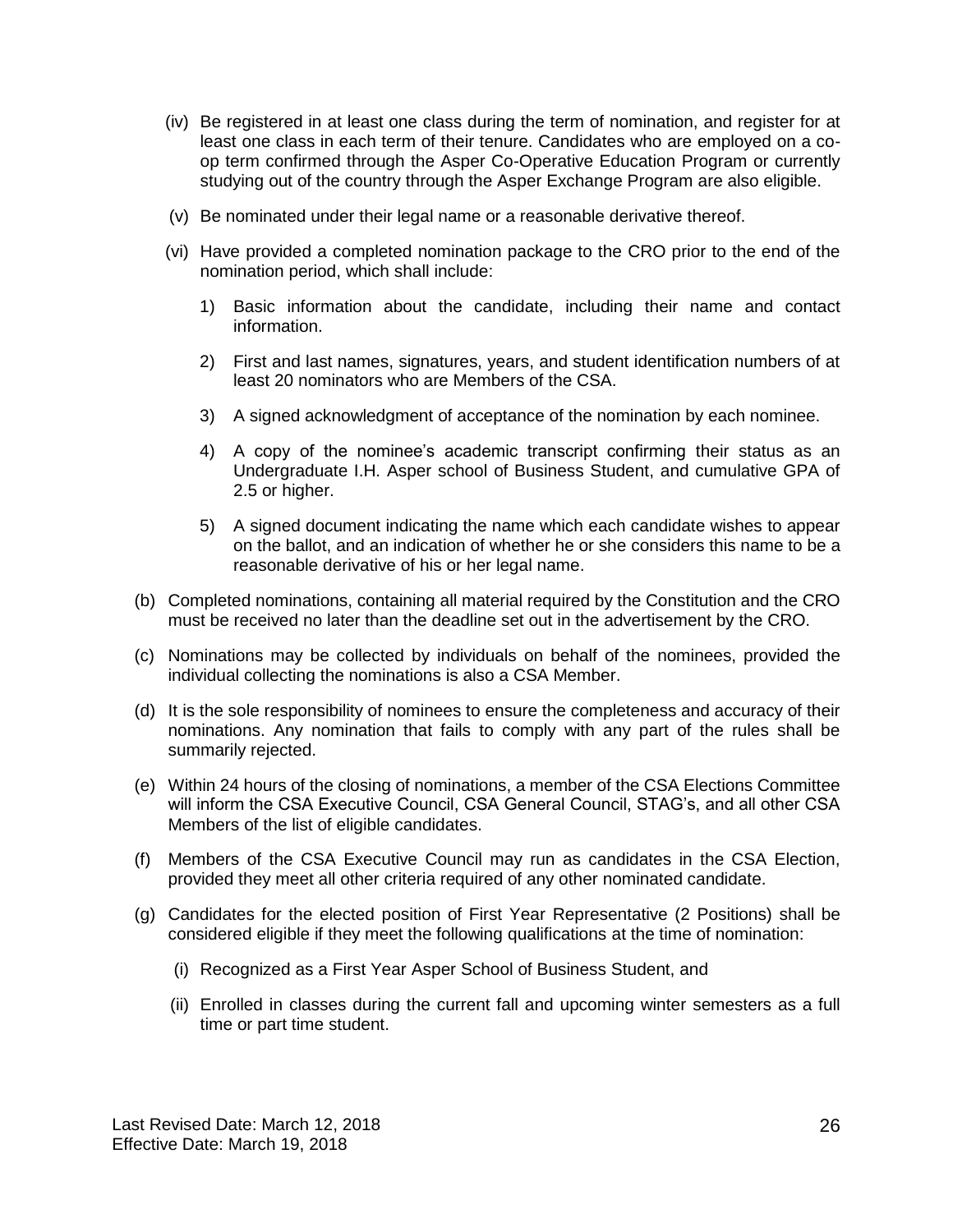#### 8.10 **Nomination Vacancies**

- (a) If an open position receives no nominations by the deadline for nominations, the position will not be elected in the current round of elections.
- (b) At a later date to be determined by the CSA Elections Committee, a second round of elections will be held to attempt to nominate and elect a candidate for the vacant position. The election timeline may be compressed at the joint discretion of the CSA President and CRO.
- (c) Should a position receive no nominations in the second round of elections, the Elections Committee may determine the best course of action to elect the position in the future.
- (d) If after the call for a second round of voting there are no nominations submitted, the CSA President and/or VPI shall appoint the position in consultation with the remaining CSA Executive Council Members and CSA Faculty Advisor(s).

#### 8.11 **Slates**

- (a) No candidates may run in slates. All candidates must run individually and cannot coordinate campaigns or marketing material.
- (b) Candidates found to be collaborating on their campaigns will be disqualified from the election.

#### 8.12 **Candidate Meetings**

- (a) All candidates and their campaign managers, if applicable, must be present at any and all meetings called by the CRO.
- (b) Candidates who are unable to attend a meeting scheduled by the CRO are deemed ineligible unless they submit written notice within three hours of the start of the meeting and provide a proxy to attend in their place.
- (c) Candidates who send a proxy representative are deemed to have been in attendance for informational purposes, and as such, no special consideration will be given for violations of rules discussed at meetings which a candidate did not themselves attend.
- (d) Immediately following the close of the nomination period, the CRO shall call an informational meeting (the "**All Candidates Meeting**") which all candidates must attend to:
	- (i) Review the relevant governing documents, and respond to questions about the same.
	- (ii) Announce any methods that shall be regularly used to communicate with campaigns.
	- (iii) Deal with any other topics deemed necessary by the CRO.
- (e) Attendance must be taken at the All Candidates Meeting.

#### 8.13 **Office Space and Resources**

(a) The CSA will not provide office or storage space to any candidates. No campaign shall have an office on campus which is not approved by the CRO.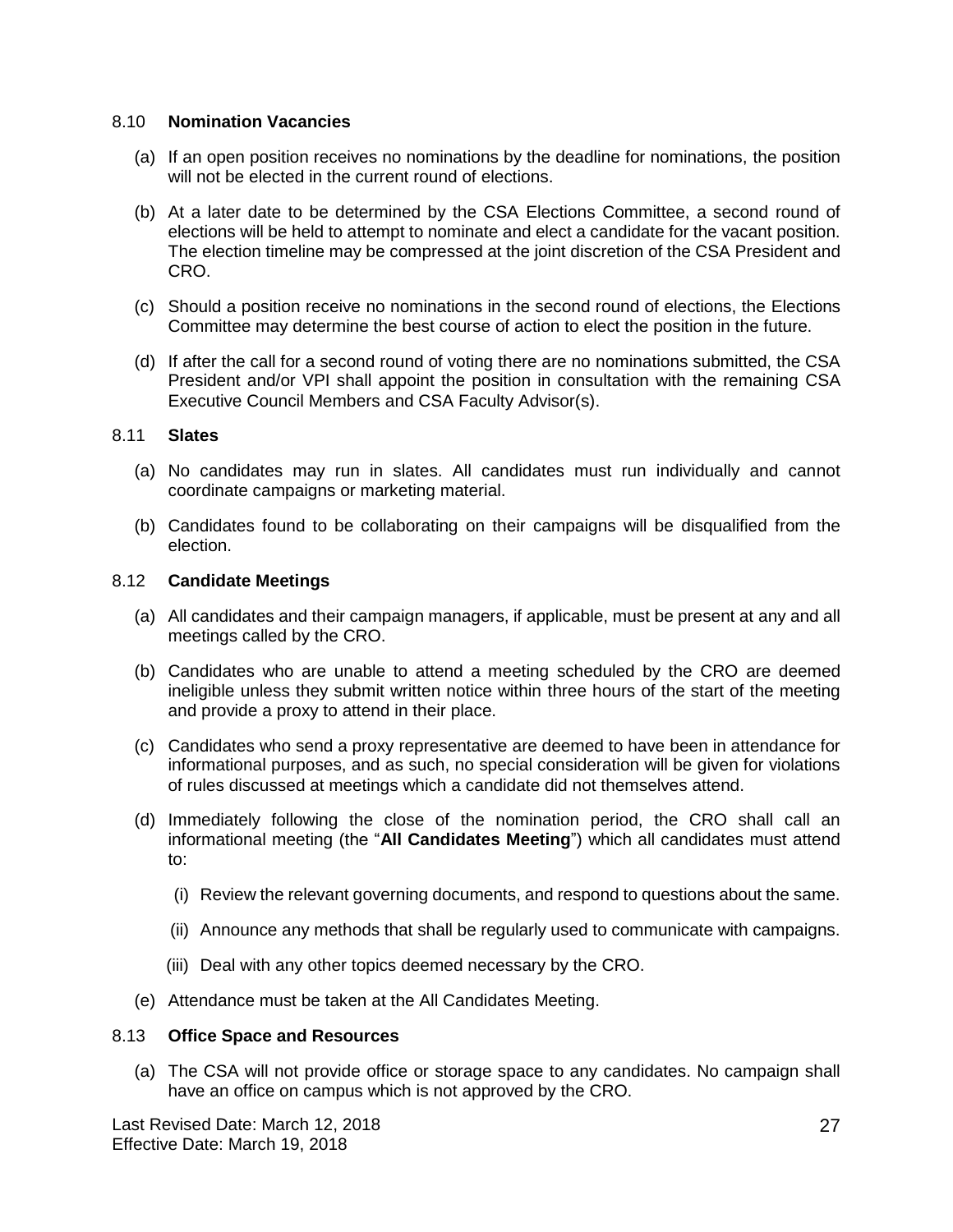- (b) At no time during the Election Period may campaign supplies or materials be present or stored in the CSA Office.
- (c) Campaigning may not be conducted within the CSA Office by any candidate, nor a representative of that candidate at any time during the election period.
- (d) Candidates may not use any CSA resources for campaign purposes, including printing resources, marketing software, or other items as determined by the CRO.
- (e) Candidates, including current CSA General Council or CSA Executive Council Members, may access the CSA Office space at any time during the election period, provided no campaigning is carried out within the space, and all campaign materials are left outside.
- (f) Notwithstanding 8.13 (e), candidates who are current CSA Executive Council Members may have additional privileges or access to CSA property restricted in order to ensure a fair and democratic election at the sole discretion of the CRO.

#### 8.14 **Voter Eligibility**

- (a) Undergraduate Asper School of Business Students who are enrolled in one or more classes during the time of voting, and those working on a work term through the Asper Co-op Program, or currently studying out of the country through the Asper Exchange Program are eligible to vote.
- (b) A listing of currently enrolled students and student numbers will be obtained from the undergraduate program office. This information must not be used for any other purpose and should be destroyed once all positions have been elected and destruction is approved by the CRO.

# 8.15 **Campaign Materials**

- (a) No candidate may distribute or use, and the CRO cannot approve, campaign materials which:
	- (i) Have more than a nominal value when distributed.
	- (ii) Contain libel or slander (based on consultation with legal counsel if necessary).
	- (iii) Are factually incorrect.
	- (iv) Violate any federal or provincial statute, or any University rule, regulation, policy, or procedure.
	- (v) Are discriminatory or derogatory towards any person(s) based on the characteristics listed in section 9 (2) of the Manitoba Human Rights Code.
	- (vi) Bear any logo representing any student group or organization including but not limited to UMSU, the Asper School of Business, the CSA, or any STAG.
	- (vii) Notwithstanding section 8.15 (a) (i)-(vi), all campaign materials must be presented in a manner befitting the Asper School of Business. If any of the CRO, DRO, Elections Committee, or Faculty Advisor(s) feel that any piece of material is found to be questionable (inappropriate), it can be referred to the CRO, who may remove it without warning. The candidate will not be allowed to replace it with new material.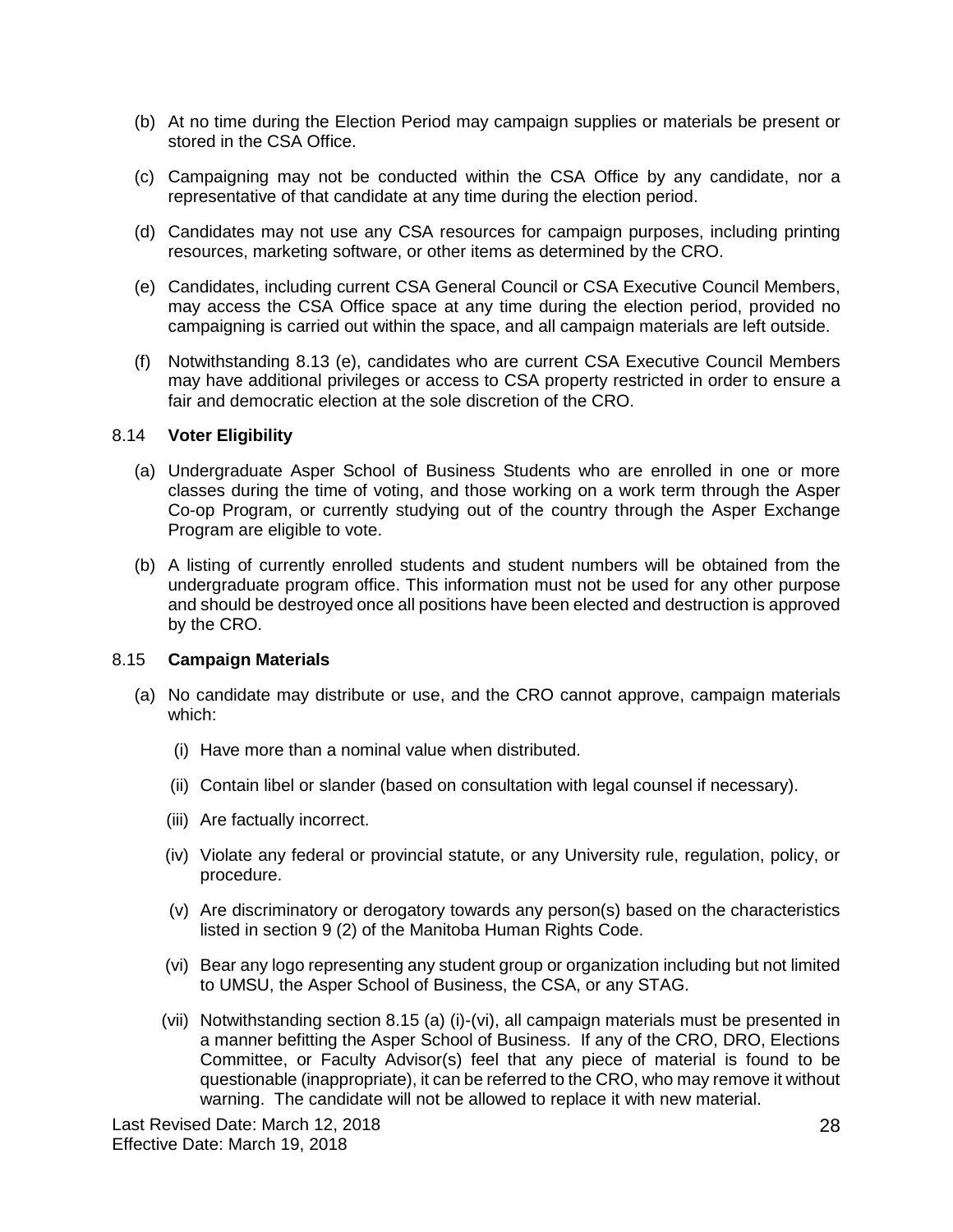- (b) Campaign materials may include, but are not limited to: posters, banners, pamphlets, leaflets, brochures, and cards. The material may convey a candidate's name, image and/or platform.
- (c) All campaign material must also clearly indicate the date and time of the voting period as well as the electronic voting web address, if applicable, in legible format.
- (d) Each candidate is permitted to post the following posters:
	- (i) No more than two (2) large posters, whose size may not exceed thirty-four inches by twenty-seven inches (34" x 27"), and
	- (ii) No more than three (3) posters whose size may not exceed twenty-six inches by nineteen inches (26" x 19"), and
	- (iii) Any quantity of posters whose size does not exceed eight and one half inches by eleven inches (8.5" x 11").
- (e) Posters are permitted only on the 100 level of the Drake Centre. No campaign material may be affixed to parts of the building other than the specified cork boards or strips located on the 100 level of the Drake Centre. No posters are permitted on glass, doors, stairwells, in classrooms (including writing on chalkboards or whiteboards), or in tunnels connected to the Drake Centre.
- (f) No candidate may occupy an entire wall with campaign material.
- (g) The CRO may determine a maximum number of posters to occupy each cork location to ensure equal placement of posters.
- (h) Any quantity of handheld materials such as pamphlets, leaflets, brochures, and cards may be produced. Such materials cannot be left on tables or other similar locations throughout the school; they must be distributed directly to individuals.
- (i) The CRO or DRO must approve all campaign materials. The CRO may establish a method for seeking approval of printed content in advance of the All Candidates Meeting to allow sufficient time for production of the materials with the affixed approval watermark. If a candidate has new material that he or she would like to distribute at a later date, it must be reviewed and approved by the CRO or DRO before it may be distributed. If seeking approval on printed material, a candidate may photocopy the approved piece of material once signed by the CRO or DRO.
- (j) Under no circumstances will stickers / adhesives be allowed for use as campaign material.
- (k) Distribution of campaign material into lockers is strictly prohibited.
- (I) Notwithstanding section 8.15 (a)  $-$  (m), campaign material may only be posted in public spaces, specifically excluding bathrooms, classrooms, windows, student booths, and other places where the CSA specifically does not have permission to display posters and election materials,
- (m) No person(s) other than the CRO, DRO, or the respective candidates themselves may remove a candidate's poster(s) from any affixed place during campaigning.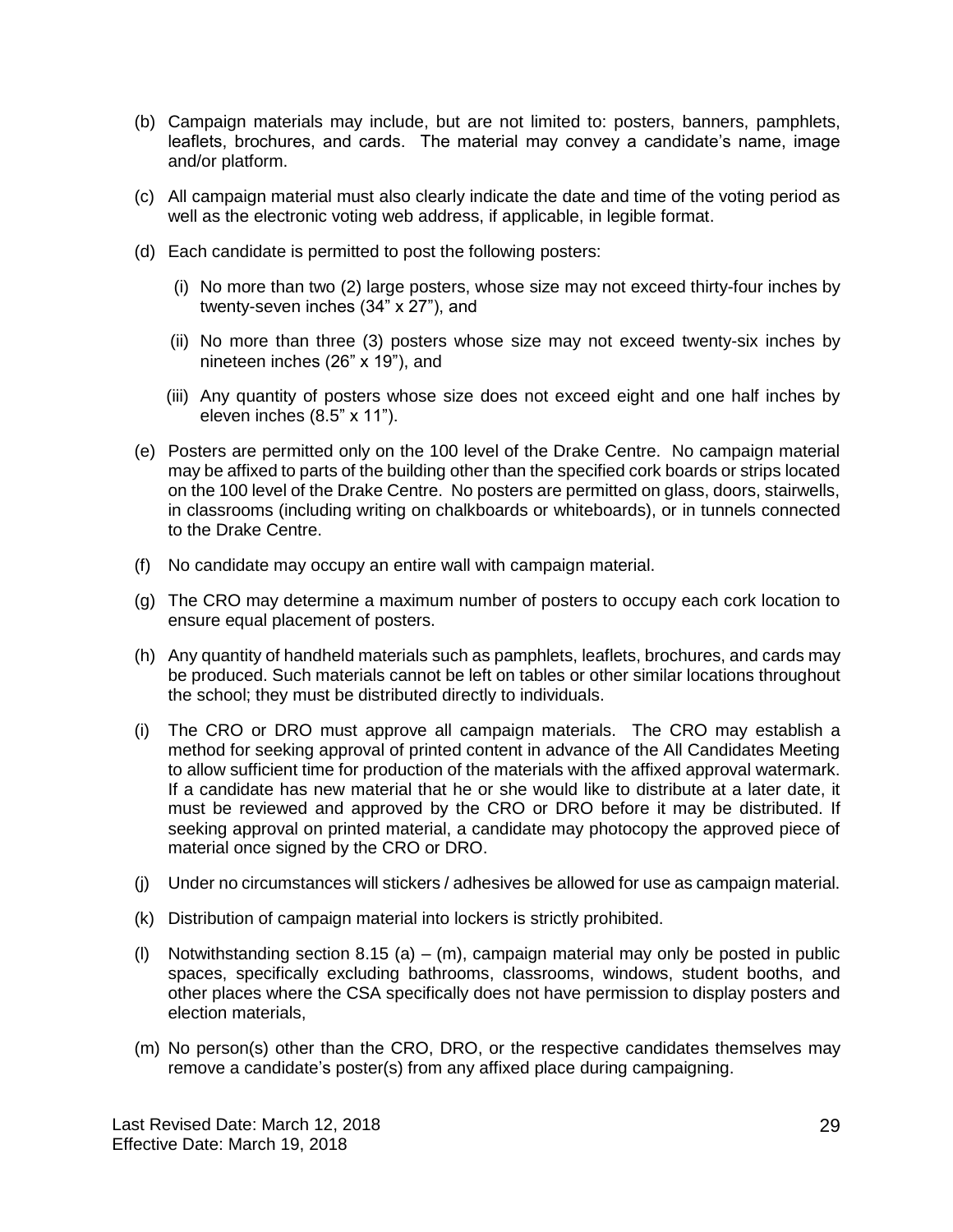- (n) No campaigning is permitted through internal University / Faculty / CSA / STAG mailing lists.
- (o) Social media (including but not limited to Facebook, Twitter, Instagram, Snapchat, etc.) may be used; however, all social media profiles must be made public and no private group on any form of social media may be used (including but not limited to a private Facebook group or event, for example). If a candidate's personal social media profile is used for campaigning purposes, they are also required to be made public for the duration of the campaign and election period.
- (p) All campaign materials, both print, digital and on social media must be removed from public view within 24 hours of the conclusion of voting.

# 8.16 **Campaign Expenses**

- (a) A campaign Expense is defined as a cost incurred to create campaigning material for the purpose of the respective election.
- (b) Campaign materials may not exceed the campaign budget specified by the CRO, who will determine the budget on a year by year basis. The budget shall be no less than \$200 per candidate.
- (c) The CSA will reimburse all candidates for campaign expenses up to \$50, with receipts. Any additional expenses within the budget are the personal responsibility of the candidate.
- (d) Receipts must be obtained by candidates before campaign materials are distributed.
- (e) All receipts must be submitted to the CRO at or prior to the Election Results Meeting.
- (f) All materials used in the making and distribution of campaign material must be assessed a value. This includes, but is not limited to: paper, printing, markers, pens, tape, etc.
- (g) If no receipts are available, a value will be placed on the materials used based on the best judgment of the CRO and DRO.

#### 8.17 **Campaigning Rules**

- (a) Campaigning whereby candidates or volunteers on their behalf approach individuals inperson to market themselves or remind others about an election in any way ("**In-Person Campaigning**"), may only be conducted within the Drake Centre.
- (b) In-Person Campaigning may not be conducted within the Albert D. Cohen Management Library located on the 200 level of the Drake Centre or the Sony Study Centre located on the 300 level of the Drake Centre.
- (c) In-Person Campaigning may only be conducted during the established Campaign Period which ends at 9:00 am on the first day of voting. Online campaigning using social media and other online methods may continue through until close of the Voting Period.
- (d) Candidates may receive volunteer assistance from any other persons, so long as there is no exchange of money or other benefits offered. Volunteers may not actively campaign for more than one candidate in any combination of portfolios.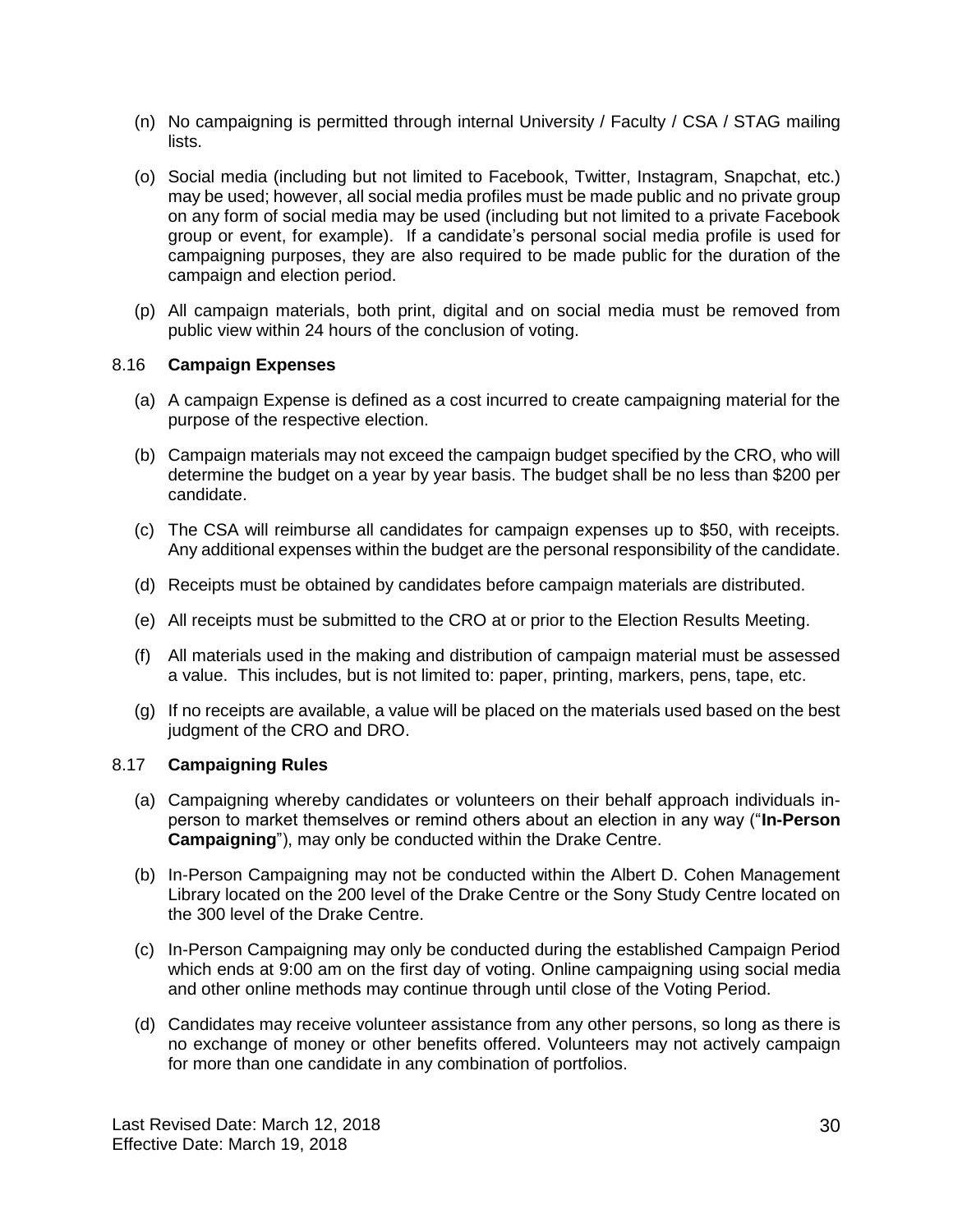- (e) Volunteers who are campaigning on behalf of a candidate are subject to the same rules as the candidate. Violations of any of the election rules outlined in this constitution or implemented for a specific election by a candidate's volunteer will have the same effect as if the candidate violated the rule themselves. These violations by a volunteer can result in action being taken by the CRO against the candidate, up to and including disqualification of the candidate.
- (f) Candidates are permitted to introduce themselves to classrooms / academic sessions during class time based on the following:
	- (i) The professor or instructor approves the introduction.
	- (ii) The introduction is no longer than two (2) minutes in length.
	- (iii) Candidates do not directly solicit votes during classroom talks; rather, they may only encourage students to vote.
- (g) Campaign speeches will occur during the campaign period only for the President and VPI positions.
- (h) The CRO and/or DRO shall preside over the speeches, and question period following the speeches.
- (i) If the candidate is not present, his or her speech can be read aloud by the CRO.
- (j) Speeches may be no longer than five (5) minutes and will be followed by an open Question and Answer period for each position, each capped at twenty minutes in length.
- (k) Questions can be taken from the floor during the question period or can be submitted anonymously to the CRO, to be read aloud by the CRO.

# 8.18 **Voting Process**

- (a) All CSA Elections will be conducted by electronic voting method. Only the CRO and DRO may have access to set up and monitor the electronic voting system during the course of an election.
- (b) The CRO must use the electronic voting platform provided by UMSU unless it is not available or not suitable. A successful vote brought by motion at a duly convened CSA General Council Meeting at least two weeks prior to the voting period will allow a different platform to be used for a given election.
- (c) President, VPI, and UMSU Representative candidates running uncontested shall be elected by a "yes"/"no" vote. Successful candidates must receive at least one hundred (100) "yes" votes and at least three (3) times as many "yes" votes as "no" votes.
- (d) Senator candidates running uncontested shall be elected by a "yes"/"no" vote. Successful candidates must receive at least 50% "yes" votes.
- (e) Voting for contested positions shall be conducted using instant-runoff voting. For each position, voters will rank their choices in order of preference.
- (f) Vote counting for contested positions will be conducted electronically as follows: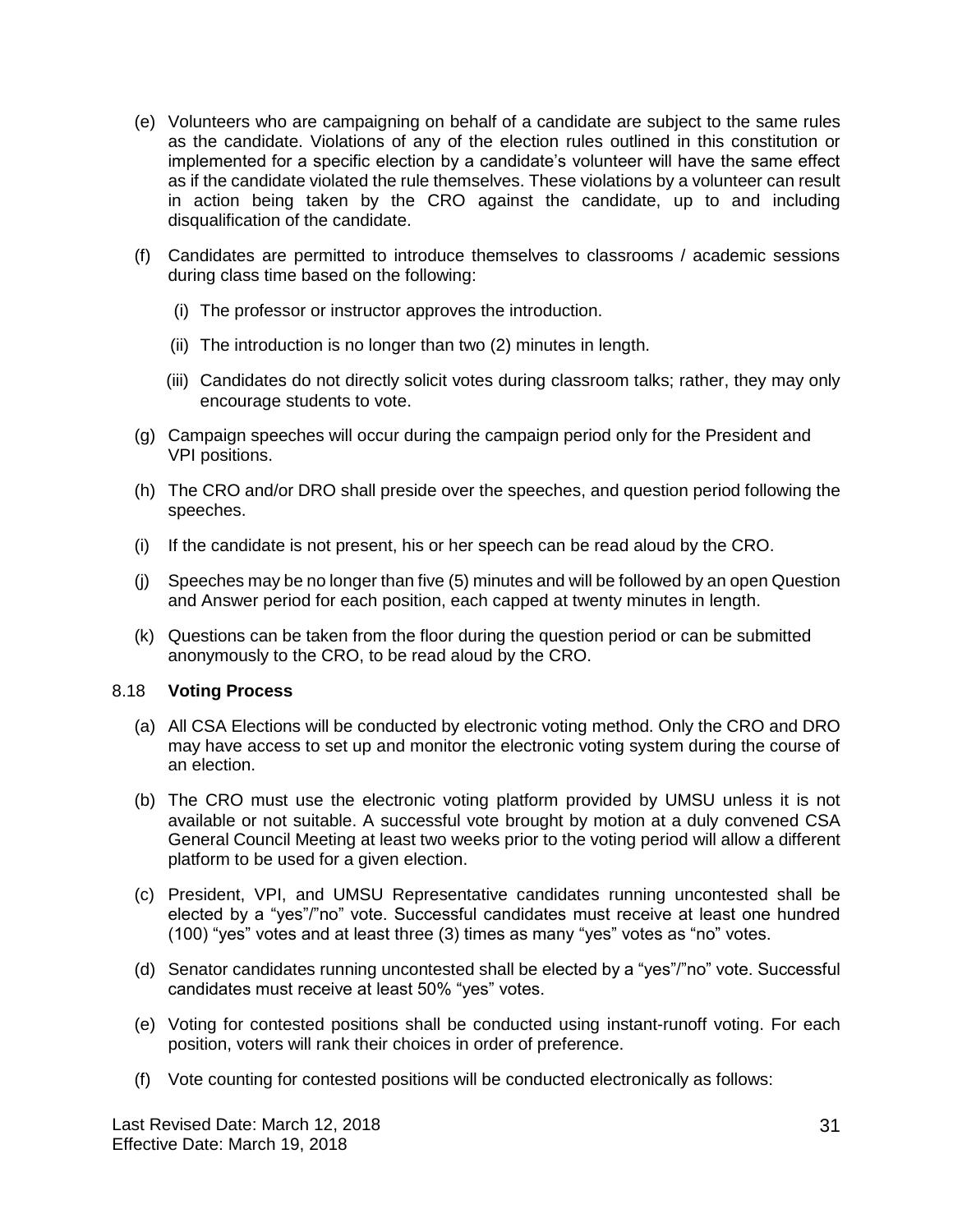- (i) Ballots are initially counted for each elector's top choice.
- (ii) If a candidate secures more than half of the votes in the first round, the candidate wins.
- (iii) If a candidate does not secure more than half of the votes in the first round, the candidate in last place is eliminated and removed from consideration.
- (iv) The highest ranking remaining choices are then counted again.
- (v) The process repeats itself until one candidate receives more than half of the votes in a particular round.
- (g) Candidates may designate one (1) scrutineer by submitting a written document signed by the candidate and the scrutineer to the CRO twenty-four (24) hours before the start of the voting period. The scrutineer may be present at the polling station during voting hours but may not in any way discuss the election of his or her candidate while doing so.
- (h) The CRO shall call a meeting with the CSA Elections Committee at 4:30 pm on the day of conclusion of voting to review and confirm campaign expenses and the election results with the CSA Elections Committee ("**Election Results Meeting**"). Once confirmed, all candidates must be invited into the Election Results Meeting to announce the results. Detailed vote counts for each round of counting may be disclosed, however this information must remain confidential with the CRO, DRO, Faculty Advisor(s), and candidates, indefinitely.
- (i) The election results shall be communicated to all CSA Members within twenty-four (24) hours of the closing of voting period. The information must be communicated as deemed appropriate by the CRO before the candidates are allowed to disclose the results to others outside of the room.
- (j) Candidates may designate one (1) individual to attend the Election Results Meeting on their behalf by submitting a written document signed by the candidate and the individual to the CRO twenty-four (24) hours before the start of the close of the voting period.
- (k) Election results must remain secret until close of the election period. No person, including the CRO is permitted to view the results prior to the close of the voting period.

# 8.19 **Grievances and Complaints**

- (a) All grievances and complaints shall be directed in writing to the CRO. Upon receipt of a complaint, the CRO shall determine the appropriate procedure for investigating the merits of the grievance or complaint.
- (b) Where the CRO determines that the rules established by the CRO or the rules outlined herein have been violated, the CRO shall, using the demerit system found in section 8.20 of this constitution, determine the appropriate remedy, including disqualifying the candidate responsible for the violation.
- (c) Complaints regarding the CRO or the fulfillment of their duties shall be directed to the CSA Elections Committee. The CSA Elections Committee shall then review the complaint and determine the appropriate remedy (if necessary).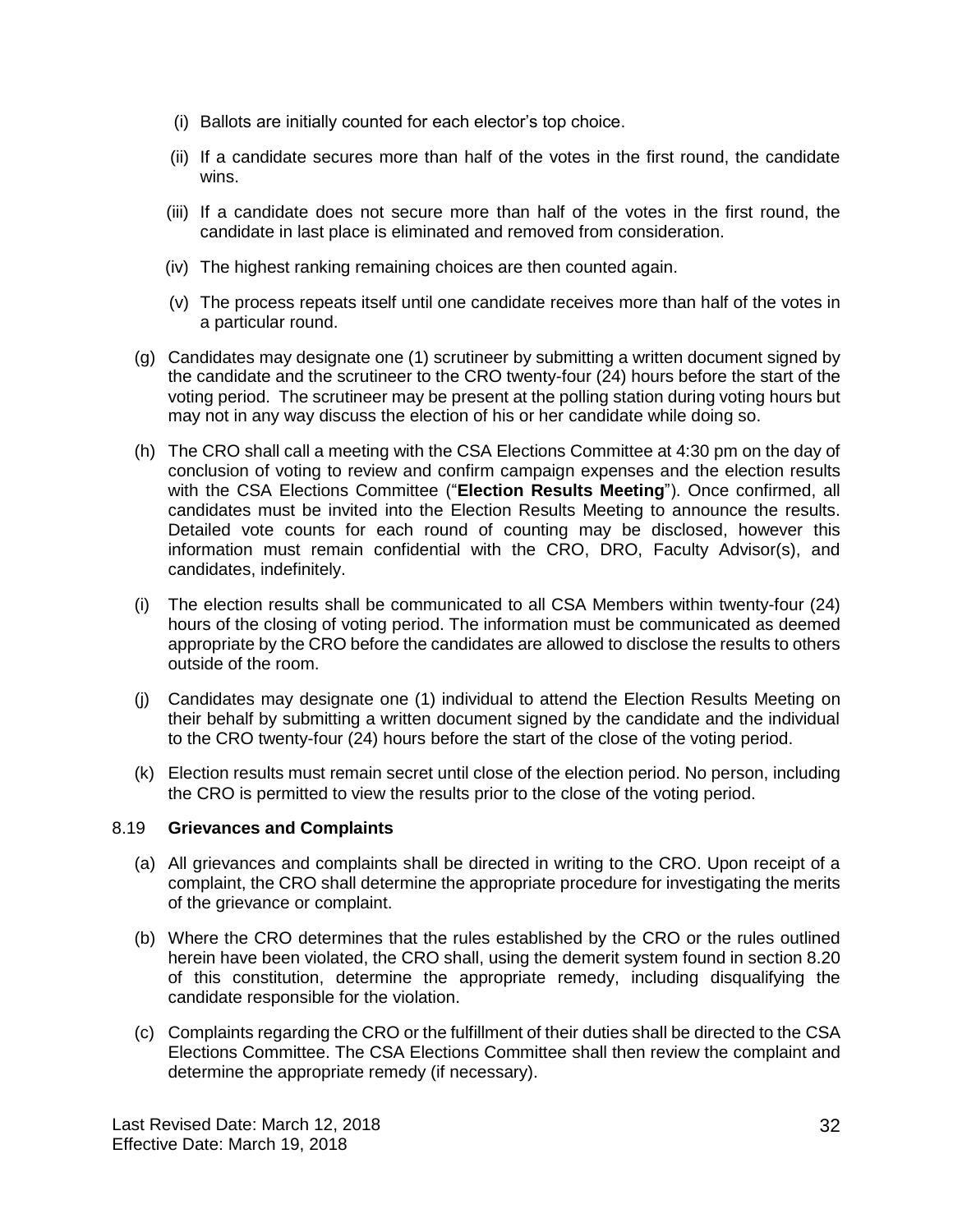# 8.20 **Demerit System**

- (a) The following demerit system may be used to assess penalties against candiates who violate rules outlined in this constitution. For offences committed by a volunteer(s) resulting penalties will be given, in full, to each candidate. The following values are merely guidelines. The CRO retains full discretion to substitute other values or penalties as they see fit.
	- (i) Candidates who receive 50 or more demerits are disqualified.
	- (ii) "DQ" means disqualified.

| <b>Violation</b>                                                                                                | <b>Penalty</b> |  |  |
|-----------------------------------------------------------------------------------------------------------------|----------------|--|--|
| <b>Willful abuse of Election Rules</b>                                                                          | $5 - DQ$       |  |  |
| <b>Pre-Campaigning</b>                                                                                          |                |  |  |
| 1st Offence                                                                                                     | 5              |  |  |
| 2nd Offence                                                                                                     | 10             |  |  |
| 3rd Offence                                                                                                     |                |  |  |
| Any Further Offence                                                                                             | <b>DQ</b>      |  |  |
| <b>Campaign Materials</b>                                                                                       |                |  |  |
| Posting unapproved campaign materials                                                                           |                |  |  |
| Failure to comply with CSA Protocol of Supplementary Rules for hanging and<br>location of posters and materials |                |  |  |
| Negative campaigning                                                                                            |                |  |  |
| <b>Campaigning</b>                                                                                              |                |  |  |
| Failure to attend All Candidates' Meeting without CRO approval                                                  |                |  |  |
| Failure to attend other meetings called by CRO                                                                  |                |  |  |
| In-Person campaigning on voting days                                                                            |                |  |  |
| Direct interaction with an individual voting                                                                    |                |  |  |
| Campaigning in prohibited location                                                                              |                |  |  |
| Campaigning aggressively or threatening                                                                         |                |  |  |
| Damage to university property                                                                                   |                |  |  |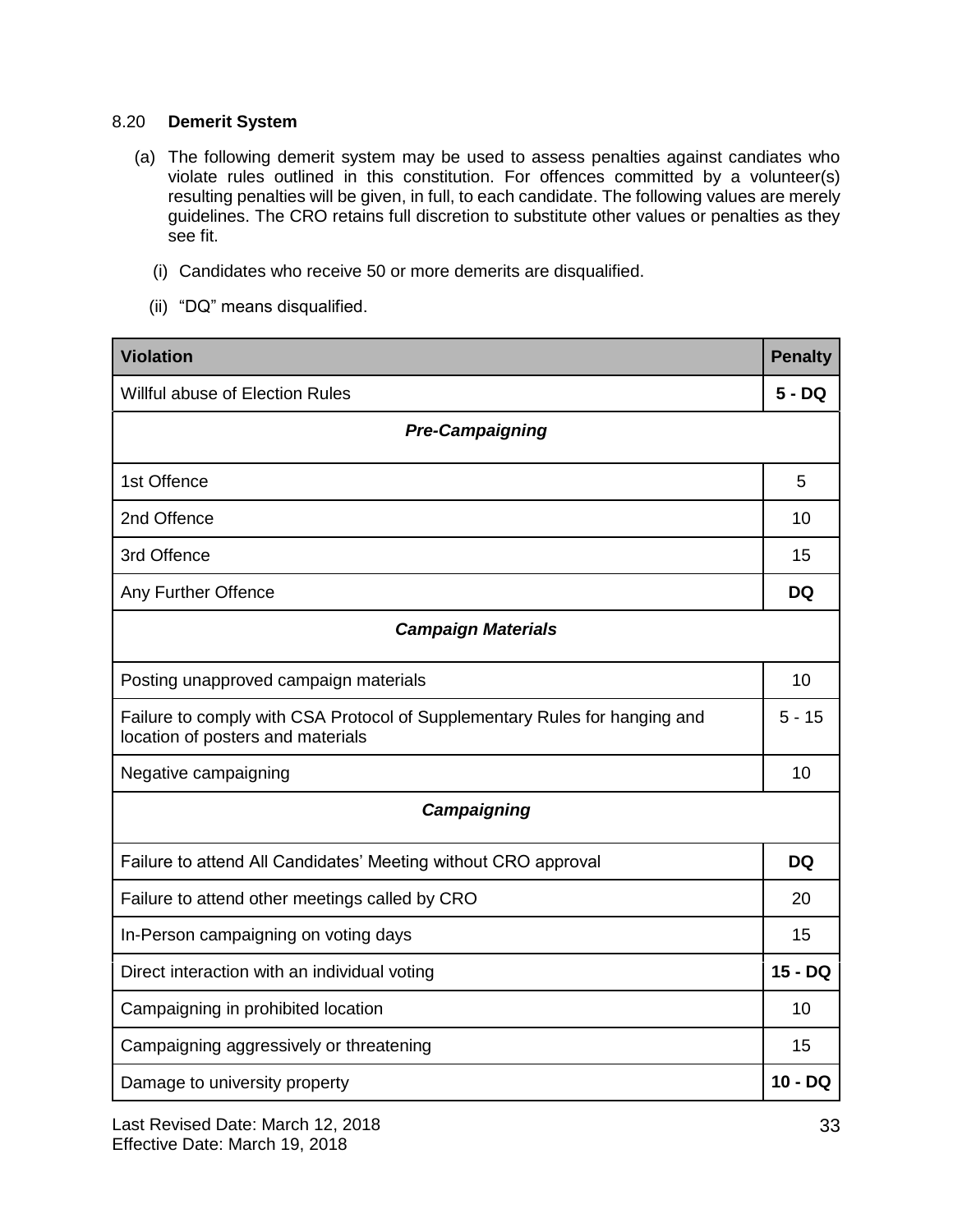#### 8.21 **Disqualification**

(a) If a candidate is disqualified under any of the Elections rules in this article, they will be unable to run for any elected position for a one year period (up to and including the General Elections in the next year). They may still apply for appointed positions and may run for an elected position after the one year period expires.

#### 8.22 **Additional Rules**

(a) For any rule not listed in this constitution that is being implemented or changed, approval of the CSA General Council is required.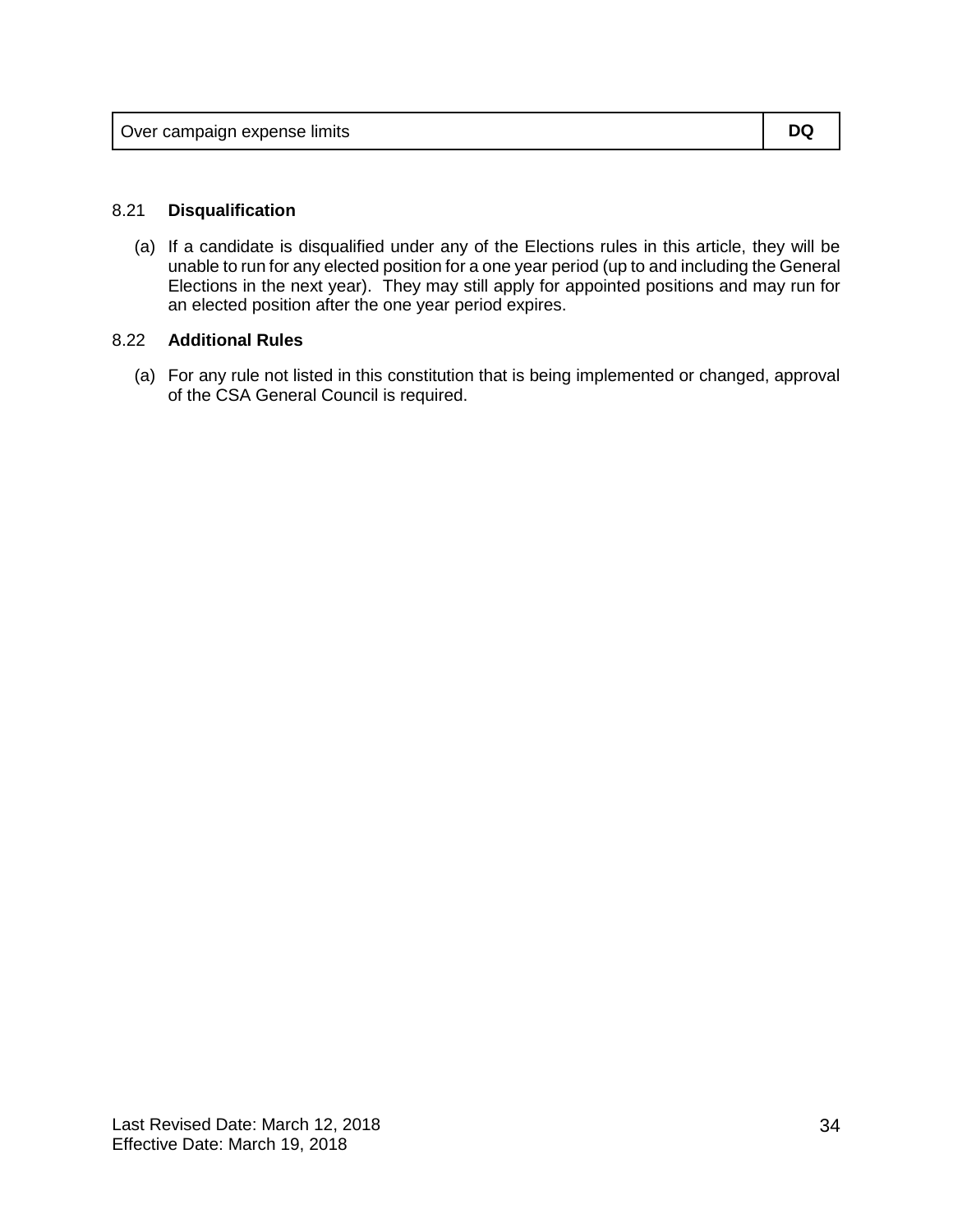# **Article IX. Council Recruitment**

9.01 All candidates for CSA General Council or CSA Executive Council positions must be currently registered I.H. Asper School of Business students.

# 9.02 **CSA Executive Council Recruitment**

- (a) An applications committee shall be formed consisting of the incoming President, incoming VPI, outgoing President, outgoing VPI, and the Faculty Advisor(s) or their designate(s) for the selection of all members of the CSA Executive Council ("**Executive Applications Committee**").
- (b) All Executive Application Committee members must be present to interview applicants unless there is a pressing reason approved by the committee.
- (c) The respective outgoing Executive Member may attend the interview if availability permits and if invited to do so by the incoming President.
- (d) Applications for the positions of VPF, VPCR, VPM, VPP, VPA and VPS must be called for and publicized immediately following the annual elections, with all applications being received within ten (10) calendar days of these elections.
- (e) The Executive Applications Committee shall choose all Vice Presidents within fourteen (14) calendar days of the close of Applications.
- (f) All students who apply for the Executive Council must be students in Good Standing with the Asper School of Business, who will not graduate before April the following year.

# 9.03 **CSA General Council Recruitment**

- (a) An applications committee shall be formed consisting of all members of the Executive Council and the Faculty Advisor(s), who serve as a non-voting member to appoint candidates for all appointed positions on the CSA General Council ("**General Council Recruitment Committee**").
- (b) The Faculty Advisor(s) may appoint a designee to serve on the General Council Recruitment Committee on their behalf if they are unavailable to do so.
- (c) All members of the General Council Applications Committee must be present at each interview unless approved by the committee.
- (d) Applications for the appointed positions of the CSA General Council shall be called for and publicized by the incoming President with the assistance of the outgoing Human Resources Manager.
- (e) If a vote is required to select an appointed member of the CSA General Council, each member of the General Council Applications Committee, except for the faculty advisor, shall have one vote. If after failing to reach a consensus in the event of a tie, the President shall have the deciding vote.
- (f) The General Council Applications Committee shall have filled all appointed positions and notified all Members of the appointments prior to the end of the third week in March except in the case of exceptional circumstances.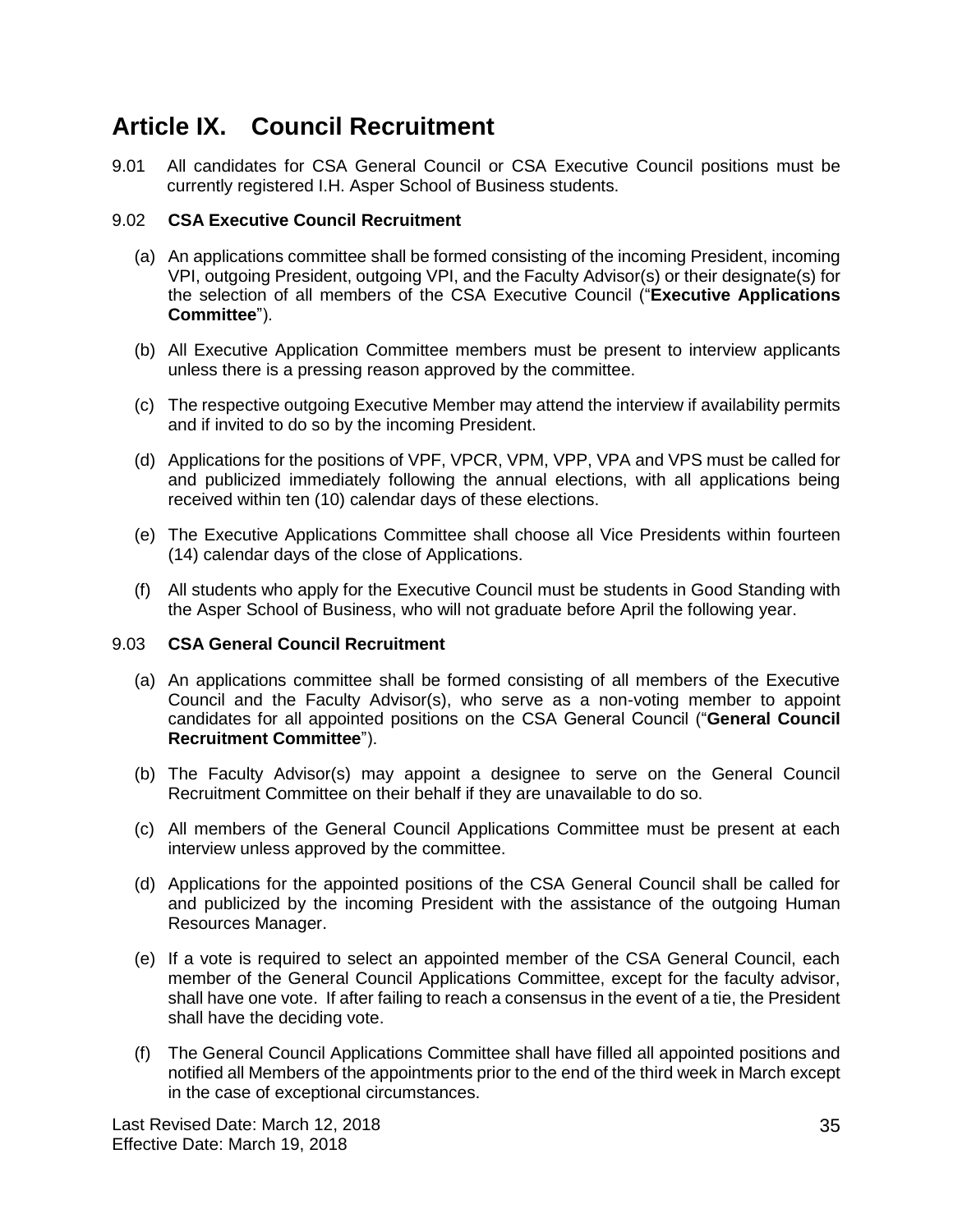(g) Applications shall be called for again for any position which is unfilled at the end of the recruitment period, within three weeks of returning to the university in the fall. The call for applications may take place during the summer.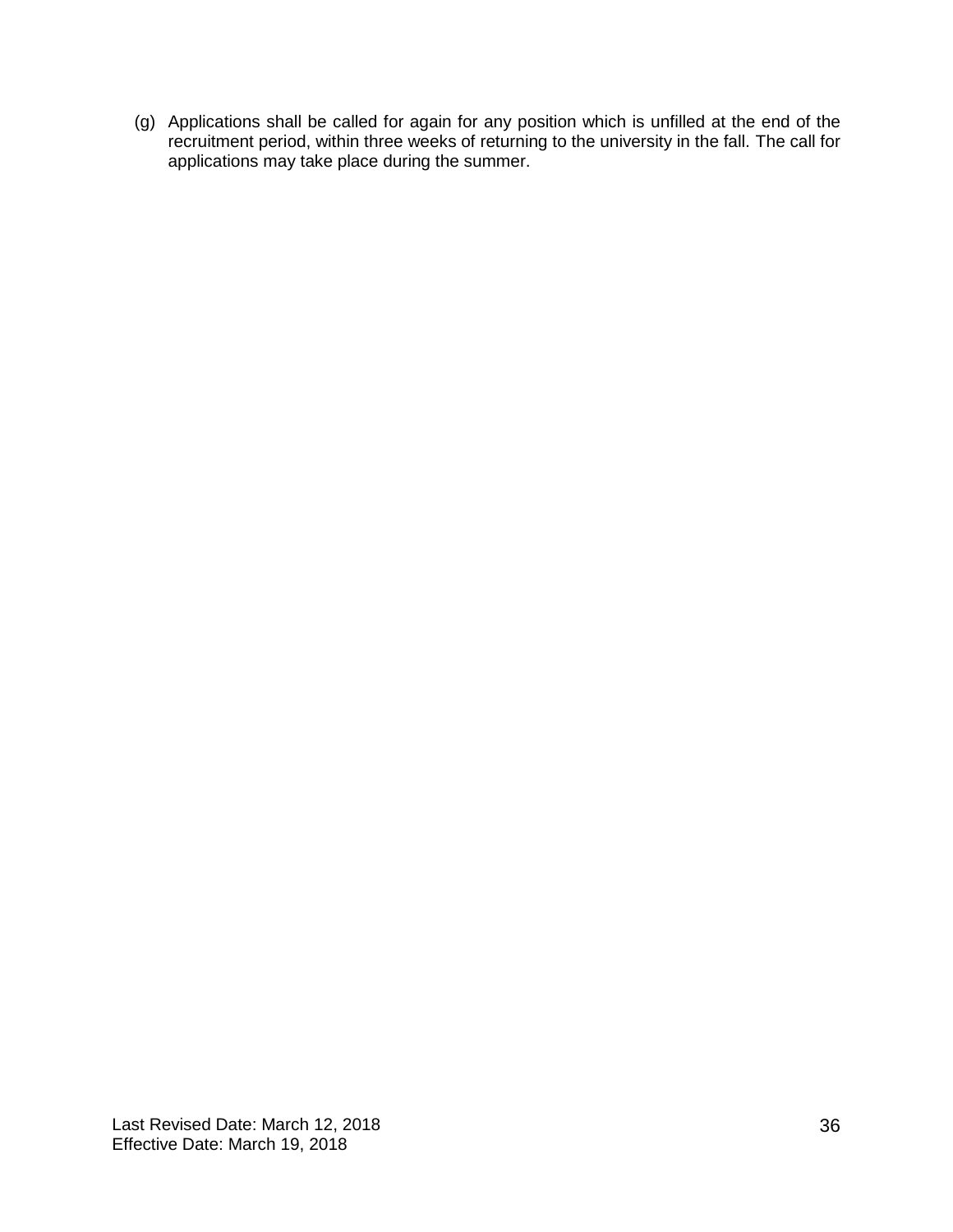# **Article X. Tenure of Office**

- 10.01 Each elected member shall hold office from April 1<sup>st</sup> of their incoming year to March 31<sup>st</sup> of the following year.
- 10.02 Members not on council at the time of the first meeting of the new council shall hold office from the time of their appointment or and acceptance to the council until the following March 31<sup>st</sup>.
- 10.03 Tenure of any appointed CSA Executive Council or CSA General Council Member may be temporarily suspended at any time as deemed necessary by the President.
- 10.04 Tenure may be terminated by resignation or removal as set out in section 11 of the Constitution.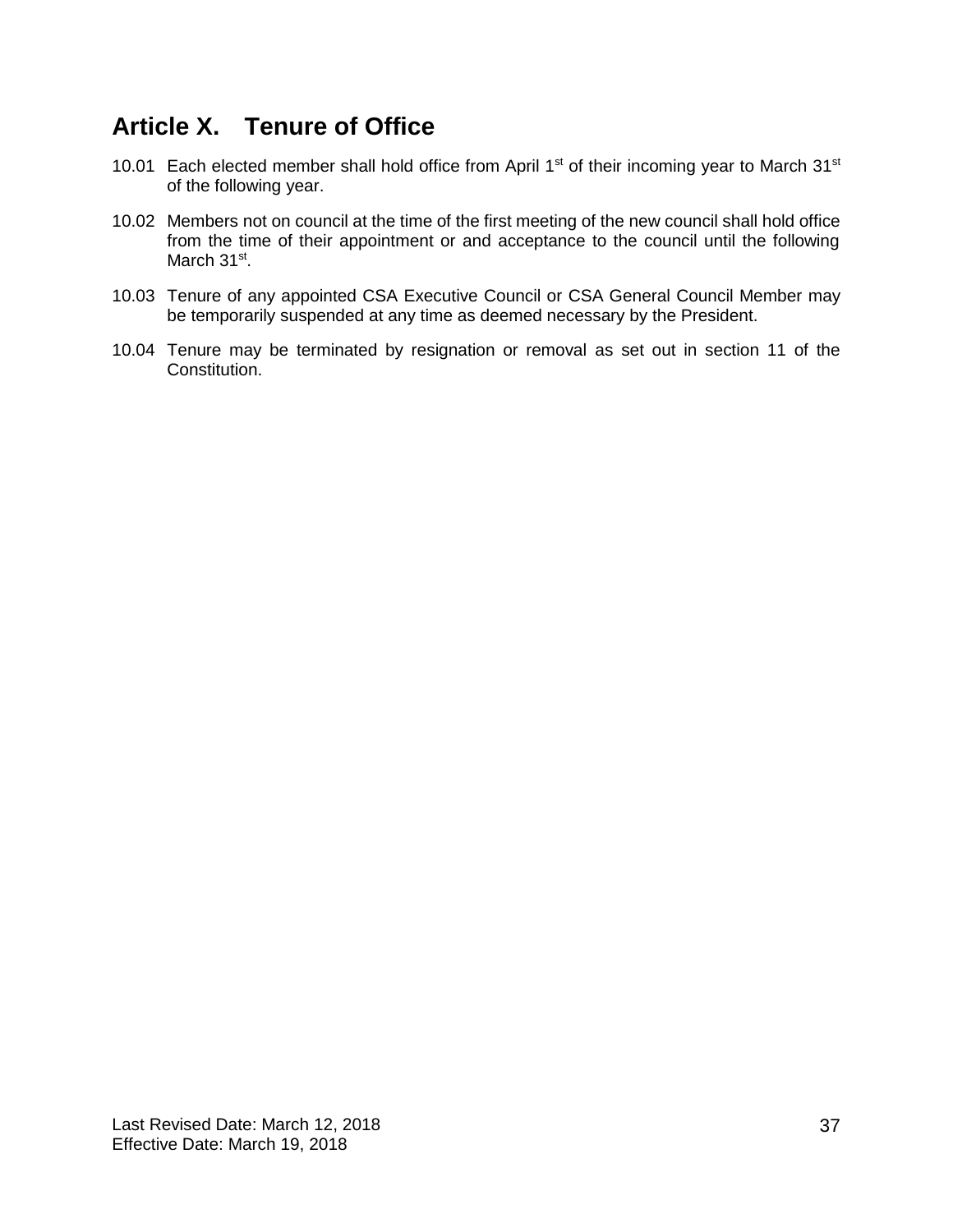# **Article XI. Resignation and Vacancies**

- 11.01 Any resignation or removal from office of a member of the CSA Executive Council or CSA General Council shall be submitted to the President, who shall present the resignation to the CSA Executive Council. In the case of the resignation of the CSA President, the resignation shall be submitted to the Faculty Advisor and VPI.
- 11.02 The CSA Executive Council shall report to the CSA General Council and shall select a replacement for an appointed position through a method deemed appropriate by the CSA Executive Council, or shall call a by-election if the position, other than President and VPI, is an elected position.
- 11.03 If any elected CSA General Council member does not return for the fall term for any reason, the CRO shall, within 3 weeks of the start of the Fall term, conduct a new election.
- 11.04 In the event of the resignation of the President, the VPI shall assume the office of the President. The remaining CSA Executive Council will appoint a new VPI.
- 11.05 In the event of the resignation of the VPI, the remaining CSA Executive Council will appoint a new VPI.
- 11.06 In the case of the temporary absence of the President, the VPI shall assume the responsibilities of the President. Should the VPI be unable to assume the position, it shall pass to the VPF.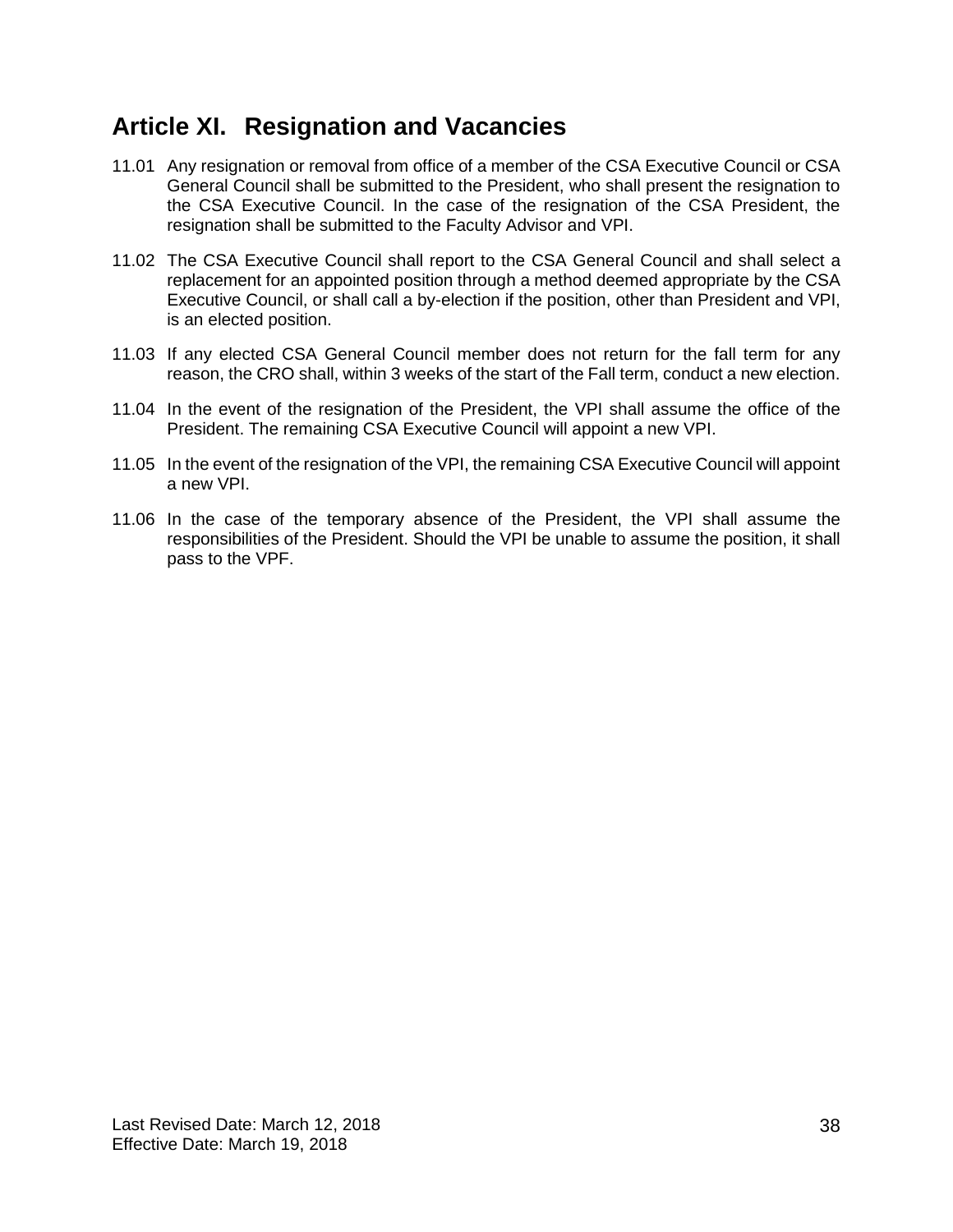# **Article XII. Suspension and Removal**

# 12.01 **Removal of President or Vice President Internal**

- (a) A formal motion for the removal of the President or VPI can be brought if the President or VPI has failed to perform the duties of their office and a petition is brought forward to the CSA General Council containing the signatures and student numbers of at least two hundred fifty (250) CSA Members.
- (b) A three quarters vote of all CSA General Council is required to pass a motion for the removal of the CSA President or VPI.
- (c) A successful motion to remove the President or VPI shall trigger a by-election for the election of a new President or VPI (depending on the position that was removed). The respective member who was removed is not barred from running in the by-election.
- (d) If the President or VPI is removed under section 12.01 of this Constitution, they are ineligible to run for any elected position of the CSA for a one year period (up to and including the General Elections in the next year). They may still apply for appointed positions, and may run for an elected position after the one year period expires.
- (e) Section 12.01 (d) shall not apply if the member is successfully re-elected to the position they were removed from in the by-election following their removal.

#### 12.02 **Removal of any CSA Executive Council Member or CSA General Council Member (Excluding the President, VPI, Senator(s) and First Year Representatives)**

- (a) The CSA Executive Council may, by motion at a duly convened Executive Council meeting, remove any CSA Executive Council Member or CSA General Council Member who has:
	- (i) Failed to perform the duties of their office, or
	- (ii) Misstated their good academic standing and/or registration status within the I.H. Asper School of Business.
- (b) Two thirds of the vote of the CSA Executive Council is required to pass a motion for the removal of any CSA Executive Council Member or CSA General Council Member (excluding the President, VPI, and First Year Representatives).
- (c) If a CSA General Council Member is removed from the CSA General Council under any procedure in this section 12.02 they are ineligible to run for any elected position for a one year period (up to and including the General Elections in the next year). They may still apply for appointed positions and may run for an elected position after the one year period expires.

# 12.03 **Removal of Senators**

(a) Removal of Senator(s) is governed by the 'Provision of the University of Manitoba Act Respecting Education of Students'.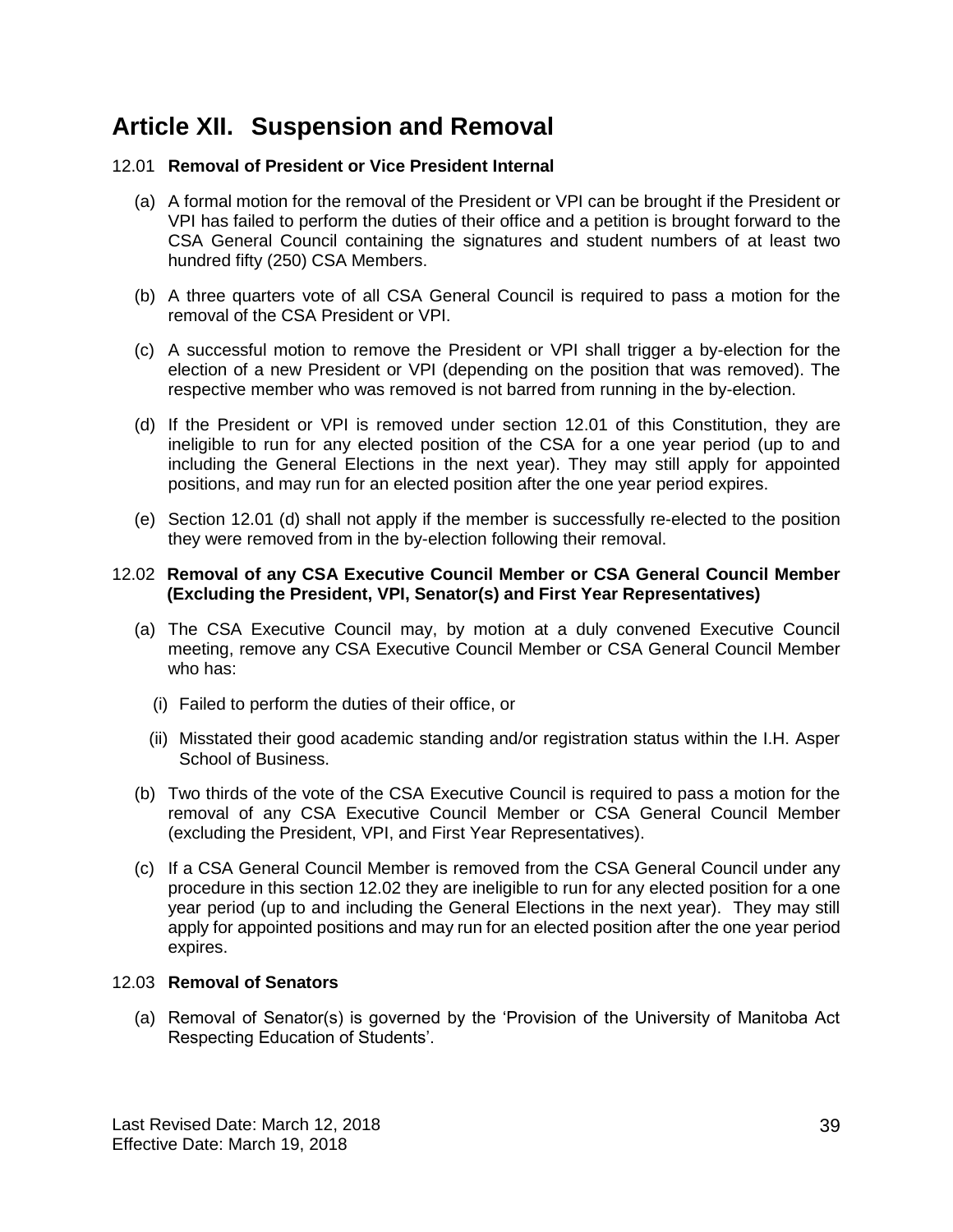#### 12.04 **Removal of First Year Representatives**

- (a) A motion can be brought to the Executive Council to initiate the removal of a First Year Representative if the First Year Representative in question has failed to perform the duties of their office.
- (b) Prior to the motion being presented, the CSA Executive Council should offer a thirty (30) day probationary period to the First Year Representative. The CSA Executive Council must provide support to the individual during this period.
- (c) Three quarters of the vote of all members of the First Year Committee and a majority vote of the CSA General Council at a duly convened CSA General Council meeting is required to pass a motion to initiate removal proceedings of a First Year Representative.
- (d) The successful removal of a First Year Representative shall trigger the appointment of a new First Year Representative, appointed by the remaining members of the First Year Council and the CSA President.
- (e) If a First Year Representative is removed from the CSA General Council under any procedure in section 12.04 (a)-(c) he or she will be unable to run for any elected position for a one year period (up to and including the General Elections in the next year). They may still apply for appointed positions and may run for an elected position after the one year period expires.

#### 12.05 **Removal Based on a Violation of the Code of Conduct**

- (a) Upon a violation of the CSA Code of Conduct by a CSA General Council Member other than a Senator, the CSA Executive Council shall have the authority to suspend the CSA General Council Member in question. Section 12.03 outlines the removal process for a Senator.
- (b) Upon violation of the CSA Code of Conduct by a CSA Executive Council member other than the President and VPI, the other members of the CSA Executive Council as a group shall have the authority to continue the removal process. Section 12.01 outlines the removal process for the President and VPI.
- (c) The remaining CSA Executive Council Members shall have the power to use their discretion on the handling of the Code of Conduct violation, including a formal warning, reduction in responsibilities, or removal from the CSA Executive Council.
- (d) The Executive Council may, by motion at a duly convened CSA Executive Council meeting, remove any CSA General Council Member who refuses to sign the CSA Code of Conduct. The CSA General Council Member has an obligation to sign and submit the Code of Conduct within one (1) week of receiving it.
- (e) Upon the decision to remove a CSA General Council Member, the President and/or the VPI shall meet with the respective member and inform him or her of the decision.
- (f) Upon the removal of a CSA General Council Member based on a Code of Conduct violation, the CSA Executive Council shall notify CSA General Council of this decision within 24 hours after any appeal has been rejected.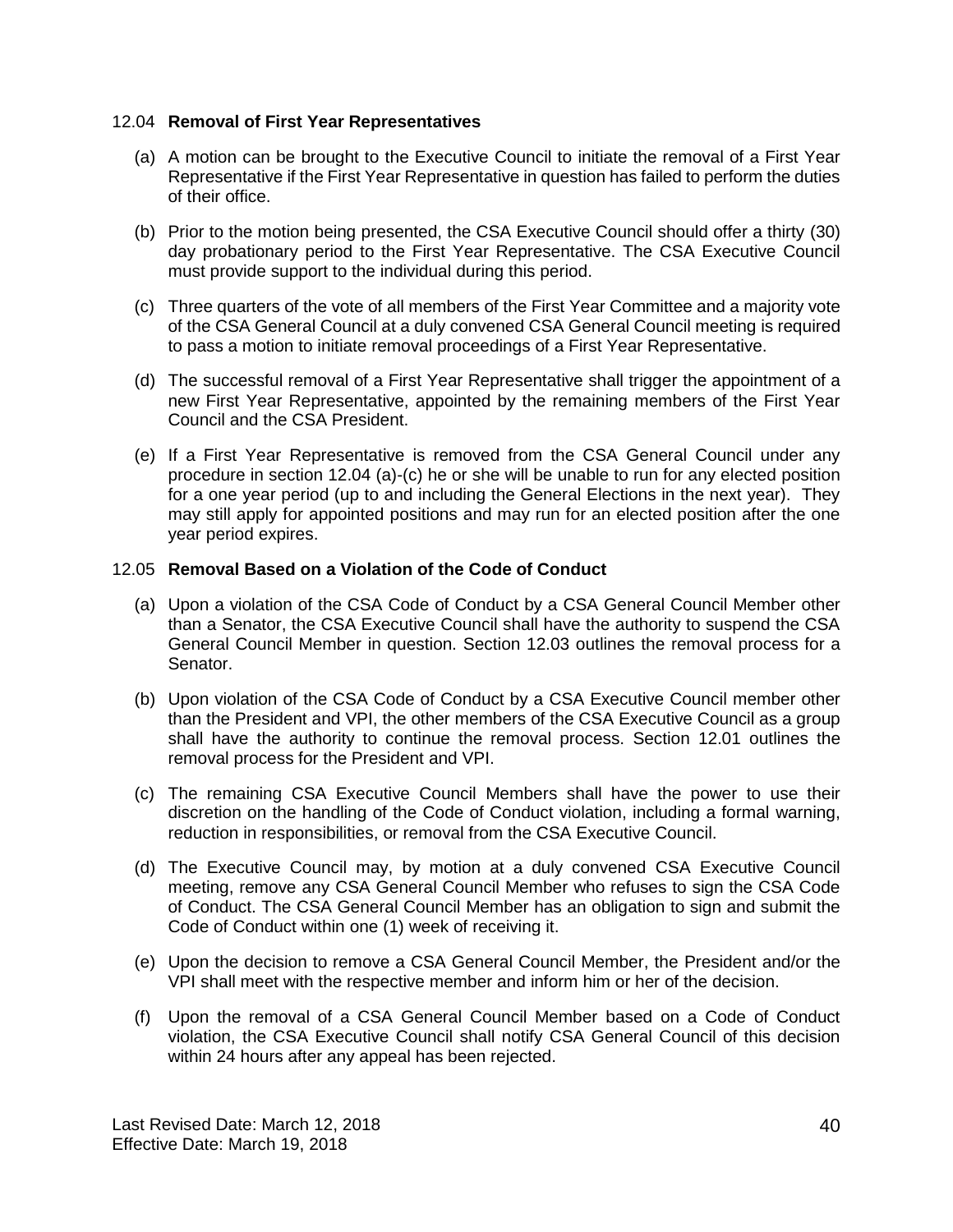#### 12.06 **Appeal of a Removal based on a Violation of the Code of Conduct**

- (a) Appeals may be submitted by any CSA Executive Council Member or CSA General Council Member who has been removed based on violation of the CSA Code of Conduct within 24 hours of notice of removal.
- (b) The removed member shall notify the CSA Executive Council that they wish to appeal their removal by submitting written positions to the CSA Faculty Advisor(s) in favour of their positions within seven (7) days of the notification to the CSA Executive Council.
- (c) The Faculty Advisor(s) shall then meet with the removed member and the CSA Executive Council separately to hear arguments in favour of both parties' positions.
- (d) The final decision shall then lie with the CSA Faculty Advisor(s), who shall submit written decisions for their reasons to uphold the decision of the CSA Executive Council, or to return the removed member to the CSA General Council or CSA Executive Council.

#### 12.07 **Disqualification**

- (a) Any member who is removed from the CSA General Council or CSA Executive Council under sections 12.05 and 12.06 of this Constitution is ineligible to run for any elected position for a one (1) year period (up to and including the General Elections in the next year). They may still apply for appointed positions and may run for an elected position after the one year period expires.
- (b) Section 12.07 (a) of this Constitution shall not apply if the member successfully wins their appeal and is not removed from the CSA General Council or CSA Executive Council as per section 12.06 (d) of this Constitution.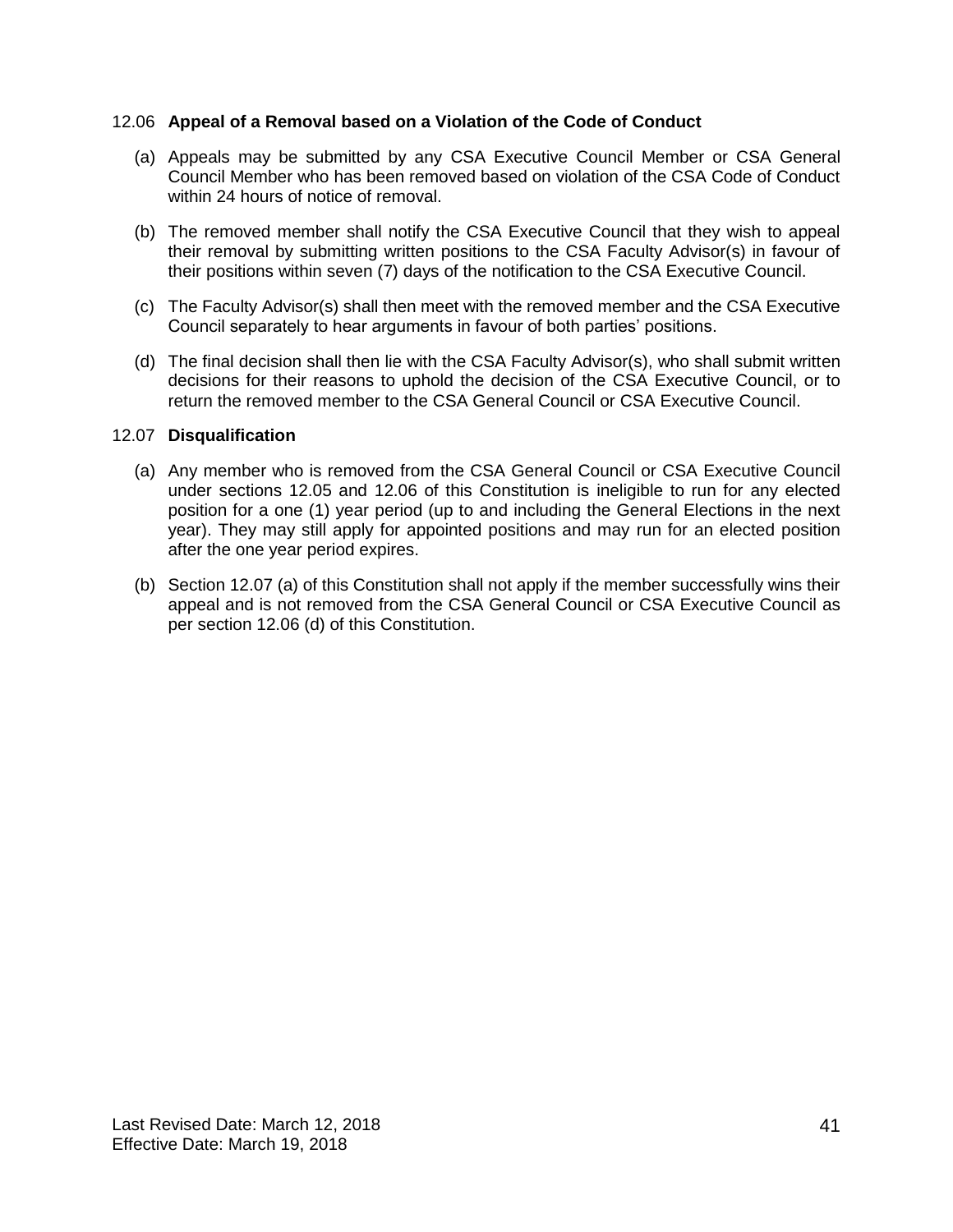# **Article XIII. Transitions**

- 13.01 For the purpose of continuity of Council and to aid CSA Executive Council and CSA General Council members in the performance of their duties, upon entering and continuing through his or her term of office, each member of the CSA Executive and CSA General Council shall maintain an accurate and detailed set of files, which shall be submitted at the end of the year and stored in the CSA Office. These files may be referred to by successors for the purposes of maintaining continuity.
- 13.02 The files for each member to record include, but are not limited to, all budgets pertaining to the member's activities during the term in office, all programs and schedules pertaining to the member's activities during the term in office, all materials created during the term in office and any additional relevant information to decisions made by the member during their tenure.
- 13.03 At the end of each CSA Executive Council and CSA General Council Member's tenure, a transition report must be prepared and provided to the incoming members of their respective position no more than two (2) weeks after the transition has occurred. The report shall include a description of duties and how these duties were accomplished, an analysis of problem areas or difficulties encountered in the performance of duties, and recommendations and suggestions containing any other information that may guide or assist the successor in the performance of their duties.
- 13.04 Each Committee (standing or ad-hoc) of the council shall keep records which shall include minutes of all meetings, and any additional information relevant to the committee's performance of duties on behalf of the council. This includes items such as promotional material and any other files.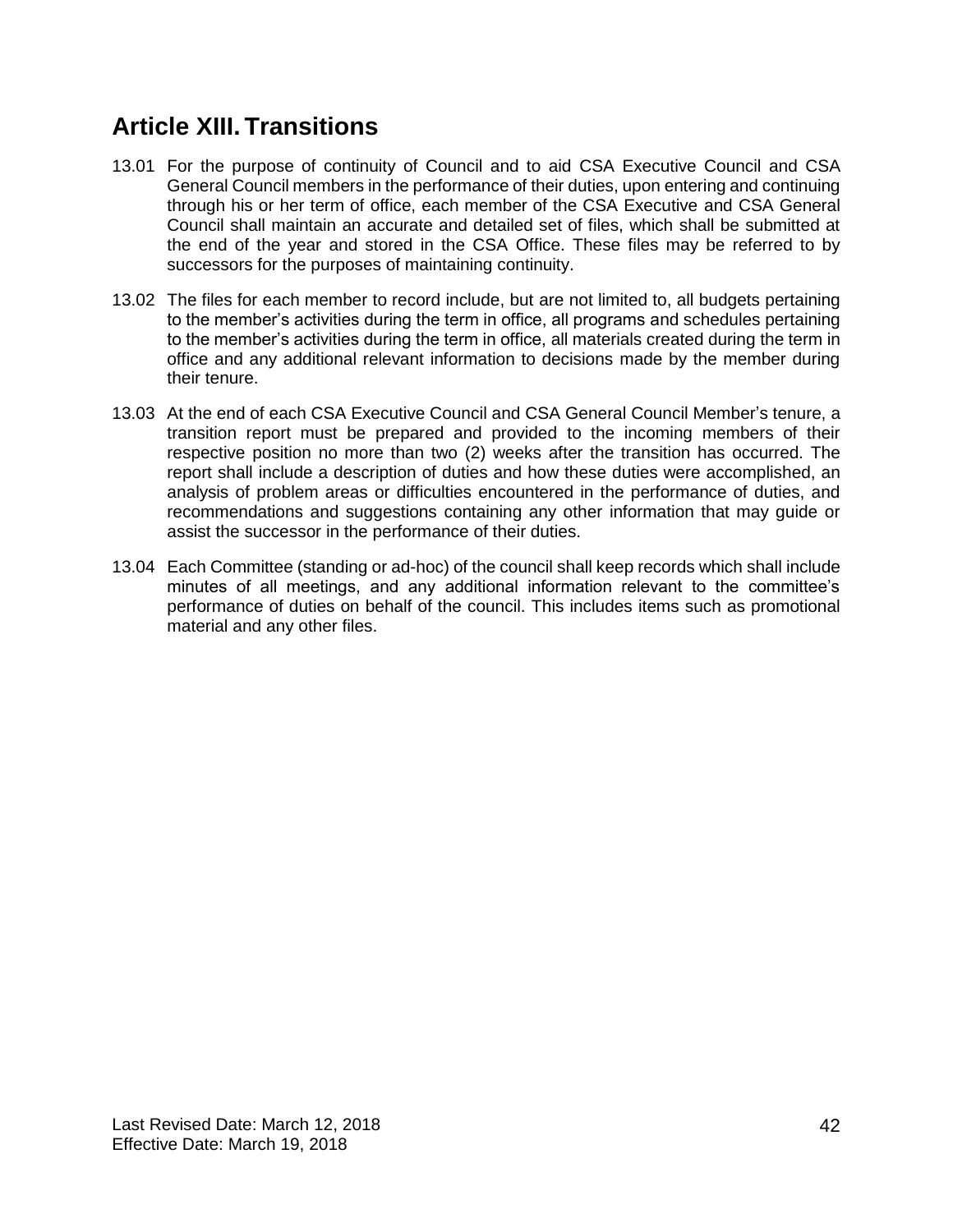# **Article XIV. Standing Committees**

14.01 CSA General Council includes standing committees that are listed below. In addition to these standing committees, additional standing committees can be approved by a majority vote at a normal CSA General Council Meeting with quorum. Standing committees may also be removed by a majority vote at a normal CSA General Council Meeting with quorum.

# 14.02 **Shinerama Committee**

- (a) The Shinerama Co-Chairs shall be the Co-Chairs of the Shinerama Committee.
- (b) The Shinerama Co-Chairs shall have the authority to appoint University of Manitoba students from any faculty to the committee and assign them duties and responsibilities.
- (c) The Shinerama Committee is responsible for conducting the annual Shinerama Campaign.
- (d) The Shinerama Committee shall be responsible for the recruitment of volunteers for the campaign.

# 14.03 **Business Banquet Committee**

- (a) The Business Banquet Co-Chairs shall chair the Business Banquet Committee.
- (b) The Business Banquet Committee Co-Chairs shall have the authority to appoint CSA Members to the committee and assign them duties and responsibilities. University of Manitoba students from other faculties may also be appointed to the Committee, but CSA Members must be given priority.
- (c) The Business Banquet Committee is responsible for conducting the annual Business Banquet event.

# 14.04 **National Business School Conference (NBSC) Committee**

- (a) The National Business School Conference Co-Chairs shall chair the NBSC Committee.
- (b) The NBSC Committee Co-Chairs shall have the authority to appoint CSA Members to the committee and assign them duties and responsibilities. University of Manitoba students from other faculties may also be appointed to the committee, but CSA Members must be given priority.
- (c) The NBSC Committee is responsible for conducting and making arrangements for the National Business School Conference.
- (d) The National Business School Conference (NBSC) Logistics Committee is a subcommittee of the National Business Conference Committee. The Co-Chairs of the NBSC Committee shall also be the Co-Chairs of the NBSC Logistics Committee.
- (e) The Co-Chairs shall have the authority to appoint CSA Members to the Logistics Committee.
- (f) The NBSC Logistics Committee is mainly responsible for logistics throughout the National Business School Conference.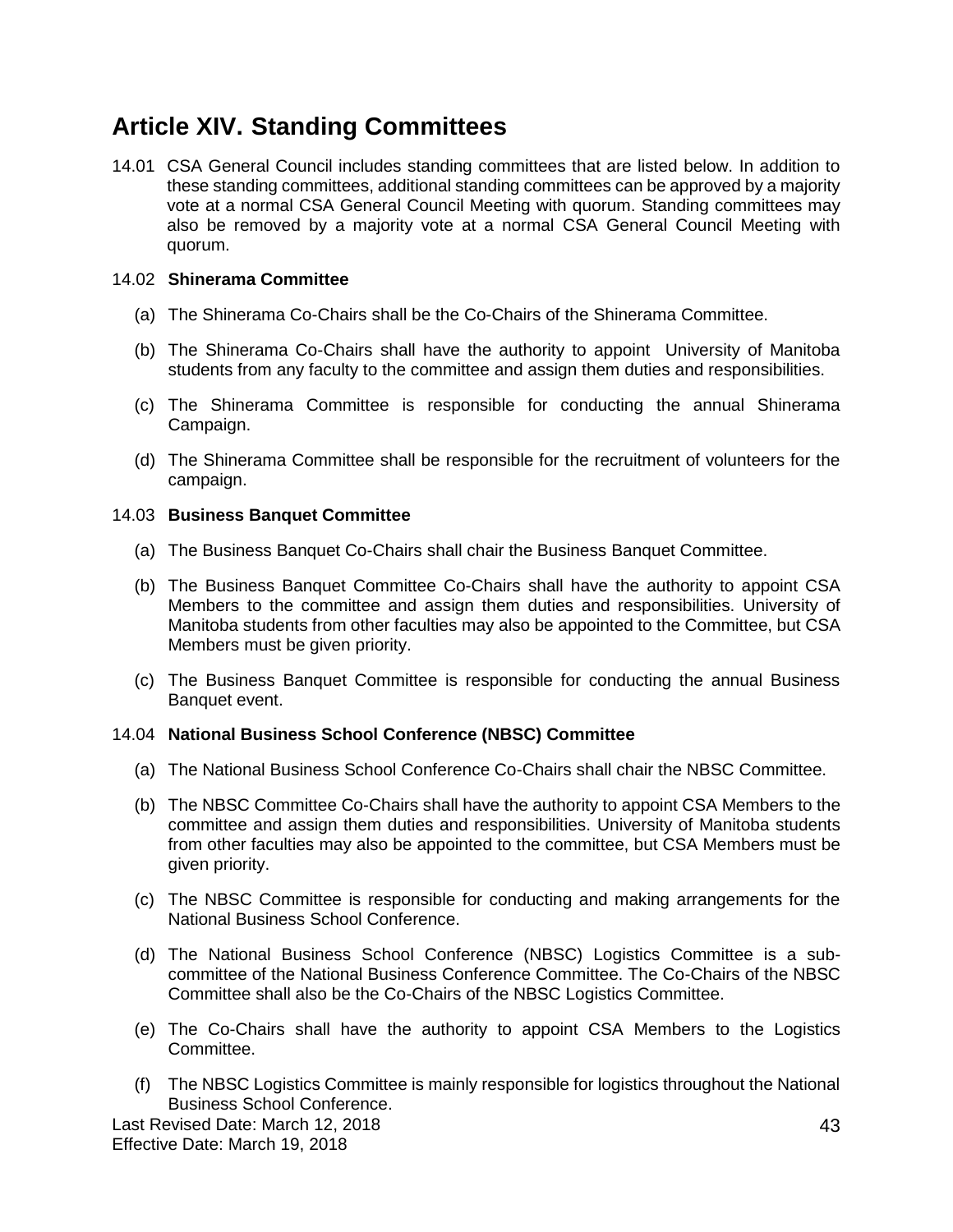#### 14.05 **Five Days for the Homeless Committee**

- (a) The Five Days for the Homeless Co-Chairs shall be the Co-Chairs of the Five Days for the Homeless Committee.
- (b) The Five Days for the Homeless Co-Chairs shall have the authority to appoint University of Manitoba students from any faculty to the committee and assign them duties and responsibilities.
- (c) The Five Days for the Homeless Committee shall be responsible for organizing and conducting the Five Days for the Homeless Campaign.
- (d) The Five Days for the Homeless Committee shall be responsible for the recruitment of volunteers for the campaign.

# 14.06 **Commerce Socials Committee**

- (a) The Commerce Socials Co-Chairs shall be the Co-Chairs of the Socials Committee.
- (b) The Socials Committee Co-Chairs have the authority to appoint CSA Members to the Socials Committee and assign them duties and responsibilities. University of Manitoba students from other faculties may also be appointed to the Committee, but CSA members must be given priority.
- (c) The Committee shall be responsible for supporting the Commerce Socials Co-Chairs to ensure the successful completion of all Commerce Socials.

#### 14.07 **Lunar New Year Festival and Dinner Committee**

- (a) The International Communications Co-Chairs shall co-chair the Lunar New Year Festival and Dinner Committee.
- (b) The Lunar New Year Festival and Dinner Committee Co-Chairs have the authority to appoint CSA Members to the Lunar New Year Festival and Dinner Committee and assign them duties and responsibilities. University of Manitoba students from other faculties may also be appointed to the Committee, but CSA members must be given priority.
- (c) The Committee shall be responsible for the successful completion of the Lunar New Year Festival and Dinner Event.

#### 14.08 **First Year Committee**

- (a) The First Year Representatives shall co-chair the First Year Committee.
- (b) The First Year Committee Co-Chairs have the authority to appoint CSA Members to the First Year Committee and assign them duties and responsibilities. University of Manitoba students from other faculties may also be appointed to the Committee, but CSA Members must be given priority.
- (c) The First Year Committee is responsible for events and initiatives pertaining to first year students.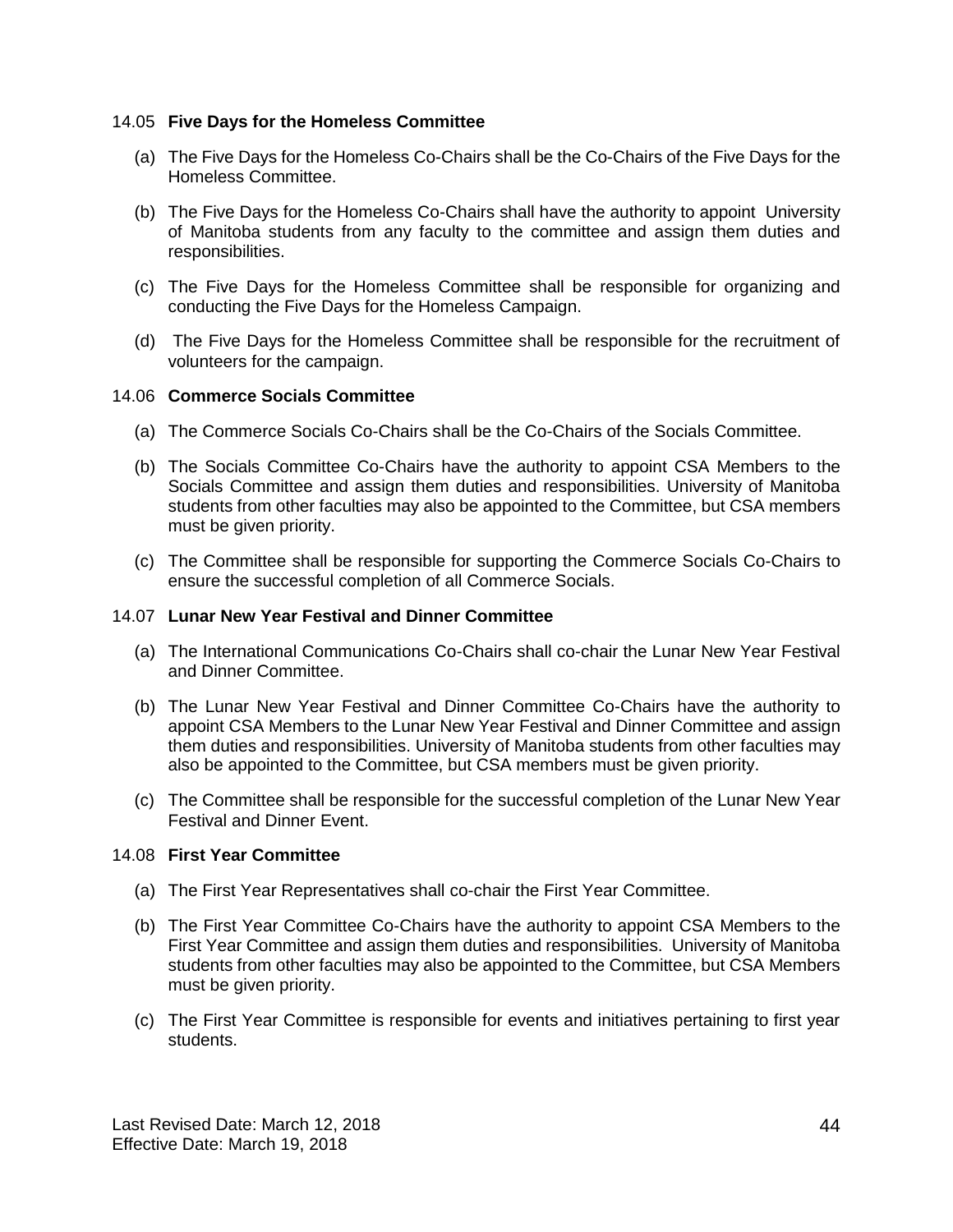#### 14.09 **Fashion Show Committee**

- (a) The Special Events Co-Chairs shall co-chair the Fashion Show Committee.
- (b) The Fashion Show Co-Chairs have the authority to appoint CSA Members to the Fashion Show Committee and assign them duties and responsibilities. University of Manitoba students from other faculties may also be appointed to the Committee, but CSA Members must be given priority.
- (c) The Fashion Show Committee is responsible for conducting and organizing the Fashion Show.

#### 14.10 **Sports Committee**

- (a) The Sports Co-Chairs shall co-chair the Sports Committee.
- (b) The Sports Committee Co-Chairs have the authority to appoint CSA Members to the Sports Committee and assign them duties and responsibilities. University of Manitoba students from other faculties may also be appointed to the Committee, but CSA Members must be given priority.
- (c) The Sports Committee is responsible for the conducting and organizing various sports events throughout the year.

#### 14.11 **Graduation Committee**

- (a) The Graduation Co-Chairs shall co-chair the Graduation Committee.
- (b) The Graduation Co-Chairs have the authority to appoint CSA Members to the Graduation Committee and assign them duties and responsibilities. University of Manitoba students from other faculties can also be appointed to the Committee, but CSA Members must be given priority.
- (c) The Graduation Committee is responsible for the planning and execution of all graduationrelated services and events.

# 14.12 **The Commerce Week (TCW) Committee**

- (a) The TCW Co-Chairs shall co-chair the TCW Committee.
- (b) The TCW Co-Chairs have the authority to appoint CSA Members to the TCW Committee and assign them duties and responsibilities. University of Manitoba students may also be appointed to the Committee, but CSA Members must be given priority.
- (c) The TCW Committee is responsible for the planning and execution of TCW-related events.

# 14.13 **Student Action Group (STAG) Committee**

- (a) The VPI is the Chair of the STAG Committee.
- (b) All Presidents and Vice Presidents' of STAG's which are recognized by the CSA are members of the STAG Committee.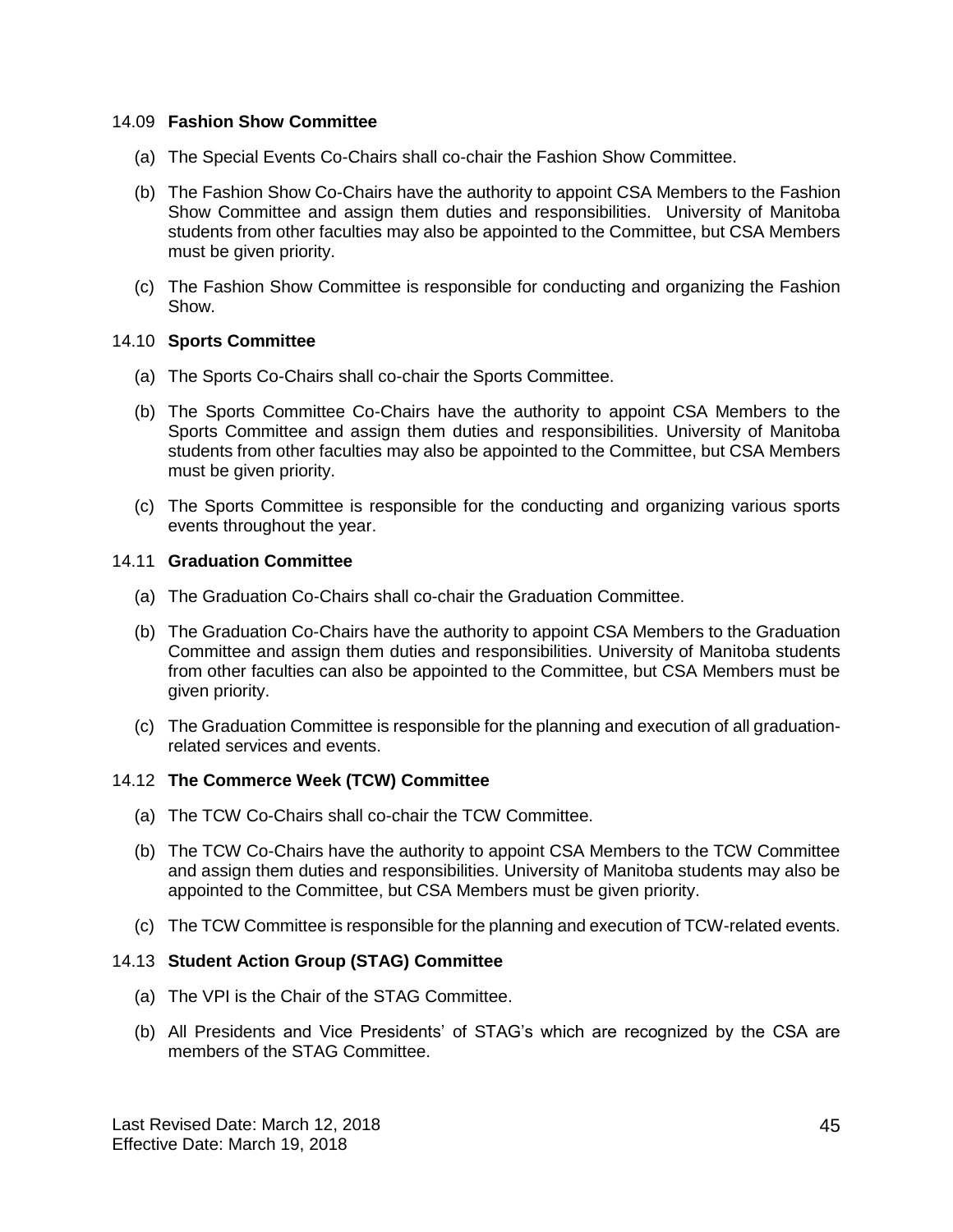(c) The STAG Committee meets for the purpose of updating all parties with relevant information. The VPI updates the STAG Committee on current activities and vice versa.

#### 14.14 **CSA Elections Committee**

- (a) The CSA President shall chair the CSA Elections Committee.
- (b) The CSA Elections Committee is responsible for overseeing CSA Elections. See 8.05 additional information about the CSA Elections Committee.

# 14.15 **Applications Committee(s)**

(a) See Article IX for details in regard to the formation and mandate of the respective Applications Committee(s).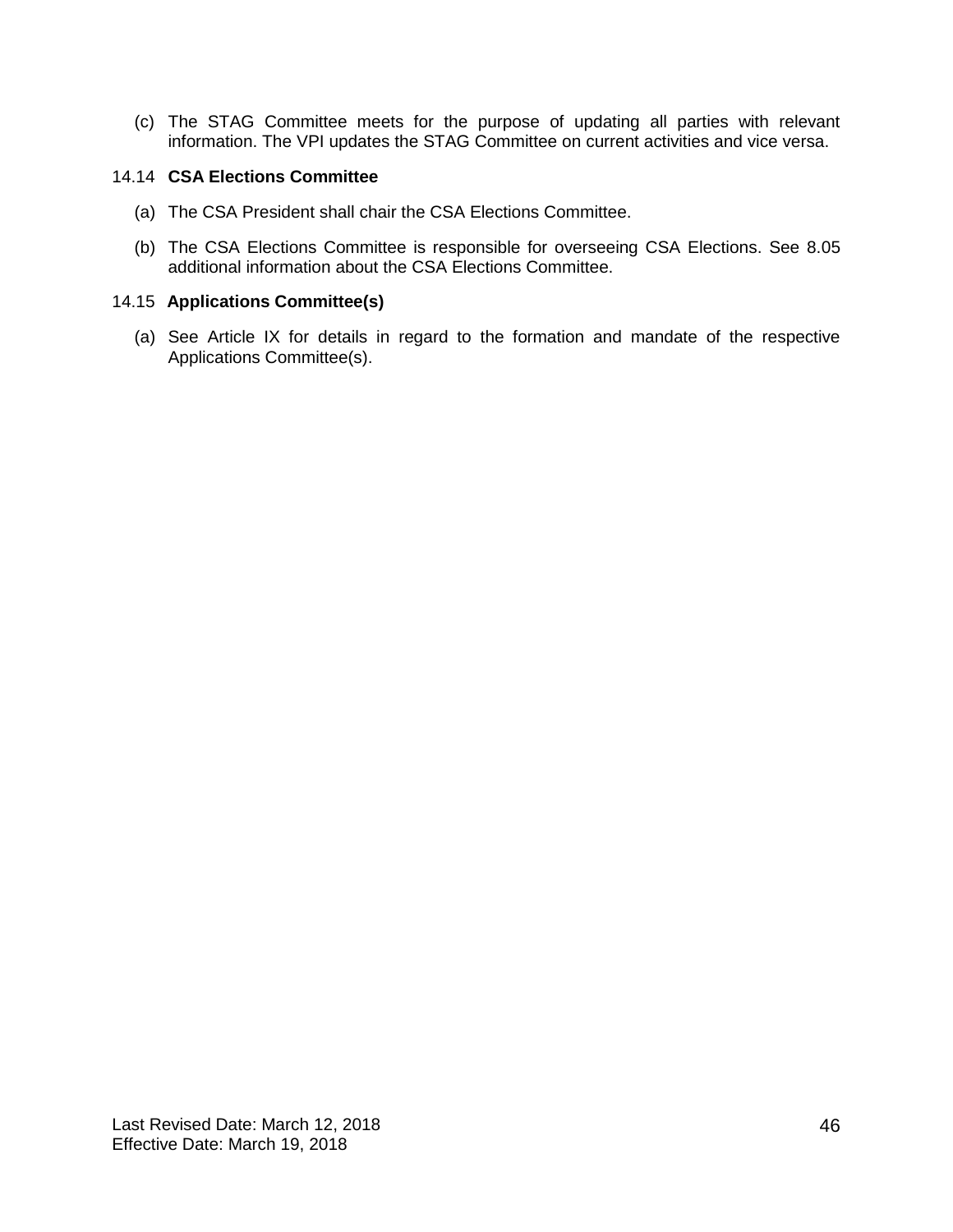# **Article XV. Ad Hoc Committees**

- 15.01 By a motion of the CSA Executive Council, the CSA General Council may appoint ad hoc committees at any time for any purpose as considered necessary by council.
- 15.02 Any appointment of an ad hoc committee shall include:
	- (a) The mandate of the ad hoc committee,
	- (b) The date the ad hoc committee shall begin,
	- (c) The date the ad hoc committee shall be dissolved unless it is deemed to exist indefinitely. The date may be when a particular condition or decision has been reached, as opposed to a specific date,
	- (d) The ad hoc committee members or the method by which the ad hoc committee members shall be selected,
	- (e) The Chair of the ad hoc committee, or the method by which the ad hoc committee shall select a chair,
	- (f) The quorum for the ad hoc committee meetings,
- 15.03 All ad hoc committees shall consist of at least five (5) CSA General Council members.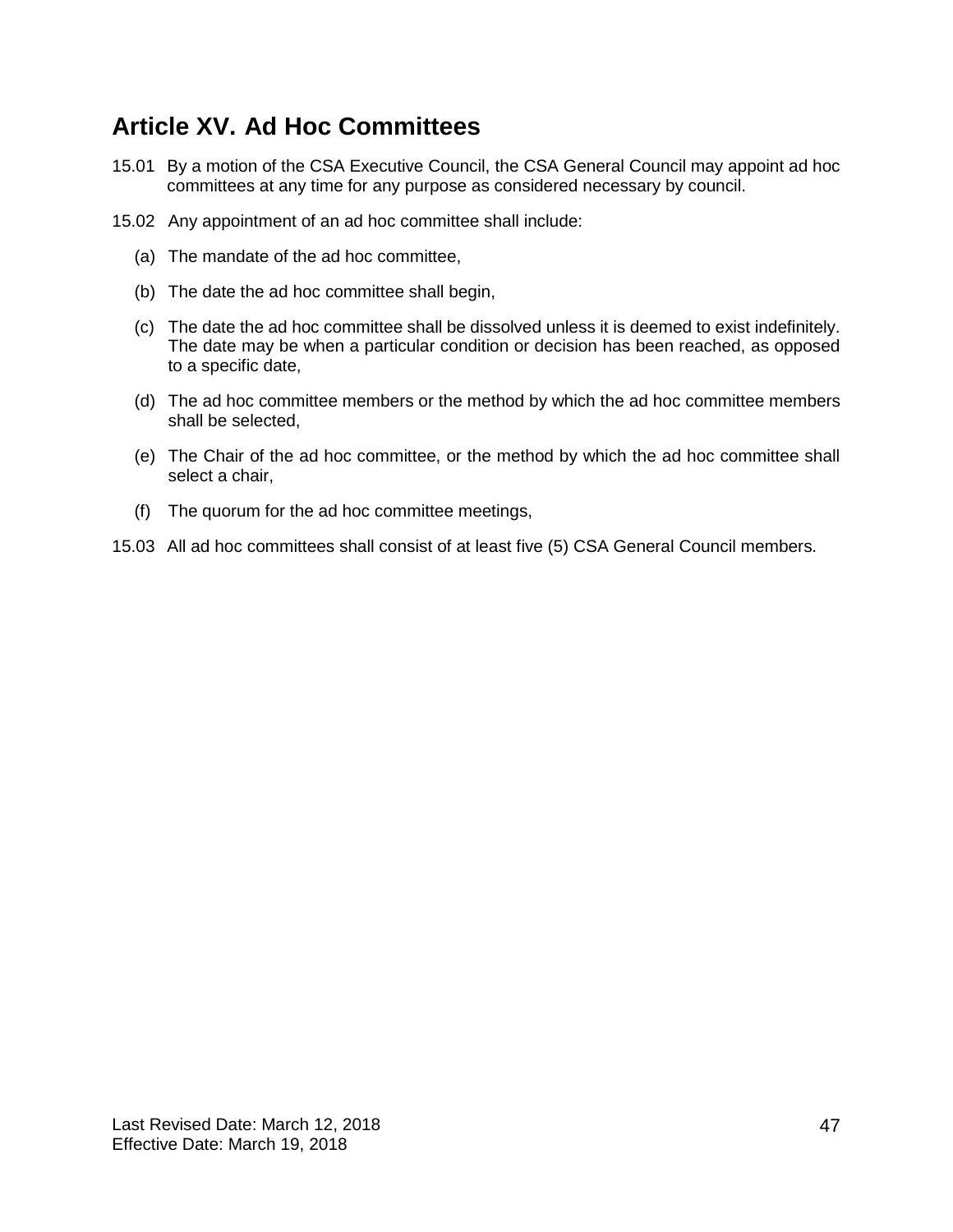# **Article XVI. Student Action Groups**

# 16.01 **Creation of a New Student Action Group (STAG)**

- (a) The CSA requires that an organized Student Action Group must submit an application to the CSA Executive Council prior to being considered for recognized status. The application shall consist of a letter stating the name of the STAG, the purpose of the student group, a statement of intent and projected goals for the opening year and for two years following, and a membership list containing at least twenty members, with names, signatures and student numbers.
- (b) The CSA Executive Council shall then decide on approving or denying the creation of the new STAG, and shall send a letter to the proposed STAG confirming such. Upon receipt of a letter of approval from the CSA Executive Council, the proposed STAG is considered to be recognized as an official STAG by the CSA.

# 16.02 **Funding of Student Action Groups**

- (a) Funding will be provided to STAGs based on need.
- (b) STAGs must submit a budget for all events and initiatives for the coming year to the CSA VPF by a date determined by the VPF.
- (c) Using the budgets provided, the VPF will allocate funding to each STAG.
- (d) STAG Funding must be approved by the CSA Executive Council.
- (e) STAG Funding may be withheld until the successful completion of a STAG's CPP event at the discretion of the VPF and VPCR.
- (f) If a STAG is requesting funding for a new event or initiative, it shall submit to the VPF a letter stating its proposed plans, the cost of these new initiatives, how these initiatives will benefit CSA Members, and a proposed budget.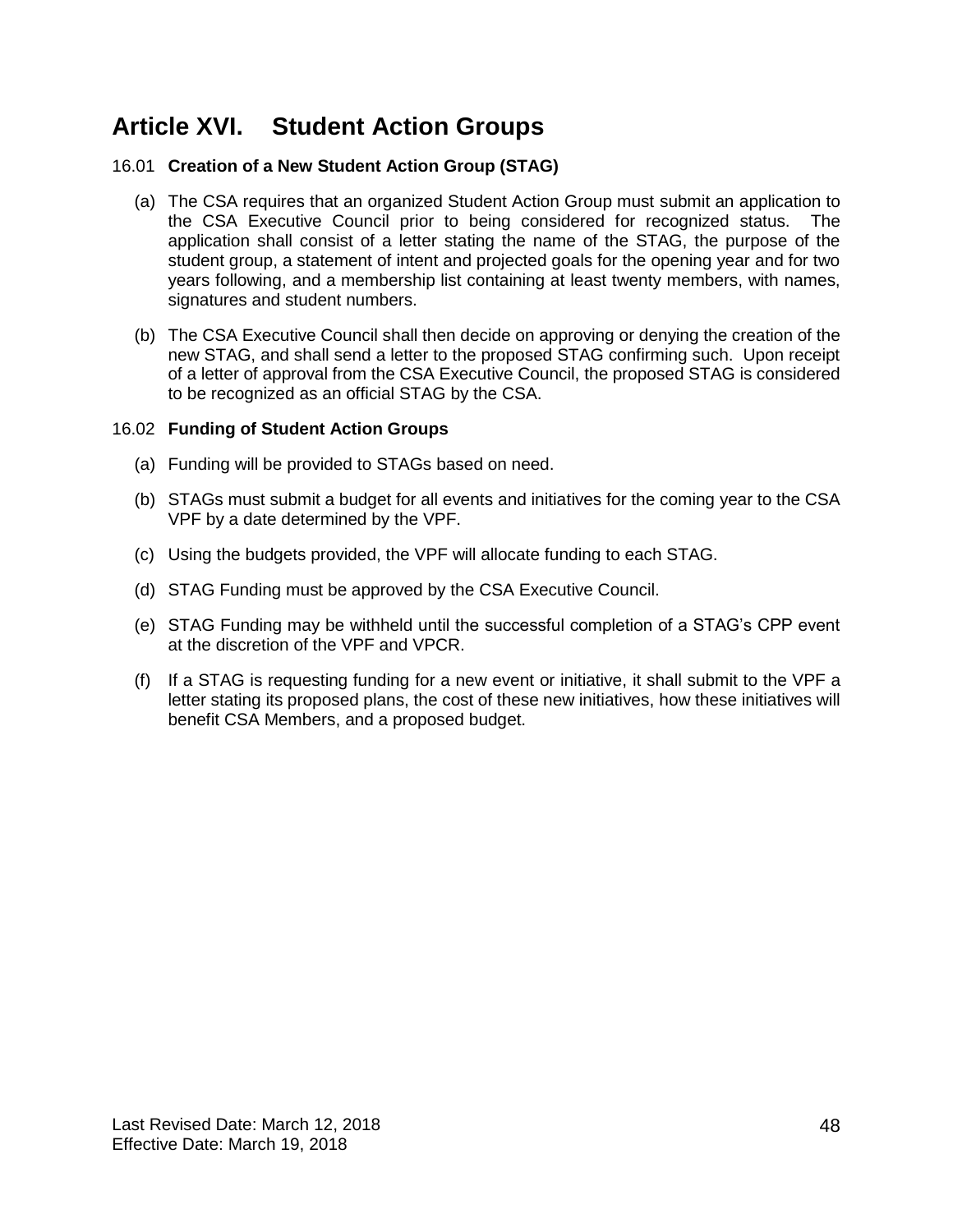# **Article XVII. Finances**

# 17.01 **Budgets**

- (a) The VPF shall prepare, in consultation with the CSA General Council Member or CSA Executive Council who requires funds for the purpose of executing their prescribed role, a budget for the implementation of the programs which they intend to carry out during their term in office.
- (b) All expenses outside of the prepared budget must be approved by the VPF prior to the expense being incurred. If the additional expense is not approved, The CSA General Council Member or CSA Executive Council may not be reimbursed.

# 17.02 **Budget Procedure**

- (a) The main budget process shall take place by the end of May.
- (b) The budget procedure shall be as follows:
	- (i) The VPF shall meet with the President and VPI to discuss any financial strategies or plans for the upcoming year.
	- (ii) The VPF shall prepare the annual budget, including a preliminary budget for each individual event and service.
	- (iii) The VPF shall then meet with the CSA General Council member(s) or CSA Executive Council member to review the preliminary budget for events and/or services which they are responsible for. Feedback from the CSA General Council member or CSA Executive Council member responsible for the event(s) and/or service(s) should be considered, and changes may be made as deemed appropriate by the VPF. (Individuals have the right to appeal to the CSA Executive Council).
	- (iv) The final proposed budgets for the coming year and actual income statement from previous year will be distributed to the CSA Executive Council for consideration.
	- (v) The proposed budget must then be ratified by a successful vote of the CSA Executive Council.

#### 17.03 **Additional Budget Details**

- (a) There will be a limit of \$300 per event that a member of the CSA Executive Council can approve without consensus when the entire CSA Executive Council is not available for consultation (these specific transactions must be outside the normal course of business).
- (b) The budget shall be made available to any CSA Member upon request. The CSA Member must make an appointment with the VPF to review the budget, as opposed to budget being sent, circulated, and reproduced.
- (c) All accounting records must be kept up to seven years in the event of a Federal Audit.
- (d) All funds to be distributed to other student organizations shall be administered by the CSA Executive Council.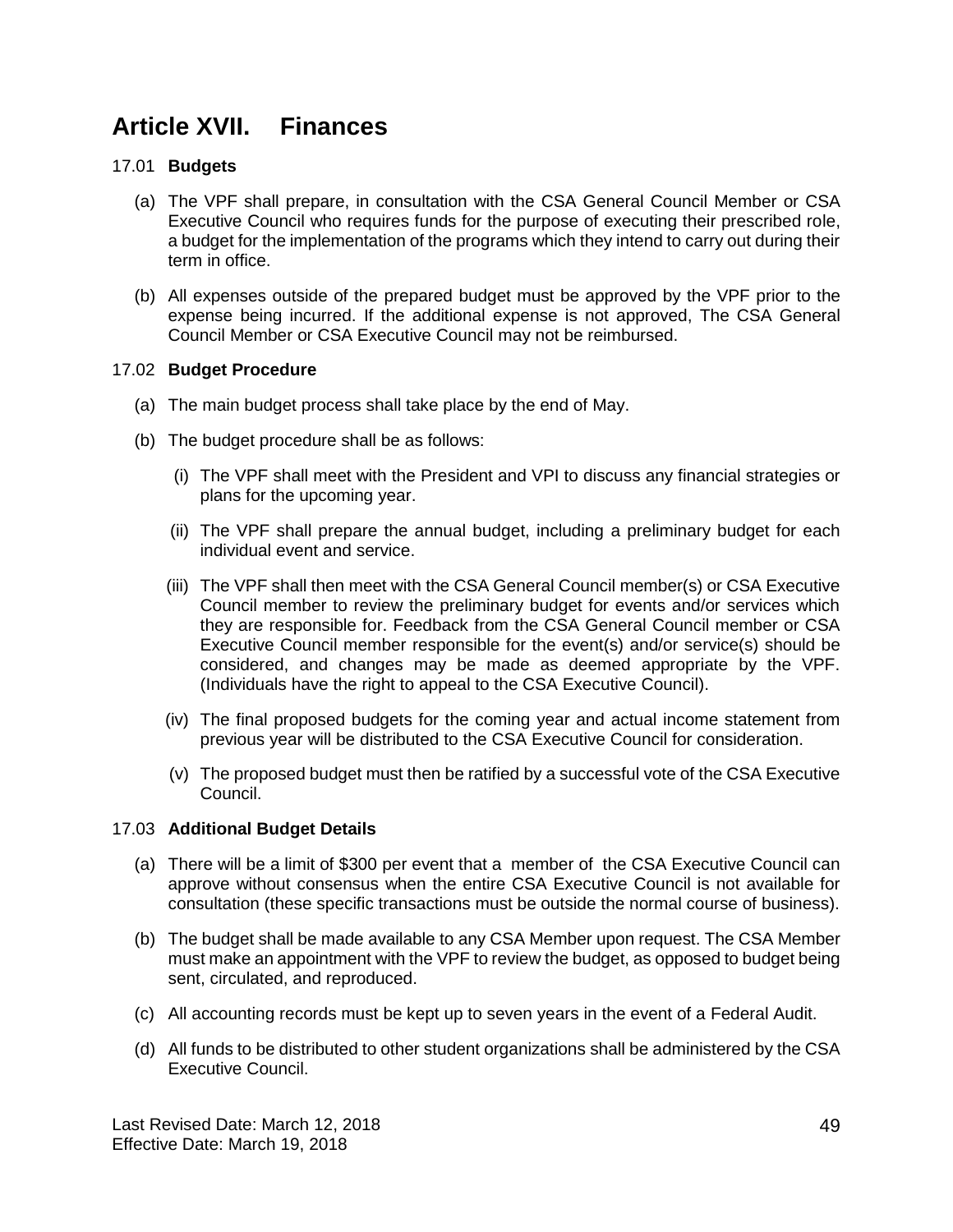- (e) Any charitable donations made by the CSA must be from revenue generated from council activities, not from student fees, as approved by the CSA Executive Council.
- (f) All expenses incurred by CSA General Council members or volunteers under their direction must be approved by CSA Executive Council Member who leads the portfolio to which they relate. Expenses incurred by CSA Executive Council members must be approved by the President. Expenses incurred by the President must be approved by the VPI. Expenses which are outside of the budget must be communicated to the VPF prior to approval by any other CSA Executive Council Member as per section 17.01 (b) of this Constitution.

#### 17.04 **Bank Account**

- (a) For the purpose of handling funds, a bank account shall be maintained each year in the name of the CSA. The VPF, President, and VPI shall be the joint signing officers, with two out of three signatures being required.
- (b) Cheques made payable to one of the three signatories must be signed by the remaining two signatories.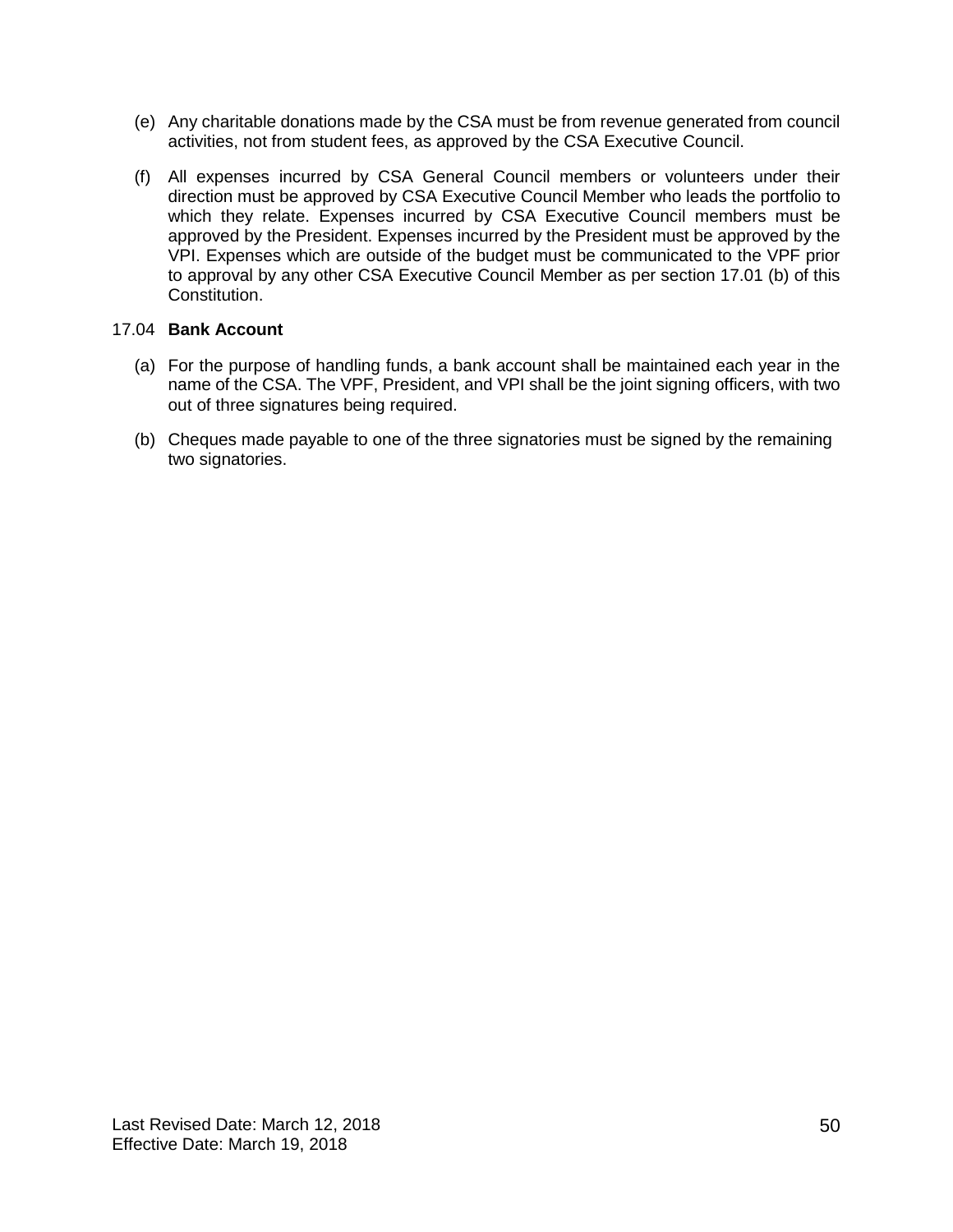# **Article XVIII. Accountability and Contracts**

- 18.01 The legal signing authority for contracts of the CSA is the President. All CSA contracts must be signed by and approved by the President. The positions that the contract applies to still have input and can make recommendations; however, the contract must be approved and signed by the CSA President.
- 18.02 Any permits, including liquor or other, which are required for an event, must be signed by the President. Where additional signatures are required, the CSA Executive Council member whose portfolio the event falls under must sign. In the case of additional signatures being required, the CSA General Council Members who are responsible for the event should also sign the permits. If there are any personal issues that make any of these unable to sign the permit, they may be excused from this duty by approval of the CSA Executive Council. The President must sign; the additional CSA Executive Council Member and CSA General Council Member(s) may be excused. Other CSA Executive Council Members must sign in the place of the excused signatory or signatories.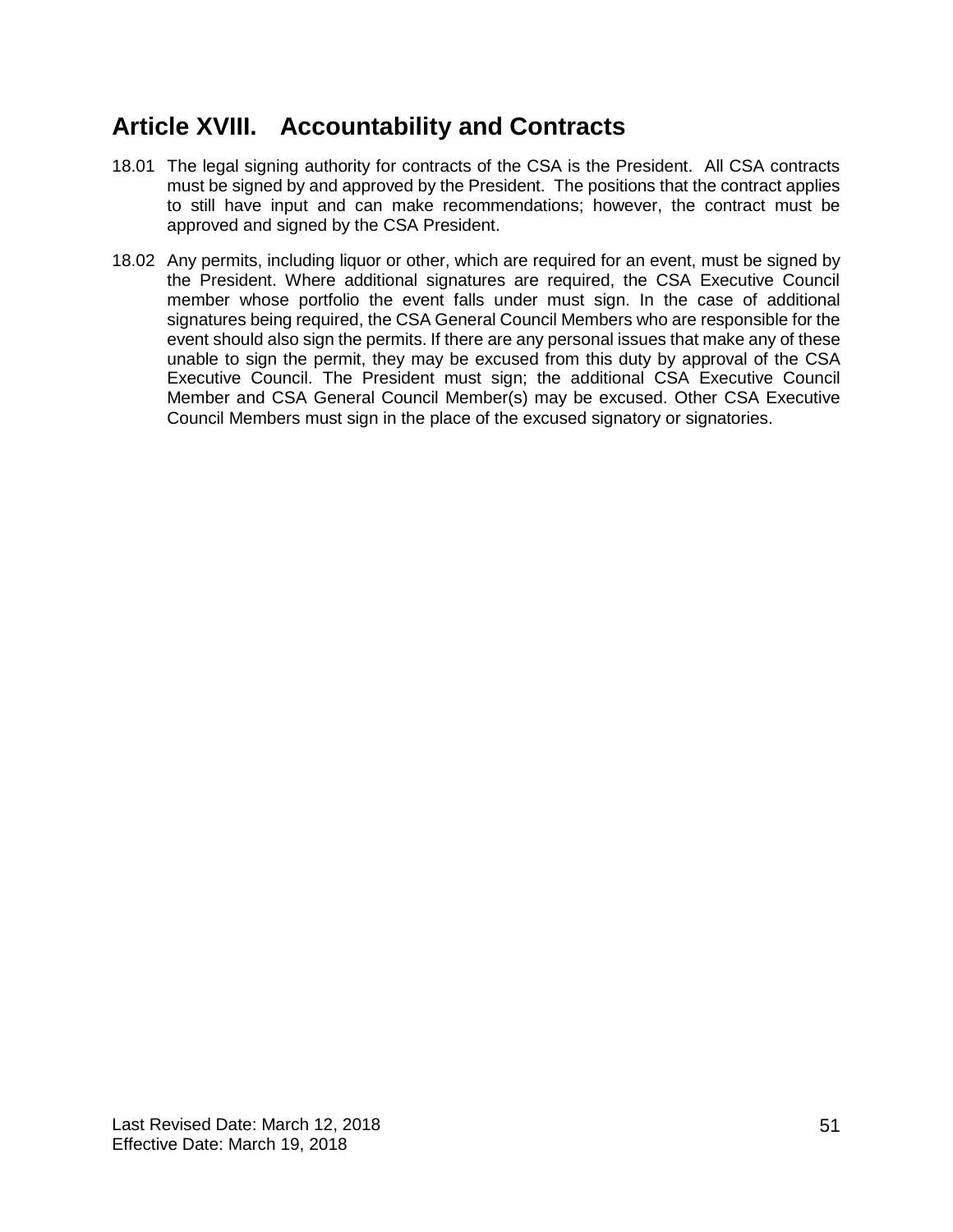# **Article XIX.Referendums**

# 19.01 **Mandate of Referendums**

- (a) By way of motion, the council may from time to time refer matters relating to the CSA to CSA Members through a referendum, in which a simple majority is necessary for a decision.
- (b) Referendums shall be binding to the Council.

# 19.02 **Referendum Procedure**

- (a) Arguments for both sides of the referendum shall be publicized for at least fourteen (14) days prior to the vote. This shall be in the form of posters and any other methods deemed appropriate by the CRO.
- (b) The referendum will be conducted by electronic voting method. Only the CRO may have access to set up and monitor the electronic voting system during the course of a referendum.
- (c) The CRO must use the electronic voting platform provided by UMSU unless it is not available or not suitable. A vote brought by motion at a duly convened CSA General Council Meeting may allow a different platform to be used for a given referendum.
- (d) The CRO shall obtain a list of current CSA Members to be included as eligible voters.
- (e) Each CSA Member is entitled to one vote.
- (f) The referendum polls shall be open from 9:00 am on the first of two (2) consecutive days of voting and close at 4:00 pm on the second of two (2) consecutive days of voting.
- (g) The CSA must provide at least one polling station equipped with an electronic device for voting, to be located on the 200 level of the Drake Centre. The booth must be open from 9:00 am – 4:00 pm on both voting days.
- (h) Any CSA Member who is currently enrolled in one or more classes, including students who are employed on a co-op term confirmed through the Asper Co-Operative Education Program or are currently studying out of the country through the Asper Exchange Program are eligible to vote.
- (i) Each side of the referendum may designate one (1) scrutineer by submitting a written document signed by the candidate and the scrutineer to the CRO twenty-four (24) hours before the start of the voting period. The scrutineer may be present at the polling station during voting hours but may not in any way discuss either side of the referendum while doing so.
- (j) The CRO shall call a meeting with the President, VPI, and CSA Faculty Advisor(s) at 4:30 pm on the day of conclusion of voting to review and confirm the results. Once confirmed, a representative from both sides of the referendum must be invited into the room to announce the results.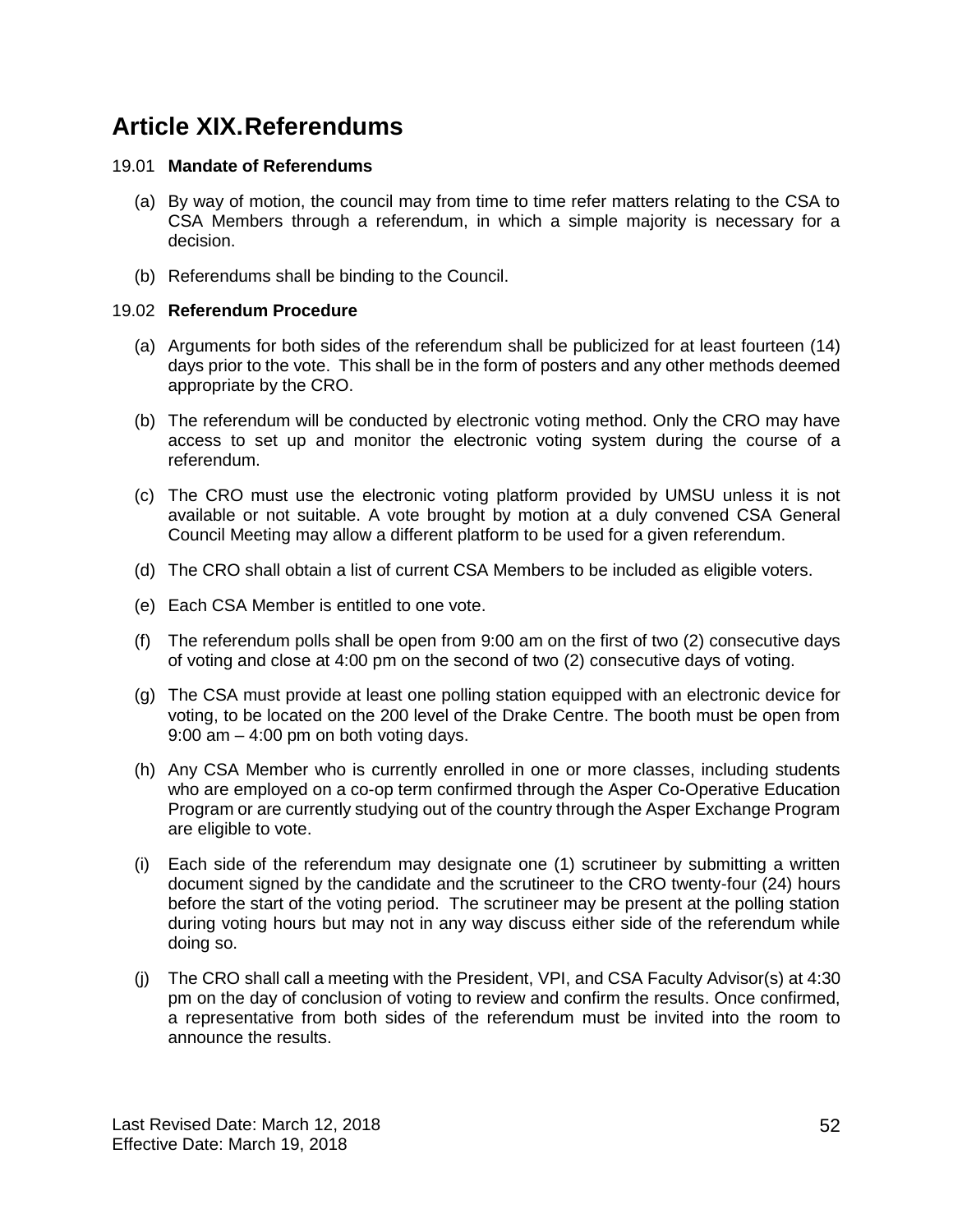(k) The referendum results shall be communicated to all CSA Members within twenty-four (24) hours of the closing of voting period. The information must be communicated as deemed appropriate by the CRO before the results can be disclosed outside of the room.